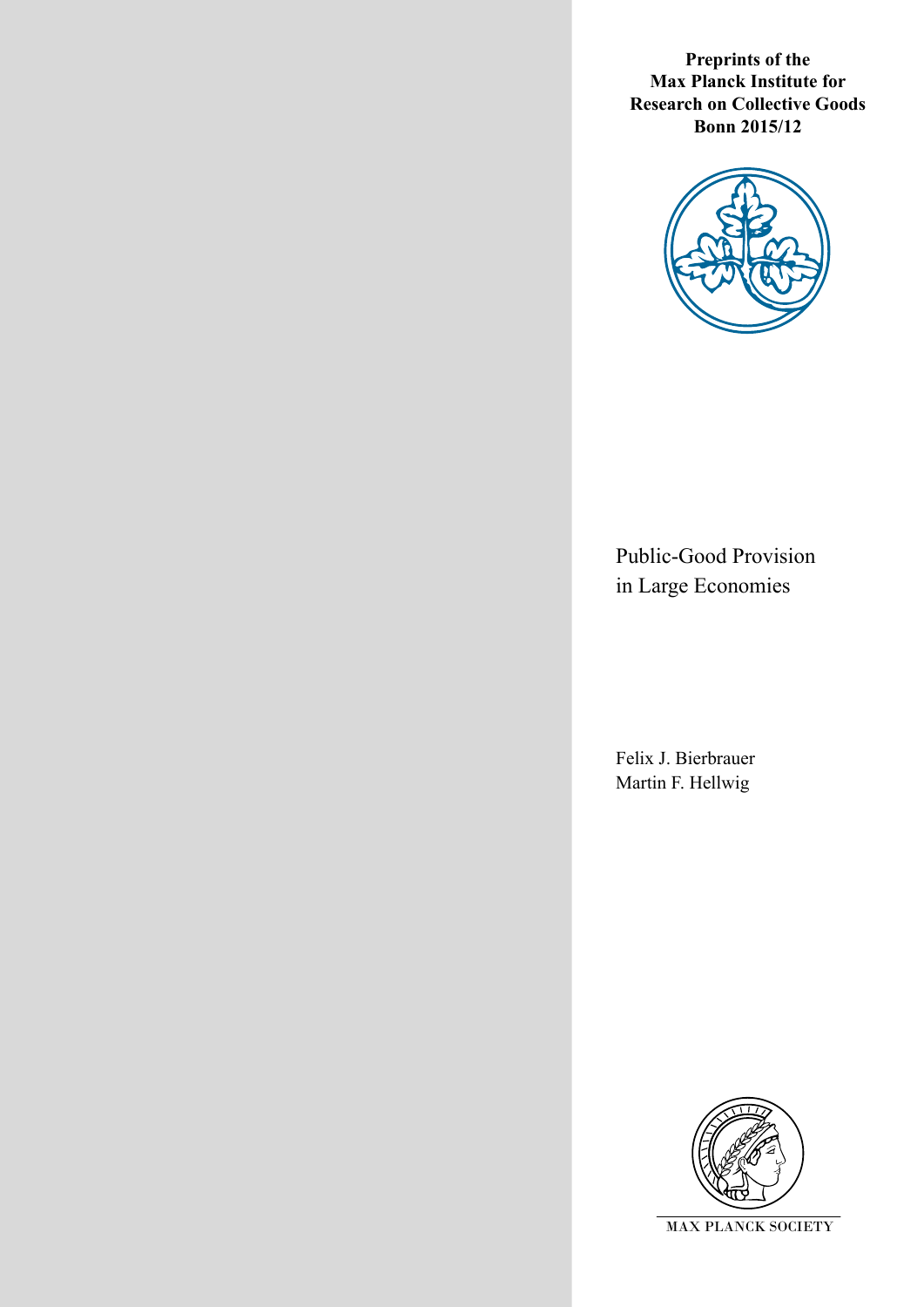

# **Public-Good Provision in Large Economies**

Felix J. Bierbrauer / Martin F. Hellwig

October 6, 2015

Max Planck Institute for Research on Collective Goods, Kurt-Schumacher-Str. 10, D-53113 Bonn http://www.coll.mpg.de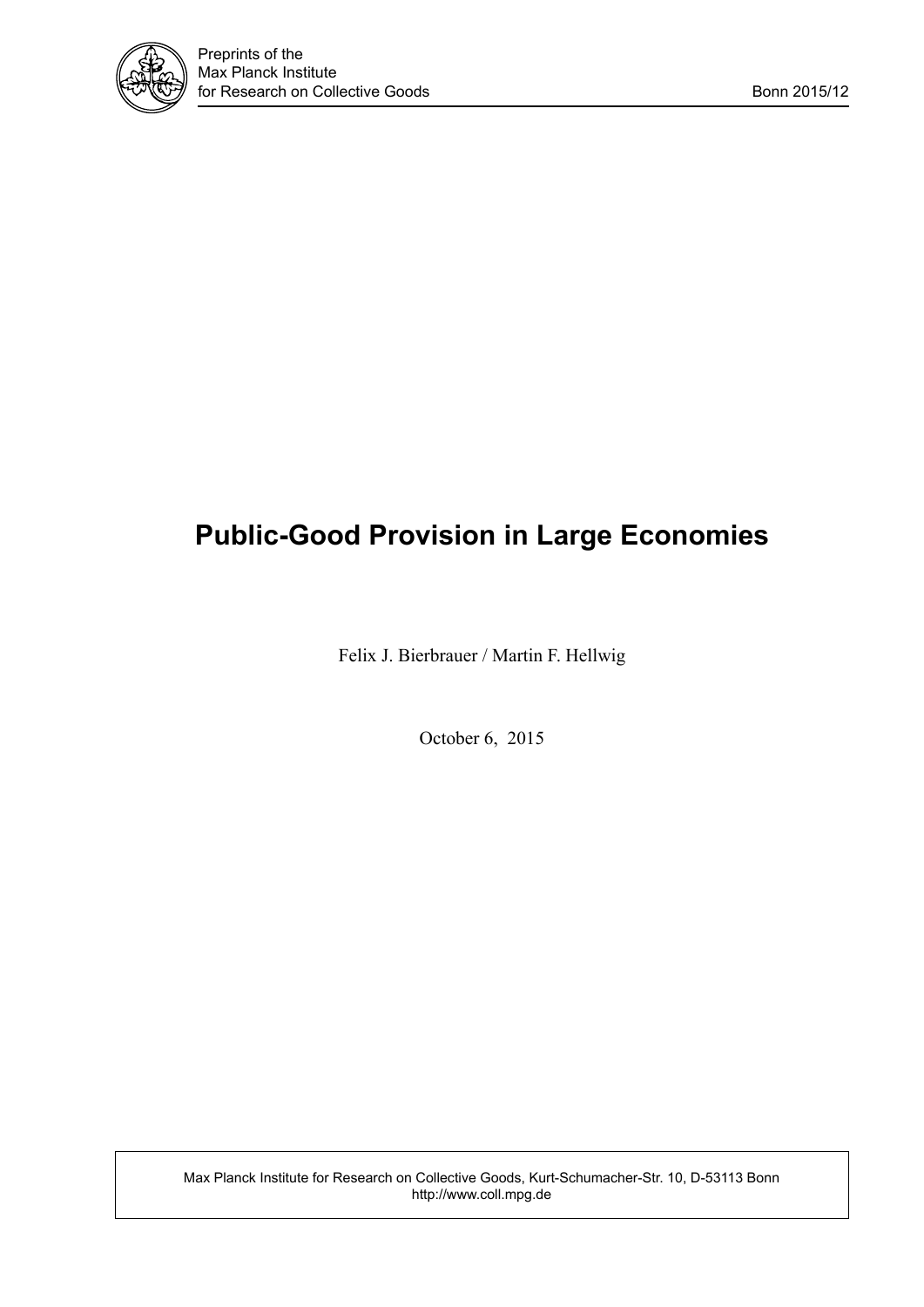## Public-Good Provision in Large Economies

Felix J. Bierbrauer<sup>†</sup>and Martin F. Hellwig<sup>‡</sup>

October 6, 2015

#### Abstract

In a large economy, a first-best provison rule for a public good is robustly implementable with budget balance because no one individual alone can affect the aggregate outcome. First-best outcomes can, however, be blocked by coalitions of agents acting in concert. With a requirement of immunity against robustly blocking coalitions, we Önd that, for a public good that comes as a single indivisible unit, a monotonic social choice function cannot condition on preference intensities but only on the population shares of people favoring one outcome over another. Any such social choice function can be implemented by a simple voting mechanism. With more public-good provision levels, more complicated mechanisms are required, but they still involve the counting of votes rather than an assessment of benefits. Monotonicity and immunity against robust blocking thus provide a foundation for the use of voting mechanisms.

Keywords: Public-good provision, Mechanism Design, Robust Incentive Compatibility, Monotonic Social Choice Functions, Immunity against Robustly Blocking Coalitions, Voting Mechanisms, Large Economy

JEL: D60, D70, D82, H41

We beneÖtted from discussions with Alia Gizatulina, Mike Golosov, Kristo§el Grechenig, Christian Hellwig, David Martimort, Benny Moldovanu, and Nora Szech.

<sup>&</sup>lt;sup>†</sup>University of Cologne, Center for Macroeconomic Research, Albertus-Magnus-Platz, 50923 Köln, Germany. Email: bierbrauer@wiso.uni-koeln.de

<sup>&</sup>lt;sup>‡</sup>Max Planck Institute for Research on Collective Goods, Kurt-Schumacher-Str. 10, 53113 Bonn, Germany. Email: hellwig@coll.mpg.de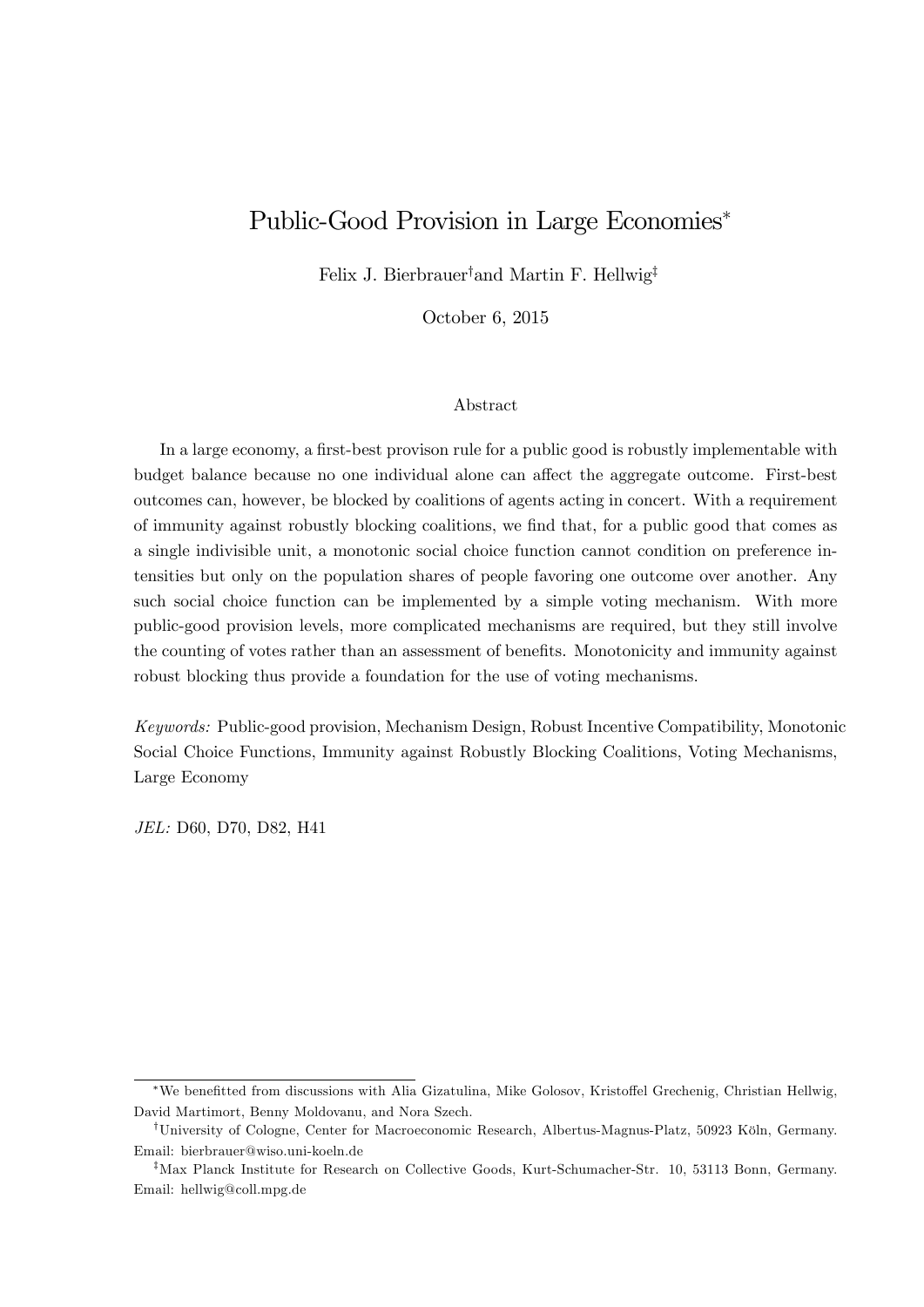### 1 Introduction

Large Economies. We study public-good provision in an economy with many participants where each individual participant is too insignificant to have a noticeable influence on aggregate outcomes. In other parts of economic theory and political economy, such large economies play a central role. For private goods, the large-economy paradigm is deemed to provide the proper framework for studying what happens when there are millions of people and none of them has the power to affect market prices. In public economics, the large-economy paradigm is used to study people's responses to taxation when each person individually is too insignificant to have a noticeable impact on the government's budget. In political economy, the large-economy paradigm is used to study voting when no individual expects to be pivotal for the outcome.

By contrast, most analyses of public-good provision involve small-economy models in which each individual can have a noticeable impact on aggregate outcomes.<sup>1</sup> This approach reflects the theory's focus on individual incentive compatibility. The key question is how to calibrate people's payments to their expressions of preferences so that they have no wish either to understate their preferences for the public good (so as to reduce their payments) or to overstate their preferences (so as to get a greater provision level at other people's expense).<sup>2</sup> For this question to be nontrivial, each person must have a distinct chance of being "pivotal", i.e., of having a noticeable effect on the level of public-good provision through the expression of her preferences. This requires a small-economy approach.

This small-economy approach may be appropriate for studying how people in a condominium might decide on how much to spend on maintenance and gardening, it is inappropriate for studying how a society with millions of people decides on how much to spend on national defense or on the judicial system. A large-economy model, in which no one person individually is able to affect the level of public-good provision precisely captures the notion that, as individuals, people do not expect to have any influence over such collective decisions.

The notion that individual agents are too insignificant to have a noticeable influence on aggregate outcomes is as relevant for certain problems of public-good provision as it is for competitive markets or for elections. Limiting the theory of public-good provision to models in which each agent has a noticeable influence on aggregate outcomes is akin to limiting the analysis of markets to models of bargaining and oligopoly without ever talking about perfect competition.

What are the issues? In a large economy, the problem of finding an individually incentivecompatible mechanism for public-good provision is trivial. Because no one person individually is able to affect the level of public-good provision, no one person is ever "pivotal". For individual incentive compatibility, it therefore suffices to have payments that are independent of what people say. If the preferences that a person expresses neither have an effect on the public-good

<sup>&</sup>lt;sup>1</sup>See, for instance, Fudenberg and Tirole (1991), Mas-Colell et al. (1995), or Hindriks and Myles (2006).

<sup>&</sup>lt;sup>2</sup>For implementation in dominant strategies, see Clarke (1971), Groves (1973); Green and Laffont (1979 a), for (interim) Bayes-Nash implementation, see d'Aspremont and Gérard-Varet (1979). More recently, Bergemann and Morris (2005) have studied interim implementation with a requirement of robustness with respect to the specification of agents' beliefs about the other participants.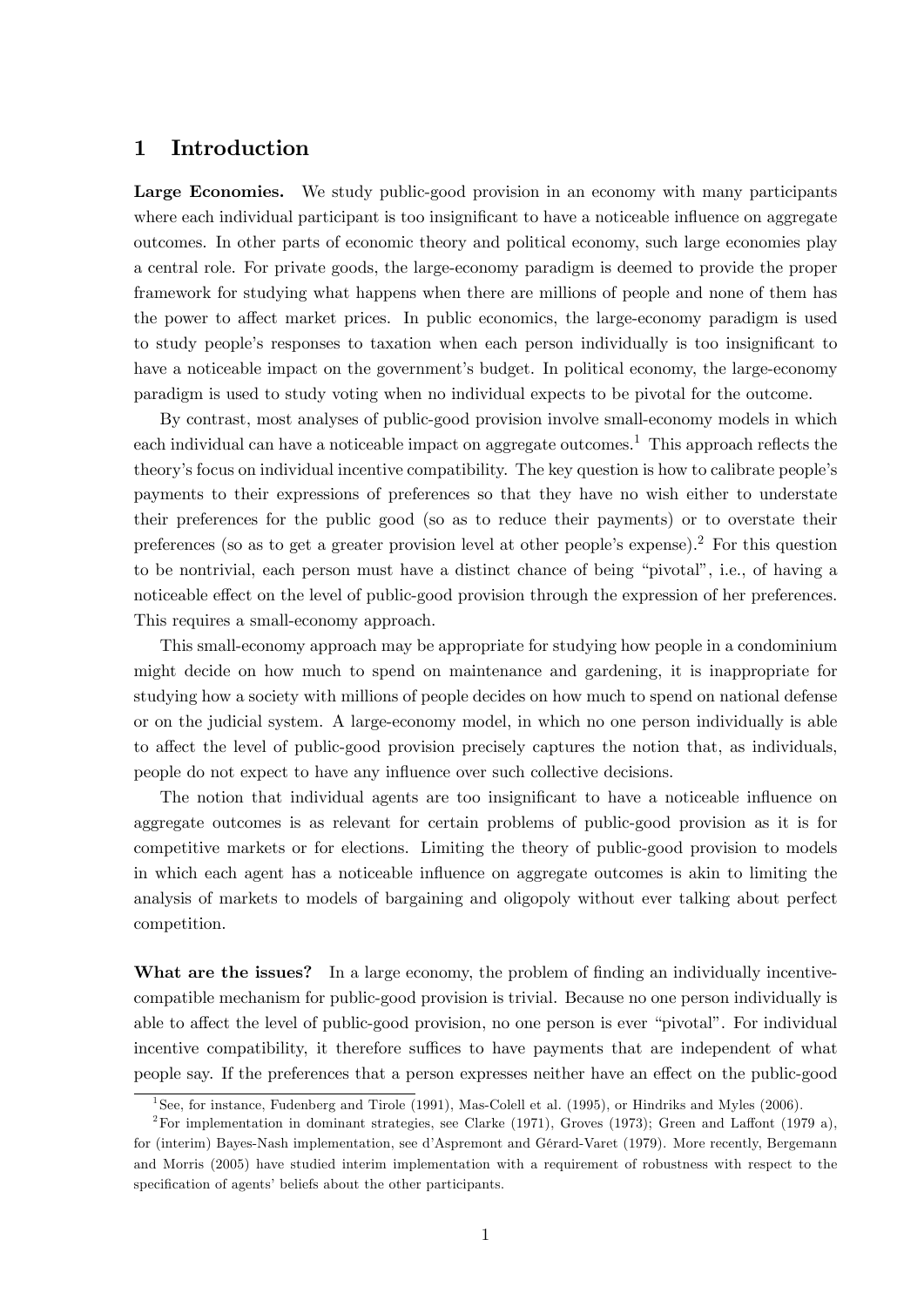provision level nor on the payments that the person has to make, she may as well report her preferences truthfully.

If preferences are reported truthfully, there is no problem about implementing an efficient provision rule for the public good. For example, one can ask people what the public good is worth to them. If the cross-section average of the reports exceeds the per-capita cost of provision, the public good is provided, and the cost is evenly shared in the population. If the cross-section average of the reports falls short of the per-capita cost, the public good is not provided, and no payments are made. Participation in this scheme may not be voluntary, but there is no problem of incentive compatibility.<sup>3</sup> Truthtelling is actually a (weakly) dominant strategy.

There is also no problem with budget balance. For finite economies, it is well known that dominant-strategy or robust Bayes-Nash implementation of efficient public-good provision rules are incompatible with budget balance.  $4$  The payments needed to provide appropriate incentives do not match the costs in all states of the world. In large economies, this is not a problem because individual incentive provision is trivial.

However, we see another problem. In our view, the theory of public-good provision should be concerned about groups of people as well as individuals. In collective decision making, we usually observe interest groups and political parties that contribute to the coordination of individuals with similar interests and similar views. In relations with their members, these groups may be hampered by information and incentive problems of their own, but in their relations with the overall system, they often are able to affect aggregate outcomes.

To take account of group concerns, we impose a condition of coalition proofness. Under this condition, there must not be any group of participants that is able to affect the aggregate outcome by coordinating its members' reports so as to make a significant set of its members better off without making any other member worse off. We are not trying to analyse real-world organizations, such as political parties or industry lobbies, that ináuence public decisions. Our purpose is, rather, to investigate in abstract terms, based on the values that different people attach to a public good, what potential there is for coalitions to form and what constraints such coalition formation imposes on public-good provision.

In the following section, we use an example to explain why a requirement of coalition proofness is called for and why it makes a difference. We show that first-best implementation may need to rely on information from people who are actually harmed by the use that is made of their information. Because none of these people expects to affect the aggregate outcome, individually, there is no conflict with individual incentive compatibility, but as a group, these people can gain if they coordinate on falsifying their reports. A requirement of coalition proofness takes such group interests into account. When this is done, an efficient public-good provision rule may not be implementable.

We also use the example to show that the failure of coalition proofness in the large economy has a counterpart in small economies, i.e. in economies with finitely many participants. For

<sup>3</sup>We do not insist on voluntary participation. Participation constraints are irrelevant if the state has powers of coercion and these powers can be used to make people contribute to Önancing a public good even when it does not benefit them.

 $4$ See Green and Laffont (1979 a).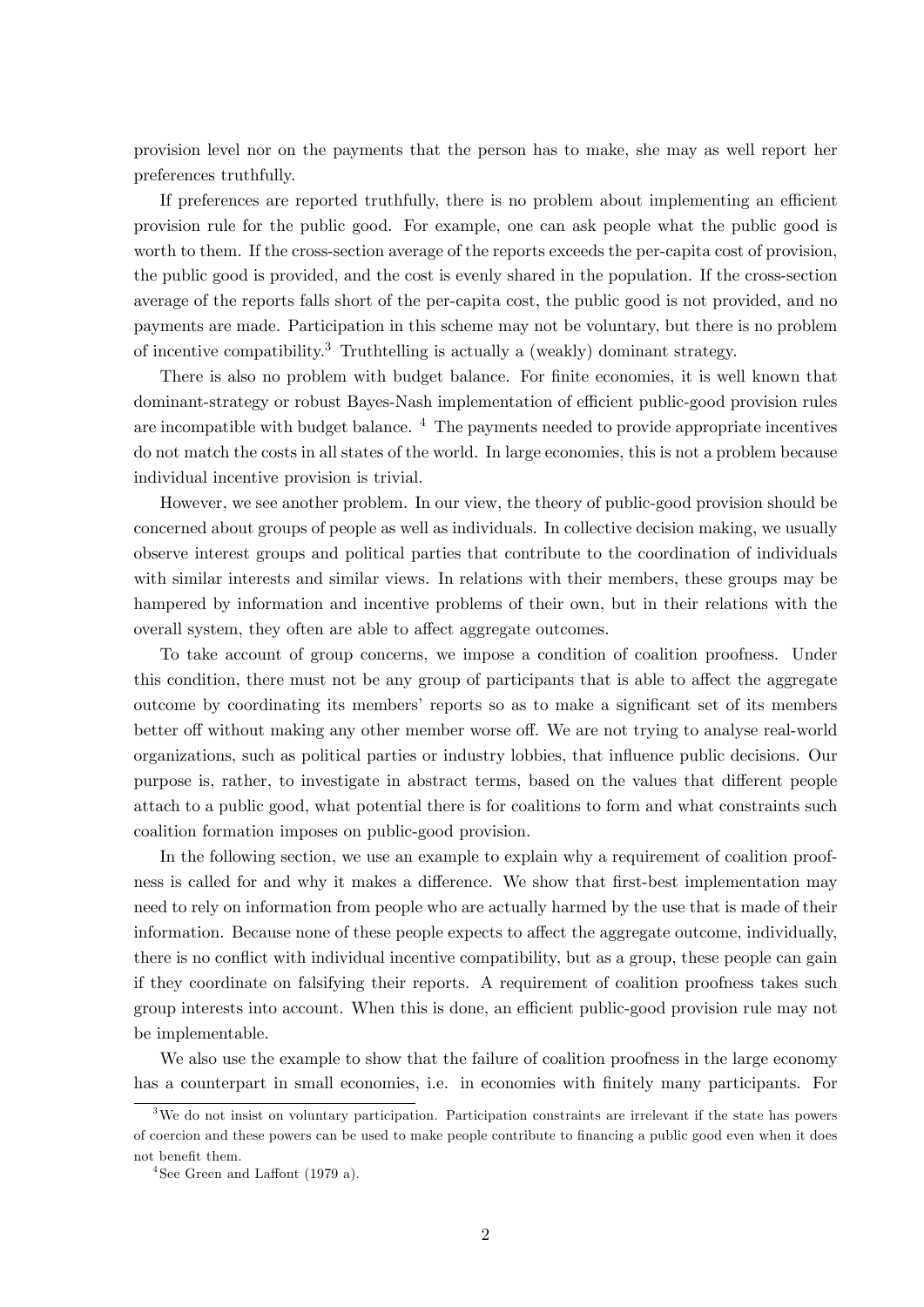small economies, we actually identify two types of failure of coalition proofness. One type of failure, which has been observed in the literature, is related to incentive payments for individuals who are pivotal and to the associated lack of budget balance; this failure of coalition proofness is only relevant in small economies.<sup>5</sup> A second type of failure involves the ability of potentially large groups with common interests to manipulate information so as to to change the overall outcome. This failure is relevant in large economies and in small economies.

Our analysis. In the body of the paper, we develop these insights formally. We use a Bayesian approach to implementation but require robustness of the social choice function. Neither the public-good provision rule, nor the participants' payments are allowed to depend on the specification of beliefs that people have about each other. We also impose a such robustness condition on the design of deviating coalitions.

We focus on social choice functions that are monotonic in the sense that, if the distribution of public-good valuations in the population is shifted "upwards" in the sense of first-order stochastic dominance, then the level of public-good provision is not lowered.<sup>6</sup> We show that, if a monotonic social choice function is immune to robust coalition formation, as well as anonymous and robustly implementable, then it can be implemented by a voting mechanism, i.e., a mechanism under which the level of the public-good that is provided depends on the number of people preferring the chosen level over the different alternatives, without regard to the intensities of people's preferences. Conversely, any anonymous and robustly implementable social choice function that is immune to robust coalition formation can be implemented by a voting mechanism.

For a public good that comes as a single indivisible unit, it suffices to ask people who is for and who is against the provision of the public good and to condition the outcome on the shares of votes for the two alternatives. This conclusion remains true if the public good comes in multiple units, and per-unit costs are constant. With multiple units and increasing per-unit costs, more complicated procedures can be used, but it remains true that, if the social choice function is to be immune against robust blocking, as well as monotonic, then it cannot take account of preference intensities and a generalized voting procedure can be used to implement it. For an important class of social choice functions, we find that it suffices to ask, for each potential level of public good how many people are for and how many people are against an additional one-unit increase in the provision level and to proceed with the increase if the population share of the proponents exceeds a specified threshold.

Our results thus provide a link between mechanism design and political economy approaches to public-goods provision. In practice, how much we spend on public-goods such as highways, national defense, or the judicial system is determined in the political system. In democratic societies, public decision making depends on voting with a "one-person-one-vote-principle". In most countries voting is about the people who will become members of parliaments and governments, but in some countries also have popular votes on substantive questions. Switzerland,

 $5$ See Bennett and Conn (1977), Green and Laffont (1979 b).

<sup>&</sup>lt;sup>6</sup>The focus on monotonic provision rules is not restrictive if we think of an economy with a continuum of individuals as an idealization of a large, but finite economy. In an economy with finitely many individuals, monotonicity is an implication of individual incentive compatibility.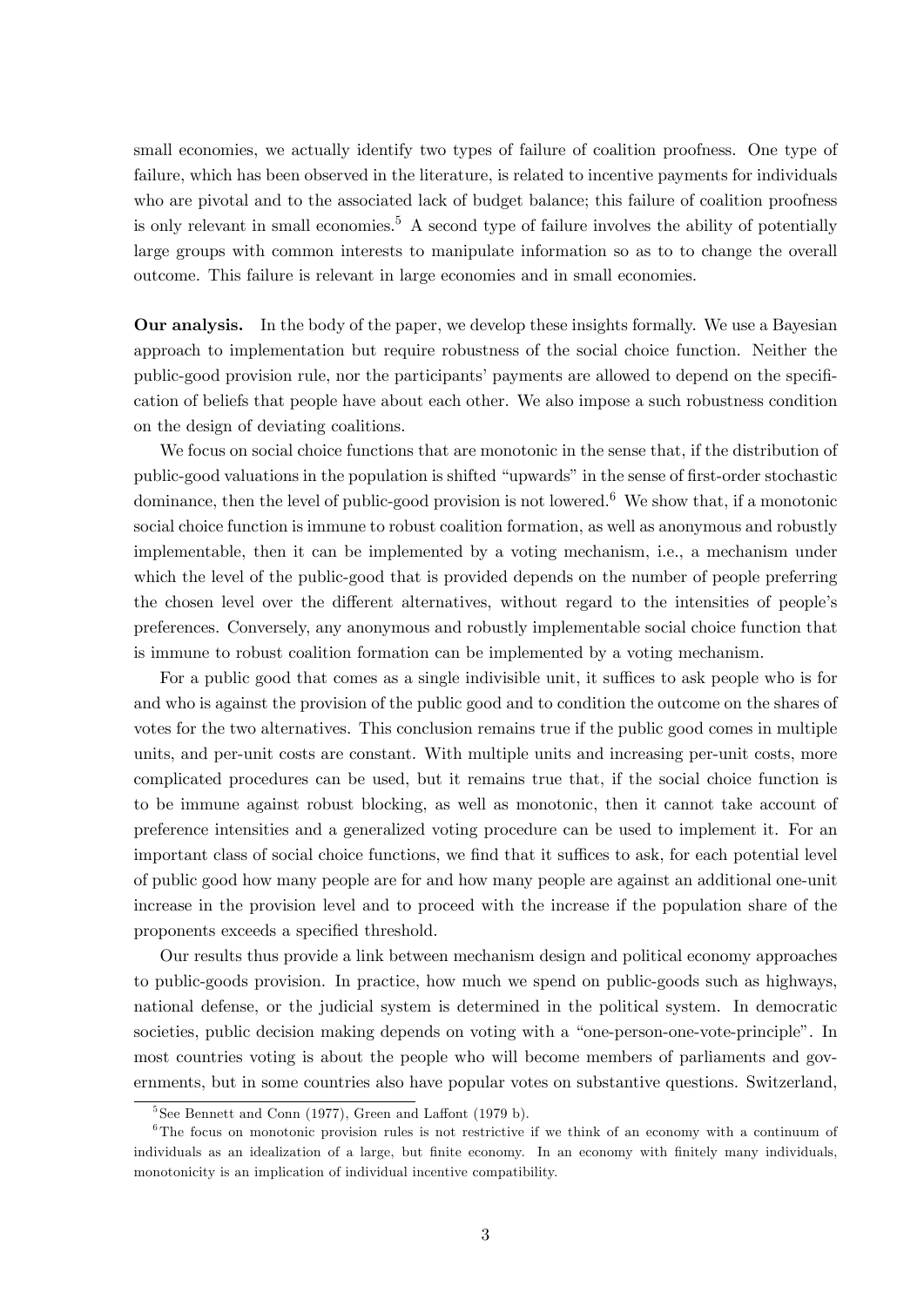for example, has public referenda on such issues, from the installation of a municipal swimming pool to the new transalpine tunnels and even on whether to abolish the army.

Economists have traditionally been critical of voting because voting does not take account of preference intensities and therefore can lead to inefficient outcomes.<sup>7</sup> If there are many people opposing the provision of the public good and few people promoting it, a voting mechanism will stipulate non-provision, which might be sub-optimal because the benefits for the proponents might be large while the opponents do not feel very strongly about the matter. Our analysis shows that this criticism is irrelevant if public-good provision mechanisms must be robustly incentive-compatible and coalition-proof as well as anonymous. Mechanisms that take account of preference intensities necessarily violate one of these conditions.<sup>8</sup>

Related work. The large-economy approach to mechanism design has been pioneered by Hammond (1979, 1987), Mas-Colell and Vives (1993) and Guesnerie (1995). We extend their framework so as to allow for aggregate uncertainty, i.e. for uncertainty about the cross-section distribution of preferences in the economy as a whole.<sup>9</sup>

Coalition-proofness in public-good provision has been studied by Bennett and Conn (1977), Green and Laffont (1979 a), and Crémer (1996), who showed that Groves mechanisms, which implement efficient allocations in dominant strategies, are typically not coalition-proof. As we explain in the next section, their arguments involve failures of coalition proofness that arise when some agents are pivotal. By contrast, we focus on failures of coalition proofness that arise when no individual agent is pivotal but a significant set of agents can benefit by coordinating reports so that the overall outcome is changed.

Whereas Bennett and Conn (1977), Green and Laffont (1979 a), and Crémer (1996) relied on a concept of coalition proofness ex post, i.e., after the state of the world has been revealed, we consider coalition proofness ex interim, i.e., at a time when each agent knows his or her individual valuation but is uncertain about the overall state of the economy. Like Laffont and Martimort (1997, 2000), we impose incentive constraints on coalition formation that take account of the fact that each agent's valuation is known to that agent only and not to whoever organizes the coalition. Whereas Laffont and Martimort focus on deviations by the grand coalition of all agents, we allow for deviations by coalitions of arbitrary size. If a coalition comprises a subset of agents, the coalition organizer can use an incentive mechanism to learn the coalition members' valuations for the public good but he cannot learn the valuations of people outside the coalition. To take account of this lack of information, we require failures of coalition proofness to be robust,

<sup>&</sup>lt;sup>7</sup>Thus, Buchanan and Tullock (1962) argue that vote-trading would be desirable because it provides a way to overcome this problem. Similarly, Casella (2005) argues that intensities could be taken into account if voters had an endowment of votes and could assign more votes to issues that are of greater importance to them. Goeree and Zhang (2013) propose to replace votes by monetary bids.

<sup>8</sup>When we refer to voting mechanisms, we do not necessarily mean majority rule. A mechanism involving majority voting can be but need not be optimal. If, at the stage of mechanism design, there is prior information that beneficiaries of the public good feel strongly about it and opponents do not, it may be desirable to have a rule by which the public good is already provided if a sufficiently large minority votes in favor. Majority voting is likely to be desirable if there is no such prior information about potential biases in voting.

<sup>9</sup>The combination of aggregate uncertainty with private values at the individual level gives rise to some measuretheoretic issues, for which we refer the reader to Qiao et al. (forthcoming).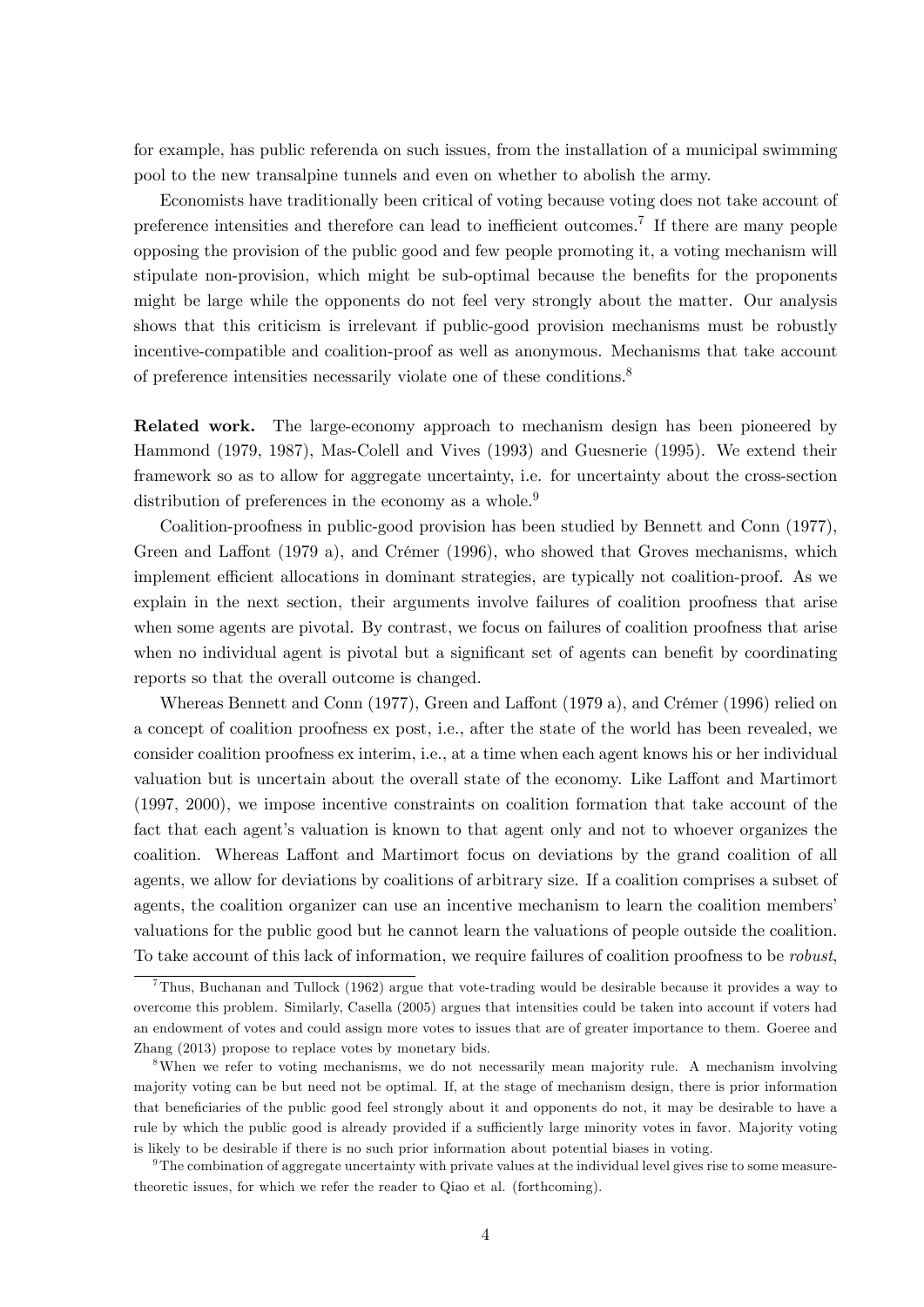i.e. the collective deviation that is implemented by a coalition must make the coalition members better of no matter what the situation of the rest of the economy may be.

In Bierbrauer and Hellwig (2015), we study the implications of coalition proofness for publicgood provision in a setting with Önitely many participants and show that any robustly implementable and coalition-proof social choice function must be implementable by a voting mechanism. However, in that paper we allow coalitions to condition their behaviours on the beliefs that participants have about each other and we require coalition proofness for each specification of the agents' belief systems. Coalition organizers are thus assumed to know more than the overall mechanism designer. For belief systems that are degenerate in the sense that all participants ìknowîwhat the state of the economy is, the problem of what a coalition organizer knows about about people outside the coalition is therefore moot. In Bierbrauer and Hellwig (2015), the proof that every robust and coalition-proof social choice function is a voting mechanism makes essential use of these "complete information belief systems." This proof strategy is not available here because we do not allow collective deviations to be conditioned on belief systems, let alone the situation of people outside coalition. We now require collective deviations by coalitions to be robustly designed and to be robustly advantageous to coalition members. With this robustness requirement, we also show that in a large economy, there is no room for side payments between coalition members; in contrast, in Bierbrauer and Hellwig (2015), absence of side payments was imposed as an assumption.

Bierbrauer (2009a,b, 2012, 2014); Bierbrauer and Sahm (2010) explore the interaction of optimal taxation and public-goods provision in large economies. These papers involve environments in which individuals differ not only in their preferences for public goods, but also in their productive abilities, as in the theory of optimal income taxation in the tradition of Mirrlees (1971). The resulting two-dimensional heterogeneity among agents introduces issues of multi-dimensional mechanism design, which are the focus of those papers. Bierbrauer (2009b), Bierbrauer (2012) and Bierbrauer (2014) also invoke a requirement of coalition proofness, which arises naturally because, under the assumption that there are just two "classes" in terms of productive abilities and only two possible valuations for a public good, it is easy to see which coalitions might benefit from manipulating a mechanism for income taxation and public-goods provision. In contrast, this paper looks at public-good provision in isolation, and develops a concept of coalition proofness without taking recourse to any natural "class distinctions".

In the following, Section 2 uses an example to explain in more detail why individual incentive compatibility conditions ought to be supplemented by conditions of coalition proofness and robustness. We also use the example to relate our analysis of public-good provision in a large economy to the traditional analyses of dominant-strategy implementation or Bayes-Nash implementation in Önite economies. Subsequently, Section 3 presents our formal model and introduces the requirement of robust implementability. The requirement of coalition proofness is formally introduced in Section 4. Section 5 gives our main result, i.e., the characterization of robust and coalition-proof public-goods provision in a large economy. Section 6 discusses the welfare implications of our characterization, and Section 7 extends the analysis to allow for multiple provision levels of the public good. The last section contains concluding remarks.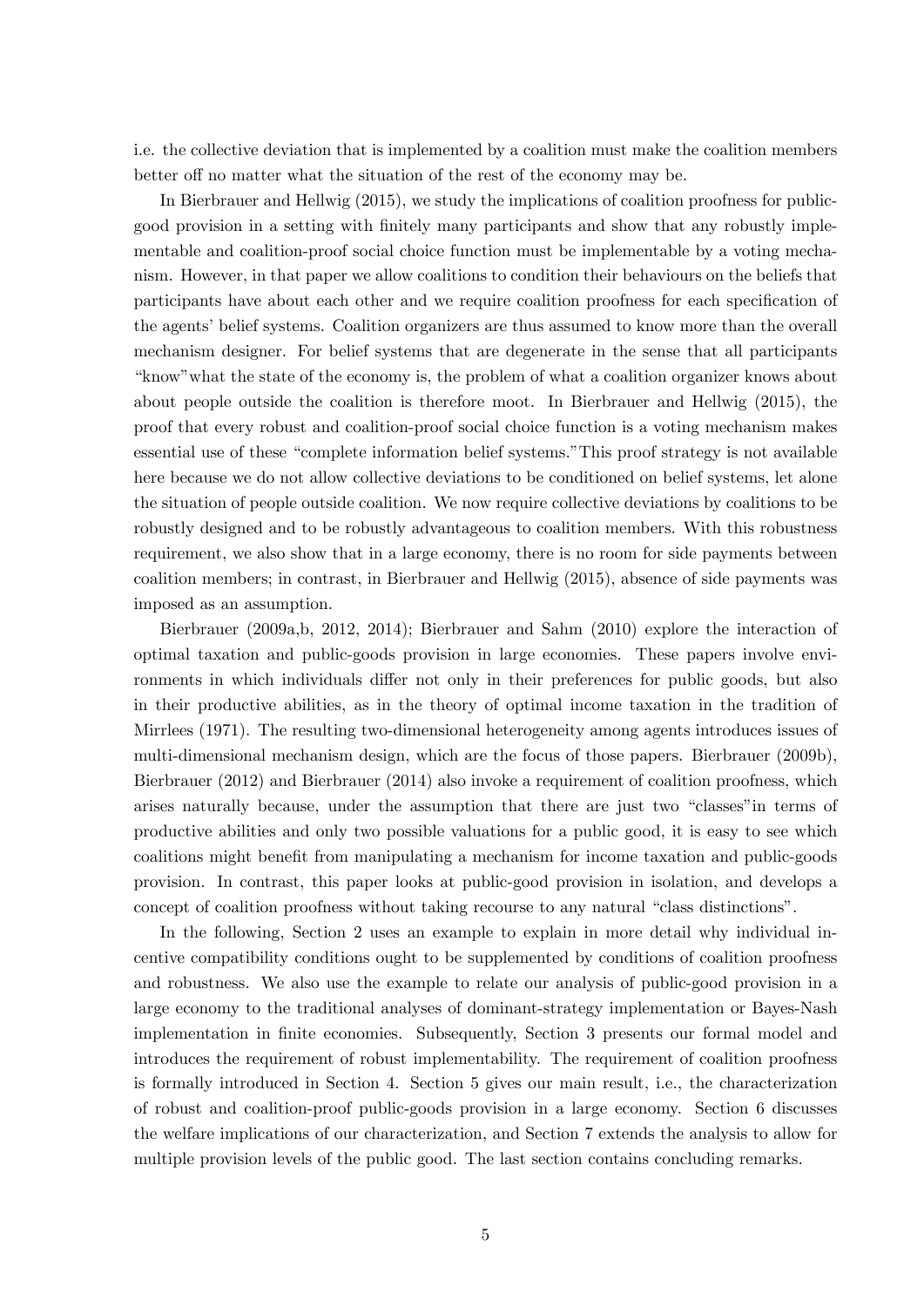## 2 Why Coalition Proofness? Why Robustness?

In this section, we explain why public-goods analysis should not only involve a requirement of individual incentive compatibility but also a requirement of coalition proofness. We use a simple example to illustrate our concerns.

In the example, the public good comes as a single indivisible unit. The per-capita cost of providing this unit is equal to 4. The benefit an agent draws from the public good if provided is either 0, or 3, or 10. The shares of agents with valuations  $0, 3$ , and  $10$  in the population are denoted as  $s_0$ ,  $s_3$ , and  $s_{10}$ , respectively. An efficient provision rule stipulates that the public good should be provided if  $3s_3 + 10s_{10} > 4$  and that it should not be provided if  $3s_3 + 10s_{10} < 4$ . To implement this decision rule, one needs to know the values of  $s_3$  and  $s_{10}$ . If agents' public-good valuations are their own private information, the needed information about  $s_3$  and  $s_{10}$  can only be obtained if agents can be made to communicate their valuations. This is where individual incentive compatibility comes in.

To impose some more structure, we assume that there is some number  $\alpha$  between zero and :7 such that the different agents' valuations are the realizations of independent and identically distributed random variables with probabilities  $.7 - \alpha$  for the valuation 0,  $\alpha$  for the valuation 3, and  $\alpha$  is 3 for the valuation 10. For a large economy with a continuum of agents, this assumption implies that the shares  $s_0, s_3, s_{10}$  of agents with valuations 0, 3, and 10 in the population are nonrandom and equal to  $.7 - \alpha, \alpha$ , and  $.3^{10}$  The public good should then be provided if  $\alpha > \frac{1}{3}$ and should not be provided if  $\alpha < \frac{1}{3}$ . The requisite resources can be obtained by a payment rule under which everybody pays 4 if the public good is provided and 0 if it is not provided. Because no one agent is ever pivotal for the provision of the public good, a mechanism implementing this rule for efficient public-good provision with equal cost sharing is incentive-compatible.

If  $\alpha$  is common knowledge, this reasoning is unproblematic. By contrast, if  $\alpha$  is the realization of a nondegenerate random variable  $\tilde{\alpha}$ , there is a problem because it is not a priori clear whether the public good should be provided or not. In this case, the information whether the public good should be provided or not must be inferred from the participantsí reports about their preferences. If the fraction of people reporting a valuation of 3 exceeds  $\frac{1}{3}$ , one infers that  $\tilde{\alpha} > \frac{1}{3}$ 3 and that the public good should be provided.

At this point, however, we are bothered by the notion that efficient provision can be implemented with a payment rule under which everybody pays 4 if the public good is provided and 0 if it is not provided. Why should people with a valuation of 3 report this valuation honestly? Reporting a valuation of 3 contributes to making provision of the public good more likely, if only infinitesimally. If the public good is provided, these people enjoy a benefit of 3 and have to pay 4 for a net payoff equal to  $-1$ . Each one of them would be better off if the public good was not provided. Moreover, the public good would indeed not be provided if each one of these people reported a valuation of 0: Why, then, should they report honestly, rather than claiming that the public good is worth nothing to them?

If individual incentive compatibility is the only requirement for the public-good provision

 $10$  For a formal treatment of the law of large numbers in a model with a continuum of agents, see Sun (2006) and Qiao et al. (forthcoming).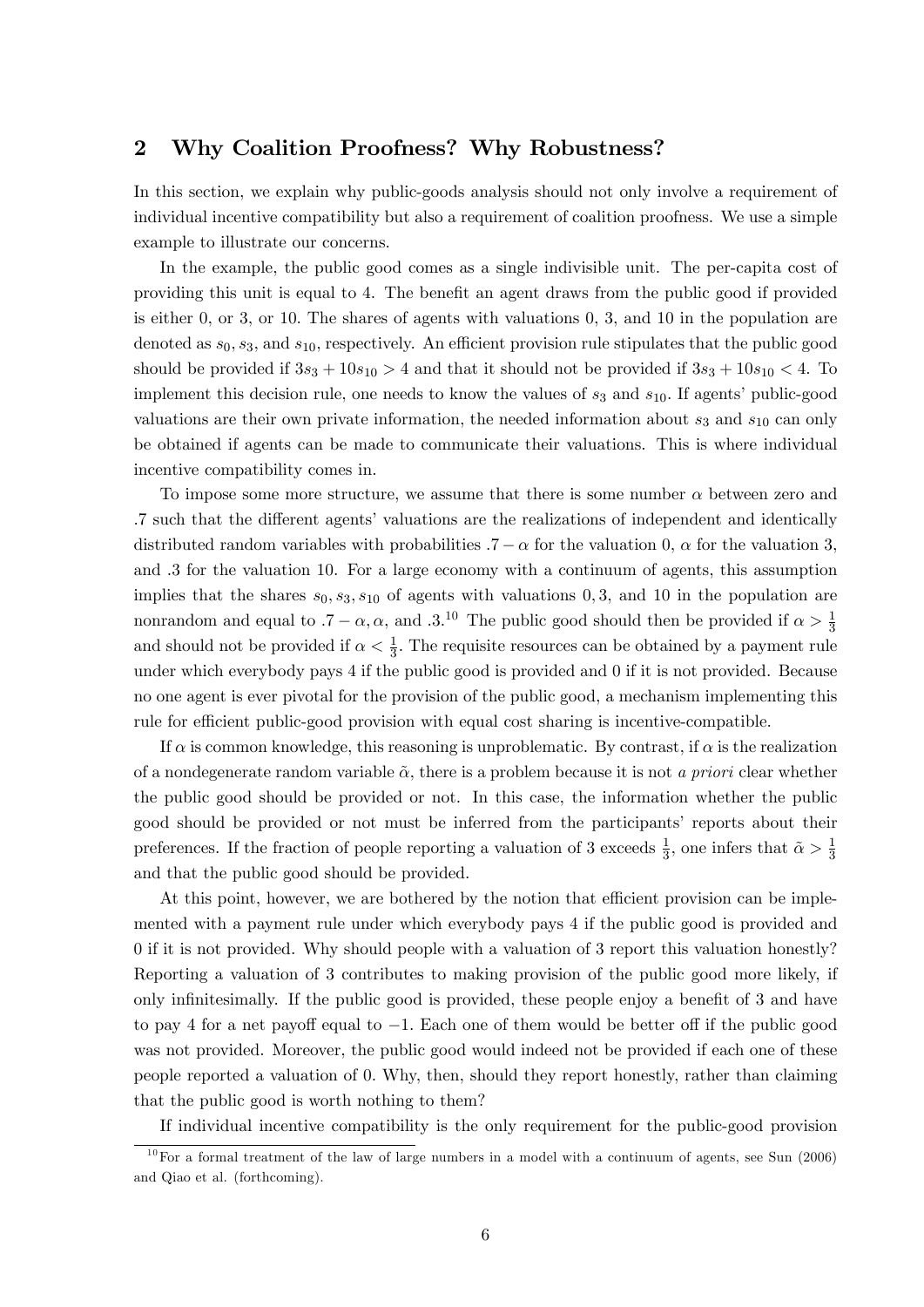mechanism, the answer to this question is that nobody minds reporting his or her valuation honestly because nobody feels that his or her report will make a difference to anything anyway. We find this answer unconvincing.

What precisely is amiss? Two objections come naturally. First, there is something arbitrary about the assumption that, if agents are indifferent between the different messages at their disposal, they resolve this indifference in favour of truthtelling. In our example, an agent who values the public good at 3 might consider that, even though, with probability one, her report does not make a difference, yet in the probability-zero event where she might make a difference, reporting the valuation 0 would lead to a preferred outcome, with non-provision of the public good and no payment. Such considerations underlie the assumption of sincere voting in political economy. Under this assumption, people vote their preferences even though, as individuals, they do not expect their votes to have an effect on aggregate outcomes.<sup>11</sup> Conceptually, this involves what we may call a super-dominance criterion, i.e. a criterion of robustness to the elimination of strategies that are undominated in the usual sense, but dominated in fictitious probability-zero events. In our example, the efficient provision rule with equal cost sharing does not satisfy this criterion.

Second, in our example, a coalition of people who value the public good at either 0 or 3 could prevent the implementation of the efficient provision rule with equal cost sharing by coordinating their reports so that the fraction of people reporting 3 is always less than  $\frac{1}{3}$ . The public good would not be provided at all, and all coalition members would be better off. The reports that such a coalition would recommend to its members would all be individually incentive-compatible. Since no one person can affect the aggregate outcome, no coalition member has anything to gain by deviating from the manipulation. In contrast to a cartel that tries to eliminate competition among its members, such a coalition would not have an incentive compatibility problem of its own.

Which of these observations provides the "right" way for dealing with the issue? In addressing this question, it is important to keep in mind that the notion of a large economy with a continuum of agents is an idealization, which is not to be taken literally. No economy actually has a continuum of agents but the continuum model is useful because it puts the focus on certain features of strategic interaction that are essential in large Önite economies as well as the continuum model, but are more difficult to analyse in the finite models where the analyst must keep track of exactly how many agents there are and how insignificant each agent is relative to the aggregate. $12$ 

Given this interpretation of the continuum economy as an idealization that captures essential features of large finite economies, any condition that is imposed in the continuum model should have a natural analogue in the large finite model. In the following, we therefore reconsider our example with finitely many agents. We will see that, in the finite setting, a super-dominance criterion has no bite, but coalition proofness does.

 $11$ See, for example, Austen-Smith and Banks (1996).

 $12$ In this context, it is worth recalling that, in experimental studies of double oral auctions with, say, twenty participants, outcomes tend to be indistinguishable from the Walrasian, competitive equilibrium outcome, even though the market power of any one particpant is, strictly speaking, not zero.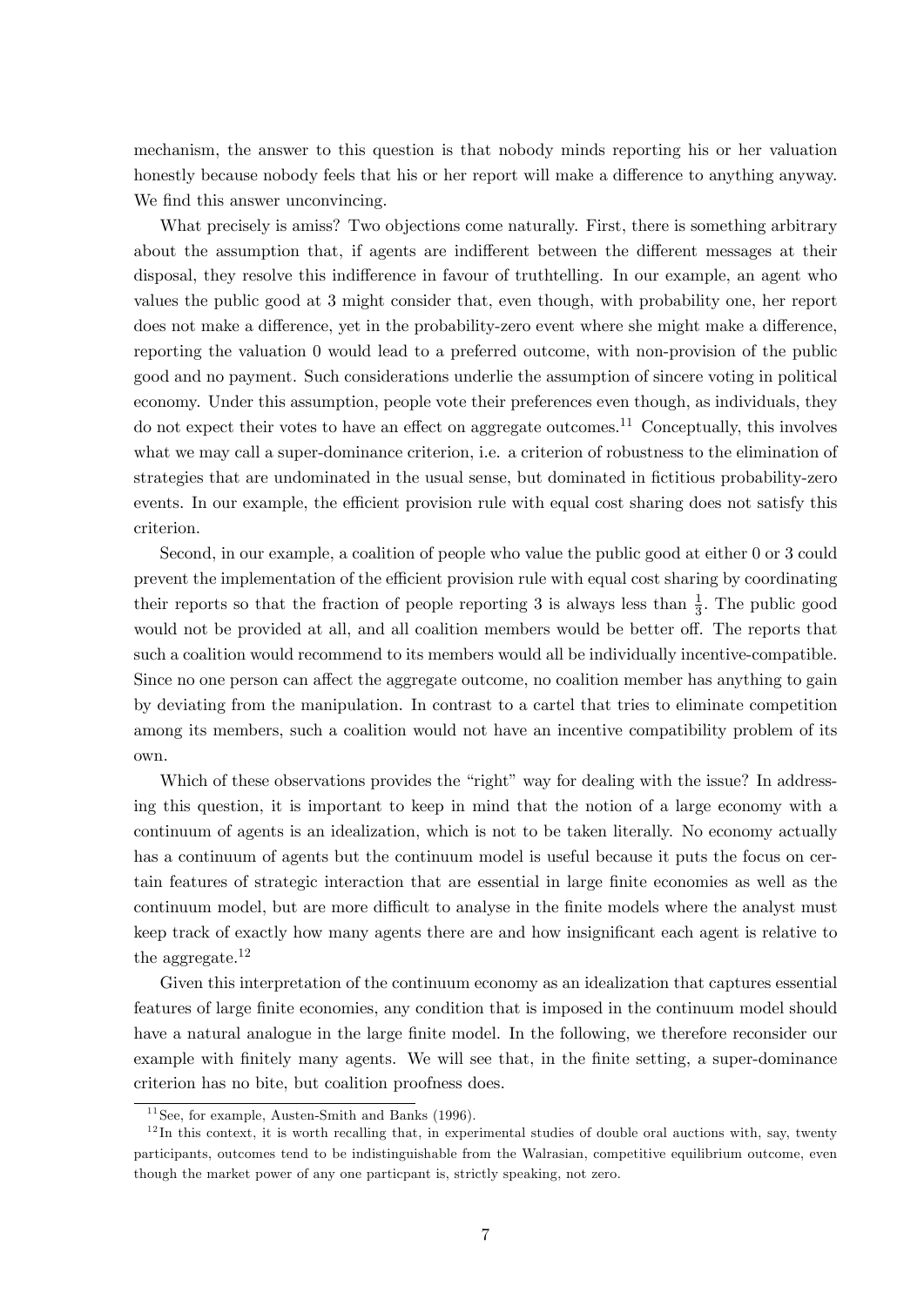Dominant-Strategy Implementation and Coalition-Proofness in Finite Economies. Consider an economy with  $n$  agents. As before, we assume that the public good comes as a single indivisible unit, with a per-capita provision cost equal to 4, so with  $n$  agents the costs are equal to 4n. The agents' valuations for the public good are again  $0, 3$ , or 10. Thus, if  $S_3$  and  $S_{10}$  are the numbers of agents with valuations 3 and 10, a first-best provision rule requires that the public good be provided if  $3S_3 + 10S_{10} > 4n$  and not be provided if  $3S_3 + 10S_{10} < 4n$ . For specificity, we assume that the public good is also provided if  $3S_3 + 10S_{10} = 4n$ .

With finitely many participants, strategic interdependence of the participants is important. In the literature on public-good provision, this is usually taken into account by considering implementation through dominant-strategy equilibria or implementation through Bayes-Nash equilibria. We first consider dominant-strategy implementation.

Dominant-strategy implementation of first-best provision rules is obtained by Groves mechanisms, which induce agents to take account of the externalities that their choices may impose on others.<sup>13</sup> In our example, a Groves mechanism calls for public-good provision according to the first-best provision rule and specifies the payment of any agent  $i$  as a function of the agent's reported valuation  $\hat{v}_i$  and the numbers  $\hat{S}_3$  and  $\hat{S}_{10}$  of other agents reporting 3 and 10, so that

$$
p_i(\hat{v}_i, \hat{S}_3, \hat{S}_{10}) = h_i(\hat{S}_3, \hat{S}_{10}) + 4n - 3\hat{S}_3 - 10\hat{S}_{10} \quad \text{if} \quad 4n \le \hat{v}_i + 3\hat{S}_3 + 10\hat{S}_{10} \,, \tag{1}
$$

and

$$
p_i(\hat{v}_i, \hat{S}_3, \hat{S}_{10}) = h_i(\hat{S}_3, \hat{S}_{10}) \quad \text{if} \quad 4n > \hat{\theta}_i + 3\hat{S}_3 + 10\hat{S}_{10} \,, \tag{2}
$$

for some arbitrary function  $h_i$ . Given this form of payment rule and given the first-best provision rule, one easily verifies that truthtelling is a dominant strategy for each agent.

We further specialize the analysis by assuming that, for any i, the function  $h_i$  takes the form

$$
h_i(\hat{S}_3, \hat{S}_{10}) = \max[0, 3\hat{S}_3 + 10\hat{S}_{10} - 4(n-1)].
$$
\n(3)

We thus obtain the special case of a Clarke-Groves mechanism.<sup>14</sup> From  $(1)$  -  $(3)$ , one easily sees that this mechanism never runs a deficit. Table 1 below describes a Clarke-Groves mechanism for an arbitrary but finite number  $n$  of individuals. By way of normalization, we replace the aggregate valuation  $\bar{V}$  by the average valuation  $\bar{v} = \frac{\bar{V}}{n}$  $\frac{V}{n}$ . Thus, the public good is provided if  $\bar{v} \geq 4$  and is not provided if  $\bar{v} < 4$ .

Table 1.

|                                    | $v_i=0$                                                            | $v_i=3$ | $v_i=10$                               |
|------------------------------------|--------------------------------------------------------------------|---------|----------------------------------------|
| $\bar{v} \leq 4(1-\frac{1}{n})$    | $p_i=0$                                                            | $p_i=0$ | $p_i=0$                                |
|                                    | $4(1-\frac{1}{n}) < \bar{v} < 4 \parallel p_i = n\bar{v} - 4(n-1)$ | $p_i=0$ | $p_i=0$                                |
| $4 \leq \bar{v} < 4 + \frac{6}{n}$ | $p_i=4$                                                            |         | $p_i = 4$ $p_i = 4n - (\bar{v}n - 10)$ |
| $\bar{v} \geq 4 + \frac{6}{n}$     | $p_i=4$                                                            | $p_i=4$ | $p_i=4$                                |

 $13$ See Groves (1973).

 $14$ See Clarke (1971).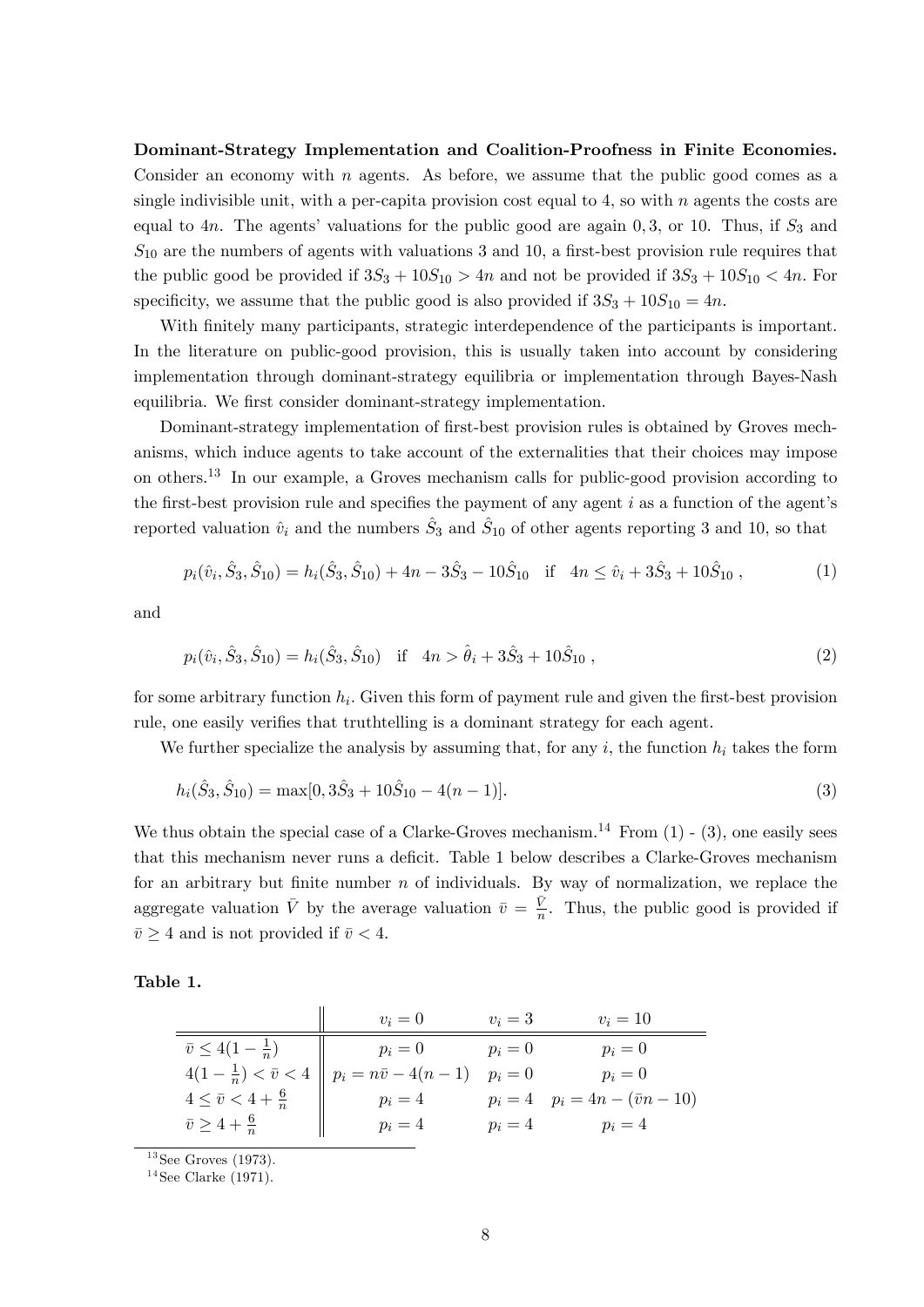The table exhibits four cases, no payments and no provision if  $\bar{v}$  is very low; payments by agents with valuation zero and no provision if  $\bar{v}$  is close to but less than 4; provision with equal cost sharing if  $\bar{v}$  is very high; finally, provision with extra payments by agents with valuation 10 if  $\bar{v}$  is close to but not less than 4.

Truth-telling is a dominant strategy, and moreover, whenever an individual is pivotal for public-goods provision, truthtelling is the unique best response. Thus, truth-telling is perfectly in line with a super-dominance criterion.

There is, however, a problem with coalition proofness. Coalition-proofness can fail in two ways. First, if  $4(1 - \frac{1}{n})$  $\frac{1}{n}$ )  $\lt \bar{v}$   $\lt 4$  and for  $4 \le \bar{v}$   $\lt 4 + \frac{6}{n}$ , the grand coalition of all agents might reduce payments by reporting that all have the valuation zero (if  $4(1 - \frac{1}{n})$  $\frac{1}{n}$   $\left($   $\frac{1}{\overline{v}} \right)$   $\left($   $\frac{1}{\overline{v}} \right)$  or that all have the valuation 10 (if  $4 \leq \bar{v} < 4 + \frac{6}{n}$ ). Second, if  $\bar{v} > 4 + \frac{6}{n}$  and  $S_{10} < 4n$ , a coalition of agents with valuation 3 would wish to forestall the provision of the public good by reporting that their valuation is actually 0. The first type of failure of coalition proofness has previously been noted by Bennett and Conn  $(1977)$  and Green and Laffont  $(1979 b)$ . The second type of failure is an exact analogue of the failure of coalition proofness in the continuum model.

If the number of participants is large, the first type of failure of coalition proofness is not very important. To see this, recall the assumption that, for some  $\alpha \in (0, .7)$ , the different agents' valuations are independent and identically distributed with probabilities  $.7 - \alpha$  for the valuation 0,  $\alpha$  for the valuation 3, and 3 for the valuation 10. If n is large, then, by the law of large numbers, with a probability close to one, the shares of agents with valuations 0,3, and 10 will be close to  $.7 - \alpha, \alpha$ , and  $.3$ . If  $\alpha > \frac{1}{3}$ , it follows that, with a probability close to one, the per-capita aggregate valuation  $\bar{v}$  will be greater than  $4 + \frac{6}{n}$ , and, similarly, if  $\alpha < \frac{1}{3}$ ,  $\bar{v}$  will be less than  $4(1 - \frac{1}{n})$  $\frac{1}{n}$ ) with a probability close to one. In both cases, if  $\alpha > \frac{1}{3}$  and if  $\alpha < \frac{1}{3}$ , the events  $4(1-\frac{1}{n})$  $\frac{1}{n}$ )  $\langle \bar{v} \rangle \langle 4 \rangle$  and  $4 \leq \bar{v} \langle 4 + \frac{6}{n} \rangle$  become unlikely if n becomes large. So does the coalition proofness problem (and the budget balance problem) associated with these events.

If we think about  $\alpha$  itself as the realization of a random variable which has probability zero of taking the value  $\frac{1}{3}$ , it follows that for large *n*, the events  $4(1 - \frac{1}{n})$  $(\frac{1}{n}) < \bar{v} < 4$  and  $4 \leq \bar{v} < 4 + \frac{6}{n}$ are unlikely. The continuum model in which no one agent is ever pivotal reflects this finding. With large n, the question whether the public good should be provided or not depends much more on whether  $\alpha$  is greater or less than  $\frac{1}{3}$  than on whether the deviations of the individual  $v_i$ s from their means are positive or negative. However, for any  $\alpha$ , both with finitely many individuals and with a continuum of individuals, first-best implementation is incompatible with the condition that a coalition of agents with valuations of 3 should not Önd it more attractive to jointly report valuations of 0 instead.

Bayes-Nash Implementation, Coalition-Proofness, and Robustness. For Bayes-Nash implementation, as usual, it makes a big difference whether agents' valuations are treated as mutually independent or as correlated. In our example, we have independent private values if the parameter  $\alpha$  is taken to be fixed and commonly known; we have correlated values if  $\alpha$  is taken to be the realization of a nondegenerate random variable  $\tilde{\alpha}$ . In the latter case, each agent's valuation is correlated with  $\tilde{\alpha}$ , and therefore the different agents' valuations are correlated with each other.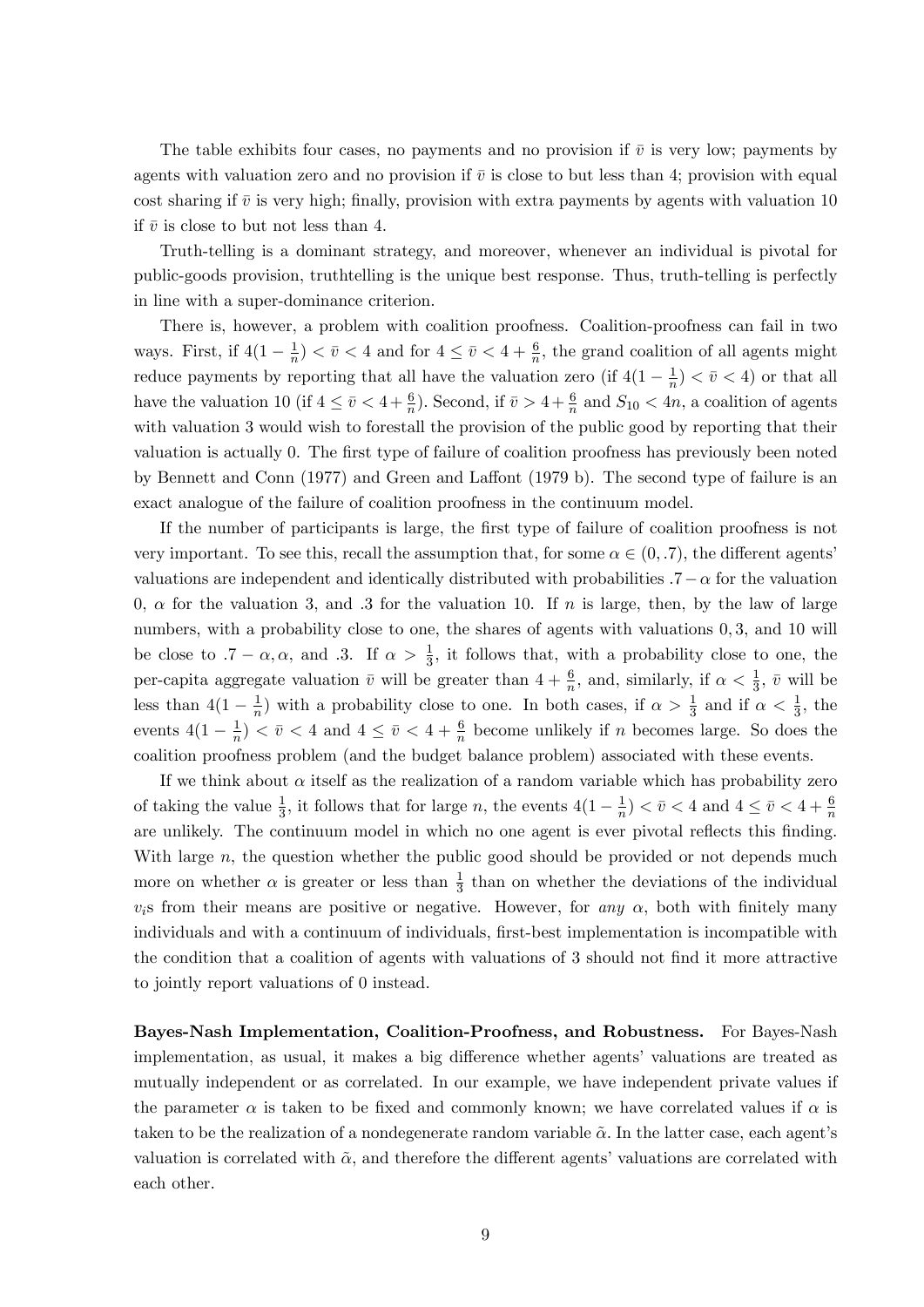The literature on public-good provision in Bayesian models with finitely many agents usually assumes independent, rather than correlated, private values.<sup>15</sup> From the perspective of a large economy, this case is not very interesting because, if  $\alpha$  is known, it is also clear whether it is efficient for the public good to be provided or not. In a large economy with independent private values, the implementation of an efficient rule for public-good provision does not require any information from participants. If the question whether the public good should be provided or not is to be nontrivial,  $\alpha$  must be the realization of a nondegenerate random variable  $\tilde{\alpha}$  that is not directly observed.<sup>16</sup>

If  $\tilde{\alpha}$  is a nondegenerate random variable, each agent's beliefs about  $\tilde{\alpha}$  will vary with his own valuation for the public good. A high value of  $\tilde{\alpha}$  makes the valuation 0 less likely and a valuation of 3 more likely. Observation of the valuation 0 therefore induces a downward adjustment and of the valuation 3 an upward adjustment in the probability that an agent assigns to a high value of  $\tilde{\alpha}$ . Because the probability of the valuation 10 is independent of  $\alpha$ , agents' beliefs after observing the valuation 10 are the same as their prior beliefs.

As was first pointed out by Crémer and McLean (1985,1988), differences in beliefs induce differences in preferences over lotteries whose outcomes depend on the value of  $\tilde{\alpha}$ , and these differences in preferences over lotteries can be exploited for mechanism design. Such valuationand-outcome-dependent payment schemes can actually provide for a coalition-proof, Bayesianincentive-compatible implementation of first-best provision rules.

As an example, consider the payment scheme in Table 2 where, as in Table 1,  $\bar{v}$  is the aggregate per-capita valuation of the public good. In the continuum model, of course,  $\bar{v} = 3\alpha+3$ , where  $\alpha$  is the realization of  $\tilde{\alpha}$ . As before, assume that the public good is provided if and only if  $\bar{v} > 4$ .

#### Table 2.

|                                                                                                                  | $v_i = 0$ $v_i = 3$ $v_i = 10$ |
|------------------------------------------------------------------------------------------------------------------|--------------------------------|
| $\overline{v} < 4$ $p_i = -2.1$ $p_i = 8.4$ $p_i = -2.1$<br>$4 \le \overline{v}$ $p_i = 10$ $p_i = 0$ $p_i = 10$ |                                |
|                                                                                                                  |                                |

For  $v_i \in \{0, 3, 10\}$ , let  $\beta_L(v_i)$  and  $\beta_H(v_i) = 1 - \beta_L(v_i)$  be the probabilities that an agent with public-good valuation  $v_i$  assigns to the events  $\{\tilde{\alpha} < \frac{1}{3}\}$  $\frac{1}{3}$  and  $\{\tilde{\alpha} \geq \frac{1}{3}\}$  $\frac{1}{3}$  or, equivalently, the events  $\{\bar{v} < 4\}$  and  $\{\bar{v} \geq 4\}$ . Given that individuals cannot influence the level of public-good provision, one easily verifies that the payment scheme in Table 2 is strictly Bayesian incentive-compatible if

$$
\beta_L(0) = \frac{5}{6}, \ \beta_H(0) = \frac{1}{6}, \beta_L(3) = \frac{1}{4}, \ \beta_H(3) = \frac{3}{4}, \beta_L(10) = \frac{1}{2}, \ \beta_H(10) = \frac{1}{2}.\tag{4}
$$

These values of  $\beta_L(v_i)$  and  $\beta_H(v_i)$  for  $v_i \in \{0, 3, 10\}$  can actually be derived from a common prior that assigns a probability of one half each to the two possible values :2 and :6 of the random variable  $\tilde{\alpha}$ . For this specification of  $\tilde{\alpha}$ , the given mechanism is also feasible in the large economy:

 $15$ The seminal paper is d'Aspremont and Gérard-Varet (1979). Subsequent papers include Güth and Hellwig (1986), Mailath and Postlewaite (1990), Hellwig (2003) and Norman (2004).

 $16$  For a general discussion of this point, see Bierbrauer and Hellwig (in preparation).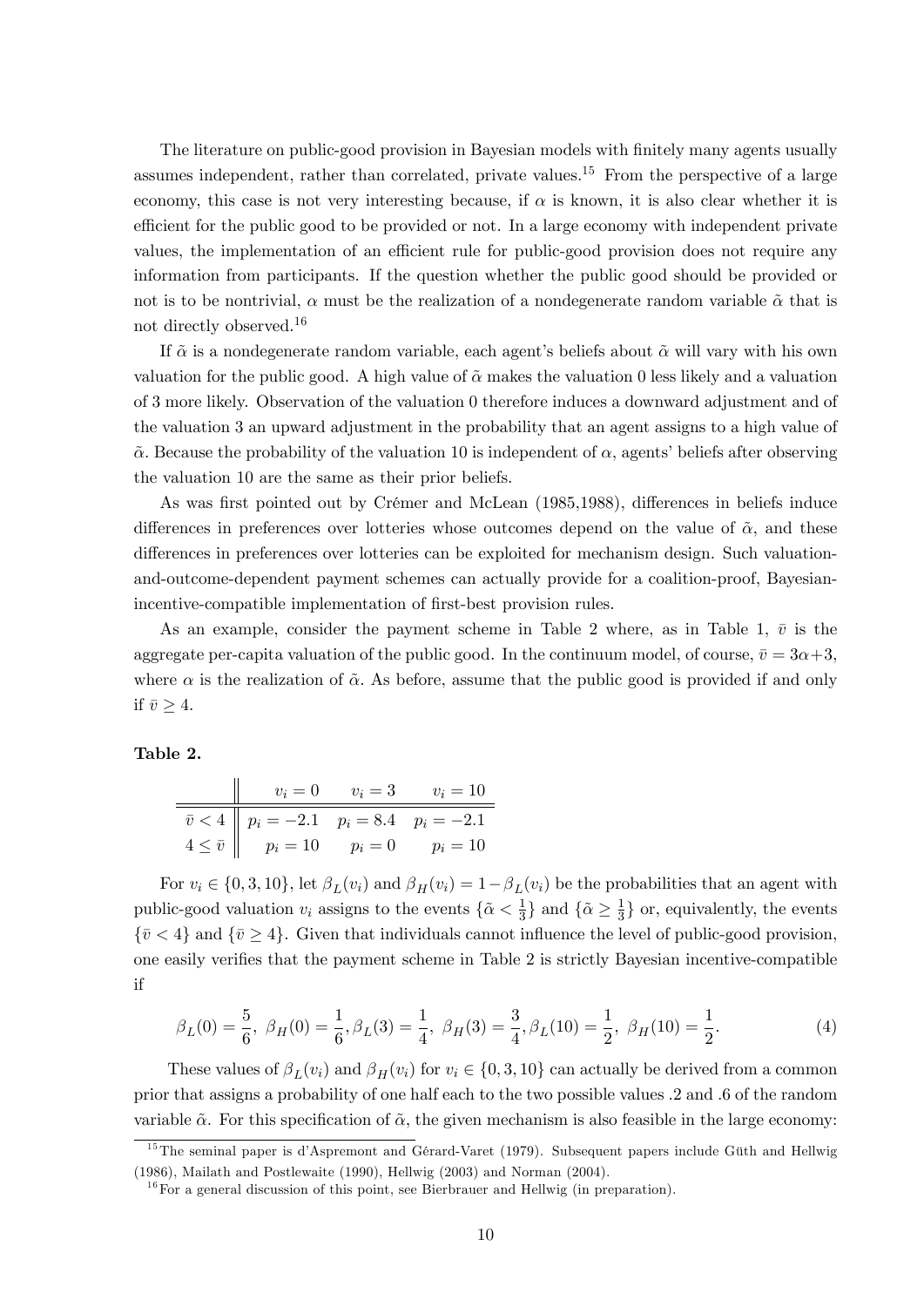If  $\tilde{\alpha} = .2$ , the aggregate per-capita payment is equal to  $.2 \cdot 8.4 - .8 \cdot 2.1 = 0$ ; if  $\tilde{\alpha} = .6$ , the aggregate per-capita payment is equal to  $.6 \cdot 0 + .4 \cdot 10 = 4$ , which is just the per-capita cost of providing the public good, as stipulated for this event.<sup>17</sup>

The given incentive mechanism is also coalition-proof. Under the payment scheme in Table 3, as opposed to equal cost sharing, people who value the public good at 3 are no longer averse to having the public good provided. They get a net payoff of 3 when the public good is provided and a net payoff of  $-8$  when it is not provided. They are therefore unwilling to join any coalition that would reduce the incidence of public-good provision. Without their cooperation, however, a coalition that would reduce the incidence of public-good provision cannot form. By a similar argument, people who value the public good at 0 would not join any coalition that would increase the incidence of public-good provision, and, therefore, such a coalition cannot form.

Straightforward continuity considerations imply that coalition-proof Bayesian-Nash implementation of first-best provision rules is also obtained for the  $n$ -agent version of the example, provided that  $n$  is large. To see this, observe that the type-dependent posterior probabilities  $(4)$ for the events  $\tilde{\alpha} = .2$  and  $\tilde{\alpha} = .6$  have nothing to do with the number of agents in the economy. Observe also that, if  $n$  is large, then, by the law of large numbers, the type-dependent posterior probabilities of the events  $\{\bar{v} < 4\}$  and  $\{\bar{v} > 4\}$  are close to the type-dependent posterior probabilities of the events  $\tilde{\alpha} = .2$  and  $\tilde{\alpha} = .6$  in (4). For the posterior probabilities given by (4), the conditions for Bayesian incentive-compatibility hold with strict inequality in the large economy. Therefore, the mechanism given by a first-best provision rule and the payment scheme in Table  $3$  is also Bayesian-incentive-compatibility in an  $n$  -agent version of the example with very large  $n$ , and so is a mechanism that results from taking a small perturbation of the payment scheme in Table 3 as may be required to ensure that expected payments are equal to expected costs.

With a continuum as well as a finite number of participants, Crémer-McLean-type mechanisms can be used for coalition-proof, Bayesian incentive-compatible implementation of first-best public-good provision rules. However, these mechanisms are not robust. The payment scheme given in Table 3 works for a prior that assigns probabilities  $\frac{1}{2}$  each to the outcomes .2 and .6 but does not work for some other priors. For example, if the prior assigns probability  $\frac{1}{3}$  to the outcome .2 and  $\frac{2}{3}$  to the outcome .6, a person with the valuation  $v_i = 10$  has posterior probabilities  $\beta_L(10) = \frac{1}{3}$ ,  $\beta_H(10) = \frac{2}{3}$ ; with these probabilities, this person expects to pay  $\frac{1}{3} \cdot 8.4 = 2.8$ if he or she claims to have the valuation 3 and to pay  $\frac{1}{3} \cdot (-2.1) + \frac{2}{3} \cdot 10 = 5.9$  if he or she is honest. Bayesian incentive compatibility is violated.

Like Ledyard (1978) and Bergemann and Morris (2005), we consider it unreasonable to suppose that a mechanism designer has the information about the type dependence of participantsí beliefs that he would need to implement the appropriate Crémer-McLean payment scheme. We will therefore impose a requirement of robustness, i.e., the mechanism that is used to determine the level of public-good provision and the different agents' payments must not depend on the details of the stochastic specification of the model. Individual incentive compatibility must be robust to changes in the specification of individuals' probabilistic beliefs.<sup>18</sup> This require-

<sup>&</sup>lt;sup>17</sup>The given mechanism is also individually rational: Interim expected payoffs are  $\frac{5}{6} \cdot 2.1 - \frac{1}{6} \cdot 10 = \frac{.5}{6}$  for agents with  $v_i = 0, -\frac{1}{4} \cdot 8.4 + \frac{3}{4} \cdot 3 = \frac{.6}{4}$  for agents with  $v_i = 3$ , and  $\frac{1}{2} \cdot 2.1$  for agents with  $v_i = 10$ .

 $18$ See Bergemann and Morris (2005). Börgers and Smith (2014) suggest that robustness may be too strong a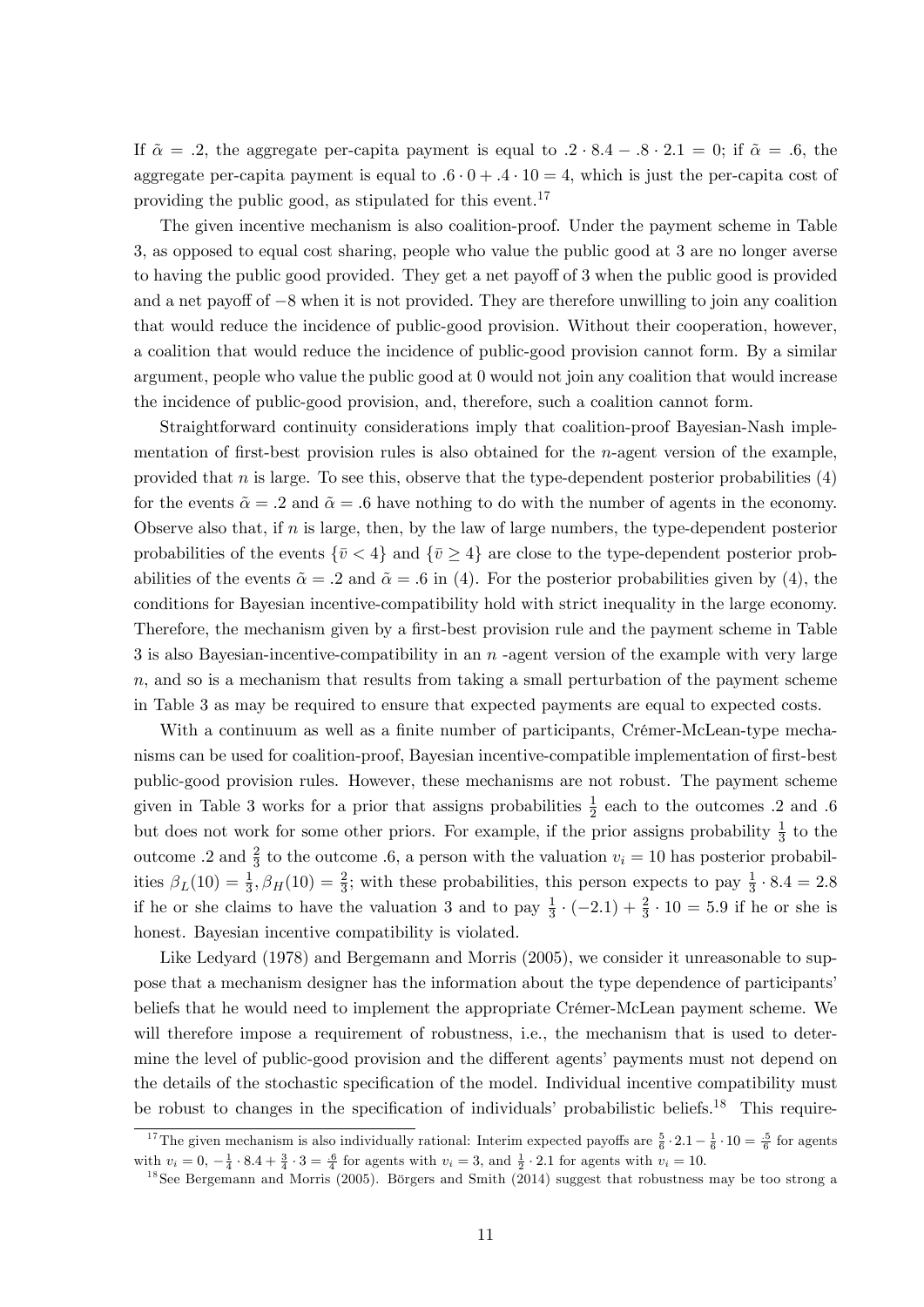ment eliminates the possibility of using Crémer-McLean-type mechanisms to achieve coalition proofness as well as individual incentive compatibility.

For models with private information, it is well known that robust Bayes-Nash and dominantstrategy implementability requirements are equivalent in the sense that they impose the same restrictions on the design of incentive mechanisms. Coalition-proofness therefore restricts the scope for robust Bayes-Nash implementation just as it restricts the scope for dominant-strategy implementation. Our previous discussion carries right over.

In the following, we study the implications of coalition proofness for robust Bayes-Nash implementation. By comparison to the dominant-strategy approach, the Bayes-Nash approach has the advantage that it is explicit about the decision problems participants face, including a full specification of their beliefs about other agents' types and their expectations about other agents' behaviors. It also allows for a richer discussion of coalition proofness. As far as we know, the notion of robustly blocking coalitions that we propose has no counterpart in a dominant-strategy framework.<sup>19</sup>

### 3 Robust Implementation in a Large Economy

**Payoffs and Social Choice Functions.** We consider an economy with a continuum of agents of measure 1. There is one private good and one public good. The public good comes as a single indivisible unit.<sup>20</sup> Its installation requires aggregate resources (per-capita) equal to k units of the private good. Given a public-good provision level  $Q \in \{0, 1\}$ , the utility of any agent i is given as  $v_iQ - P_i$ , where  $v_i$  is the agent's valuation of the public good and  $P_i$  is his contribution to the cost of public-good provision. The valuation  $v_i$  belongs to a set V of possible valuations, which is the same for all i. We assume that V is a compact interval,  $V = [v_{\min}, v_{\max}] \subset \mathbb{R}_+$ , and that  $k$  is in the interior of  $V$ .

A social choice function determines under what conditions the public good is to be provided and what contributions are to be made by the different individuals. Following Guesnerie (1995), we impose an anonymity requirement by which the level of public-good provision as well as the payments of individuals with a given valuation  $v$  are unchanged under any permutation of individual characteristics that leaves the cross-section distribution of preferences una§ected. Thus, an anonymous social function determines how public-good provision levels and payment rules depend on the cross-section distribution of preferences. We refer to the latter as the state of the economy. Formally, the state of the economy is an element s of the set  $\mathcal{M}(V)$  of

condition. They give examples in which outcomes depend on the participants' beliefs about each other, but this dependence is due to peopleís behaviors rather than the incentive mechanism. Unfortunately, we do not as yet have a simple characterization of the requirements that their approach would impose on mechanism design.

<sup>&</sup>lt;sup>19</sup>As developed by Bennett and Conn (1977), Green and Laffont (1979 b), and Moulin (1999), the requirement of coalition proofness in a dominant-strategy setting requires that, regardless of what the reports of the other agents may be, a coalition of agents cannot benefit from a coordinated false communication of types. In the terminology of Bergemann and Morris (2005), this is a condition of ex post coalition proofness. This condition presumes that coalition behaviour can be conditioned on the valuations of all participants, including the non-members of the coalition.

 $^{20}$  In Section 7 we show that our results extend to a setting with a compact set of possible public-good provision levels and a linear cost function.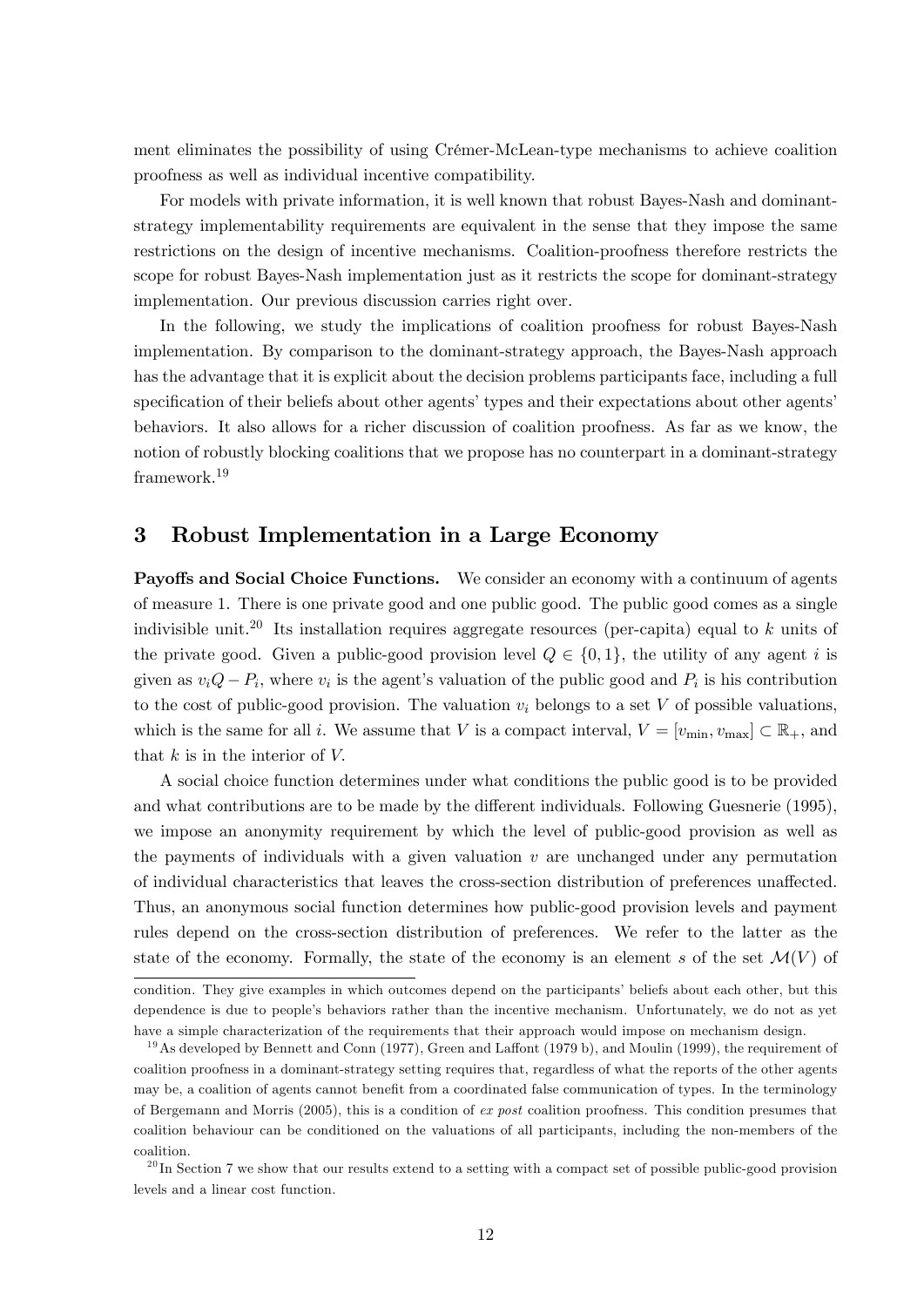probability measures on V. An anonymous social choice function is a pair  $F = (Q_F, P_F)$  of functions  $Q_F : s \mapsto Q_F (s)$  and  $P_F : (s, v) \mapsto P_F (s, v)$  such that, for any state of the economy s,  $Q_F(s) \in \{0,1\}$  is the level of public-good provision, and  $P_F(s, \cdot)$  is a function indicating how, in state  $s$ , an agent's payment depends on the agent's valuation.

Anonymity is a requirement of equal treatment. Two individuals with the same characteristics have to make the same contribution to the cost of public-goods provision. In addition, the decision whether to provide the public good does not depend on the identity of the agents with certain preferences, but only on the cross-section distribution of those preferences in the economy as a whole. $2<sup>1</sup>$ 

For any  $s \in \mathcal{M}(V)$ , the payment rule  $P_F(s, \cdot)$  is taken to be integrable with respect to v. The integral  $\int P_F(s, v)ds(v)$  corresponds to the aggregate revenue that is collected in state s. We say that the anonymous social choice function  $F = (Q_F, P_F)$  yields feasible outcomes if and only if, in any state of the economy, the aggregate revenue is sufficient to cover the public-good provision cost  $kQ_F(s)$ , i.e., if and only if the inequality

$$
\int_{V} P_{F}(s,v)ds(v) \ge kQ_{F}(s)
$$
\n(5)

is satisfied for all  $s \in \mathcal{M}(V)$ .

A social choice function is said to be monotonic if  $Q_F(s) \geq Q_F(s')$  whenever s dominates s' in the sense of first-order stochastic dominance, i.e. whenever  $\int g(v)ds(v) \ge \int g(v)ds'(v)$  for every nondecrasing function  $g$ . Monotonicity reflects the notion that, if public-good valuations go up, the level of public-good provision should not go down.

Types and Beliefs. Information about types is assumed to be private. As usual, we model information by means of an abstract type space. Let  $(T, \mathcal{T})$  be a measurable space,  $\tau$  a measurable map from T into V, and  $\beta$  a measurable map from T into the space  $\mathcal{M}(\mathcal{M}(T))$  of probability distributions over measures on T. We interpret  $t_i \in T$  as the abstract "type" of agent i,  $v_i = \tau(t_i)$  as the payoff type, i.e., the public-good valuation of agent i and  $\beta(t_i)$  as the belief type of agent i.

The belief type  $\beta(t_i)$  indicates the agent's beliefs about the other agents. We specify these beliefs in terms of cross-section distributions of types in the economy. Thus,  $\beta(t_i)$  is a probability measure on the space  $\mathcal{M}(T)$  of these cross-section distributions. For any event  $X \subset \mathcal{M}(T)$ ,  $\beta(X \mid t_i)$  is the probability that type  $t_i$  of agent i assigns to the event that the cross-section distribution of types  $\delta$  belongs to the set X. We refer to the map  $\beta : T \to \mathcal{M}(\mathcal{M}(T))$  as the belief system of the economy.<sup>22</sup>

 $21$ Anonymity is a substantive constraint. Using the idea of sampling, that has been developed by Green and Laffont (1979 a), Bierbrauer and Sahm (2010) show that first-best outcomes can be implemented by a procedure where public-good preferences are elicited from a representative sample of the population only. If payment rules differ between the members of the sample and the rest of the population, the payment rule for the sample can be used to provide proper incentives and the payment rule for the rest can be used to finance public-good provision. By contrast, first-best is out of reach if all individuals have the same influence on public-good provision and the payment rule is the same for all.

 $2<sup>22</sup>$ We do not assume that the belief system is compatible with a common prior. As shown in Bierbrauer and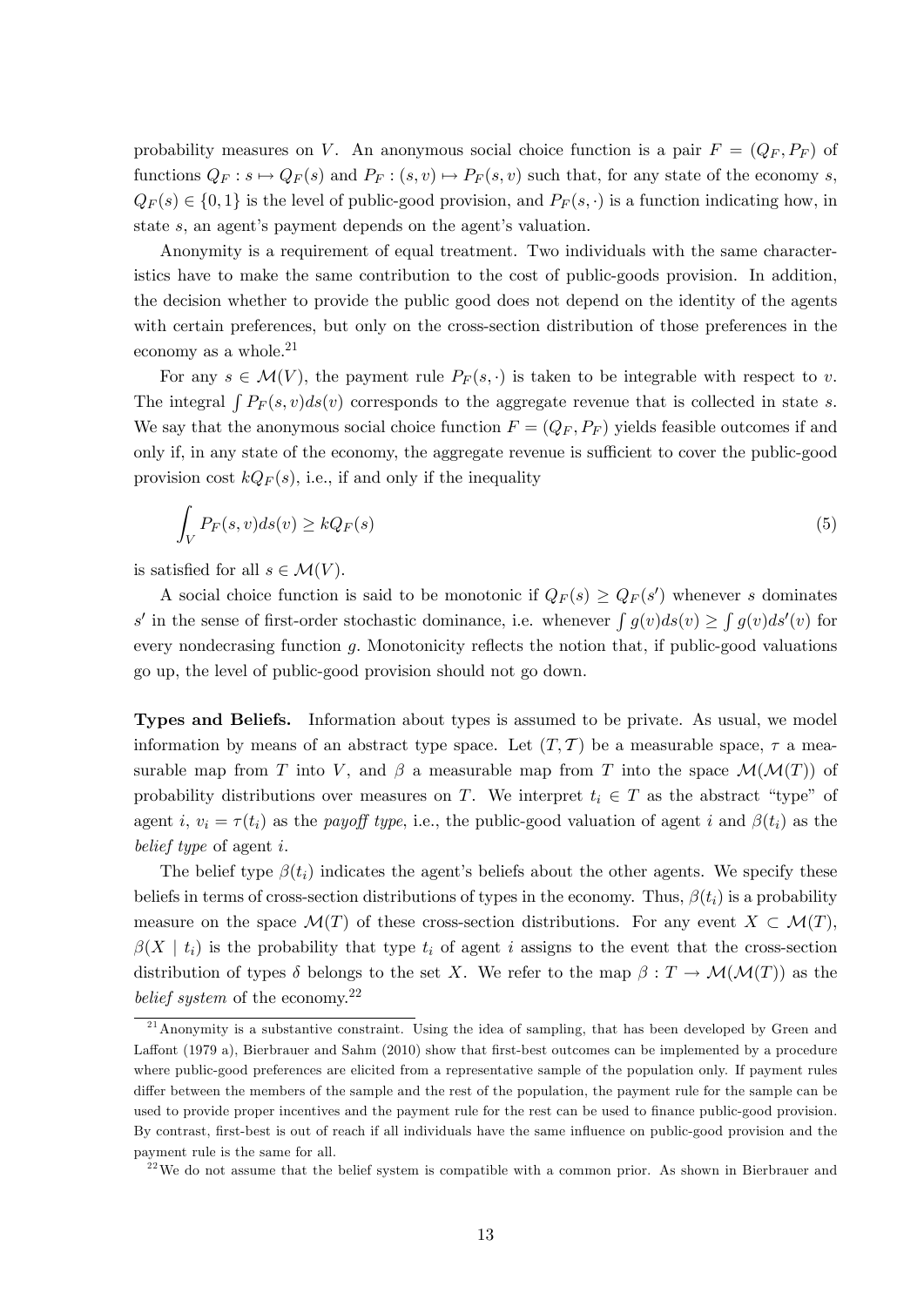A typical element of  $\mathcal{M}(T)$  will be denoted by  $\delta$ . The cross-section distribution  $\delta$  of abstract types induces the cross-section distribution  $s(\delta) = \delta \circ \tau^{-1}$  of payoff types, or public-good valuations. For any subset  $V'$  of  $V$  we write  $s(V' | \delta)$  for the mass of individuals that the distribution  $s(\delta)$  assigns to payoff types in V'. A generic element of  $\mathcal{M}(V)$  will be denoted by s.

We will mostly consider payoff type distributions that do not have mass points and beliefs that assign probability zero to payoff type distributions with mass points. We say that a belief system  $\beta : T \to (\mathcal{M}(T))$  is *admissible* if and only if for all  $t \in T$ , the induced belief function  $\beta(s^{-1}(\mathcal{M}^{na}(V))| t) = 1$ , where  $\mathcal{M}^{na}(V)$  is the set of measures on V that do not have atoms. This restriction will allow us to neglect agents who are indifferent between different alternatives because the set of such agents has measure zero.

In addition to the general notion of an abstract type space  $[(T, \mathcal{T}), \tau, \beta]$ , we shall also make use of the special notion of a *naive* type space  $[(V, V), \beta_s]$ , where V is the set of possible valuations and  $V$  is the Borel  $\sigma$ -algebra on V. This is the special case of an abstract type space in which agents' types are given by their public-good valuations so that  $(T, \mathcal{T}) = (V, \mathcal{V})$  and  $\tau$  is the identity mapping.

Robust Incentive Compatibility. We focus on social choice functions that can be implemented as the truth-telling equilibrium of a direct mechanism. Such social choice functions will be called incentive-compatible. Formally, a social choice function  $F = (Q_F, P_F)$  is said to be incentive-compatible on a given type space  $[(T, \mathcal{T}), \tau, \beta]$ , if, for all  $t, t' \in \mathcal{T}$ 

$$
U(t | t) \ge U(t | t'), \qquad (6)
$$

where

$$
U(t | t') := \int_{\mathcal{M}(T)} \{ \tau(t) Q_F(s(\delta)) - P_F(\tau(t'), s(\delta)) \} d\beta(\delta | t)
$$

is the interim expected utility of an individual with type  $t$  that reports type  $t'$  under a direct mechanism for the given social choice function F.

An anonymous social choice function  $F$  is said to be *robustly incentive-compatible* or *robustly implementable* if, for every  $(T, \mathcal{T})$ , and  $\tau : T \to V$ , the inequalities in (6) hold for every admissible belief system  $\beta$ .

Equivalence of Robust and Ex post Incentive Compatibility. The following Proposition asserts that robust incentive compatibility is equivalent to ex post incentive compatibility: once s has become known, no individual regrets having revealed his type to the mechanism. Ex post incentive compatibility of course is in turn equivalent to dominant-strategy incentive compatibility. The Proposition 1 adapts an argument of Bergemann and Morris (2005) to the given setup.<sup>23</sup>

Hellwig (2010), however, our analysis would be unchanged if we restricted ourselves to belief systems that are compatible with common priors. The existence and uniqueness of common priors for the given setup is discussed in Hellwig (2011).

 $^{23}$ A proof can be found in Bierbrauer and Hellwig (2010).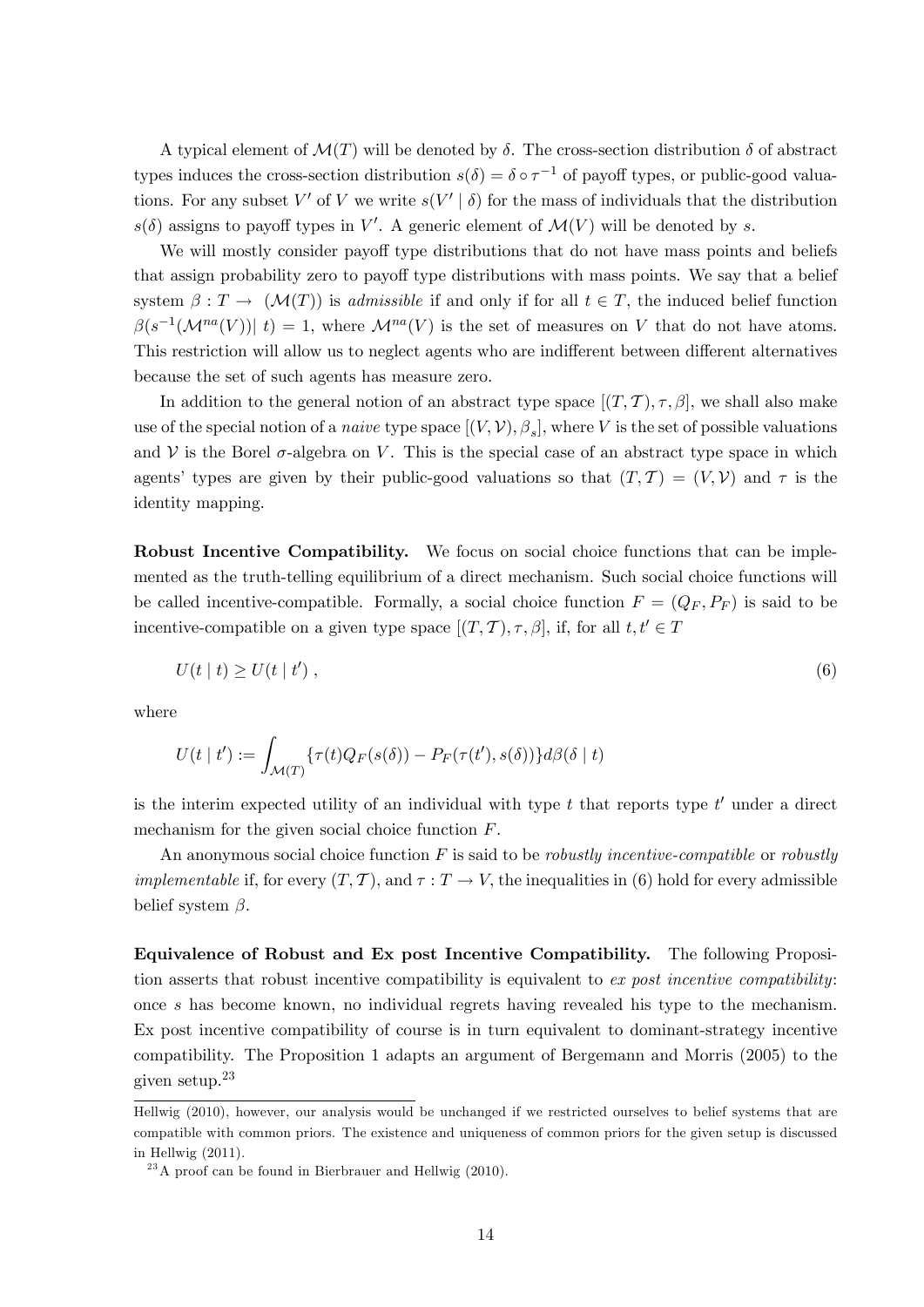**Proposition 1** An anonymous social choice function  $F = (Q_F, P_F)$  is robustly incentive-compatible if and only if it is expost incentive compatible in the sense that, for all  $v$  and and  $v'$  in  $V$  and all  $s \in \mathcal{M}(V)$ ,

$$
vQ_F(s) - P_F(v, s) \ge vQ_F(s) - P_F(v', s) \tag{7}
$$

By inspection of (7), in our setting, ex post incentive compatibility is equivalent to the requirement that  $P_F(v, s) = P_F(v', s)$  for all v, v' and s. If the payment of some agent was, for some  $s$ , smaller than the payment of some other agent, the latter would like to imitate the agent with the small payment. This would contradict ex post incentive compatibility. This observation yields the following corollary to Proposition 1.

**Corollary 1** An anonymous social choice function  $F = (Q_F, P_F)$  is robustly incentive-compatible if and only if payments are independent of individual payoff types, i.e., there is a function  $\bar{P}_F: \mathcal{M}(V) \to \mathbb{R}$  such that  $P_F$  takes the form  $P_F(v, s) = \bar{P}_F(s)$  for all  $v \in V$  and all  $s \in \mathcal{M}(V)$ .

Given Corollary 1, we will represent a robustly incentive-compatible social choice function as a pair  $(Q_F, \bar{P}_F)$ , where  $\bar{P}_F(s)$  is the lump-sum contribution to the cost of public-good provision if the cross-section distribution of payoff types equals  $s \in \mathcal{M}(V)$ .

Robust Incentive Compatibility of a First-best Provision Rule with Equal Cost **Sharing.** An anonymous social choice function  $F = (Q_F, P_F)$  yields first-best outcomes if, for all  $s \in \mathcal{M}(V)$ , the pair  $(Q_F(s), P_F(s, \cdot))$  maximizes the aggregate surplus

$$
\int_V \{vQ_F(s) - P_F(s,v)\} ds(v)
$$

subject to the feasibility condition (5). By standard arguments, this requires that the public good should be provided if the aggregate valuation  $\bar{\mathbf{v}}(s) := \int_V v \, ds(v)$  exceeds the cost k and should not be provided if  $\bar{\mathbf{v}}(s)$  is less than k. Moreover, there should be no slack in the feasibility constraint, i.e., aggregate payments should exactly cover the cost of public-good provision. Upon combining these observations with Corollary 1, we obtain:

**Theorem 1** A first-best anonymous social choice function  $F = (Q_F, P_F)$  is robustly incentivecompatible if and only if, for all  $s \in \mathcal{M}(V)$ ,

$$
Q_F(s) = \begin{cases} 0, & \text{if } \overline{\mathbf{v}}(s) < k, \\ 1, & \text{if } \overline{\mathbf{v}}(s) > k, \end{cases} \quad \text{and} \quad P_F(v, s) = k \ Q_F(s), \text{ for all } v \in V.
$$

Theorem 1 provides a general possibility result for robust first-best implementation in a large economy. People are asked for their payoff types. The public good is provided if and only if the reported average per-capita valuation exceeds  $k$ . Required contributions are set so that the costs of public-good provision are equally shared; this ensures budget balance, as well as robust incentive compatibility.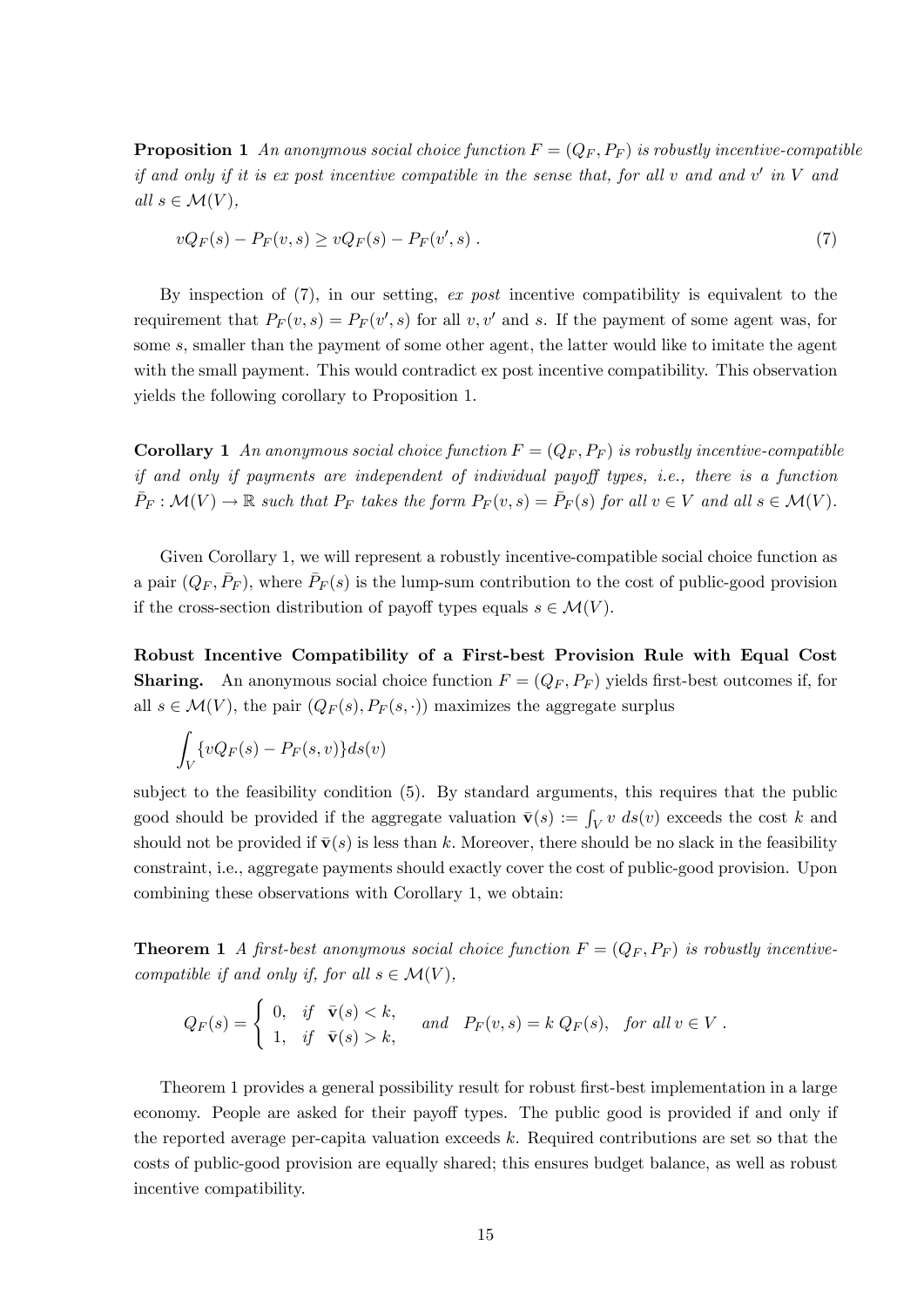This conclusion stands in marked contrast to the findings of the literature for economies with finitely many participants. For example, Green and Laffont  $(1979 a)$  showed that dominantstrategy implementation of first-best social choice rules is not compatible with budget balance. The reason is apparent from Table 1: Incentive provision to agents who may be pivotal requires payments that have nothing to do with the real costs that must be covered, whether the public good is provided or not.

In the large economy these concerns are moot because no agent is ever pivotal. Thus, in the absence of participation constraints, Theorem 1 suggests that in large economies robust incentive compatibility of first-best public-good provision rules does not involve any fundamental difficulties.

Nevertheless, we do not regard Theorem 1 as a satisfactory basis for the normative theory of public-good provision in a large economy. As we discussed in the introductory sections we consider the requirements of robust incentive compatibility to be too weak to do full justice to the information and incentive problems of public-good provision in such an economy. In the following section, we therefore introduce the analysis of coalition proofness as an additional restriction on social choice functions.

#### 4 Coalition Proofness

To implement a first-best outcome, one must know the aggregate public-good valuation  $\bar{\mathbf{v}}(s)$ . This information is derived from people's reports about their individual valuations. With the social choice function in Theorem 1, people are willing to provide this information because they see themselves as being unable to influence the outcome at all. Being unable to influence anything, they are indifferent as to what they report. Given this indifference, truthtelling is an interim Bayes-Nash equilibrium.

However, people with similar valuations have similar interests. Collectively, they might upset the truthtelling equilibrium, for example by manipulating the social outcome by coordinating on exaggerated reports. If all agents with payoff types  $\tau(t) > k$  were to report the type t' so that  $\tau(t') = v_{\text{max}}$ , they would raise the mechanism's assessment of the aggregate public-good valuation from its true level  $\bar{\mathbf{v}}(s)$  to the level  $\bar{\mathbf{v}}(s) + \int_{\{\tau(t)>k\}} [v_{\text{max}} - \tau(t)] d\delta(t)$ . This collective exaggeration of enthusiasm for the public good might cause the public good to be provided even though the aggregate valuation  $\bar{\mathbf{v}}(s)$  lies below the per-capita cost k. From the perspective of types with  $\tau(t) > k$ , this outcome would dominate the truthtelling equilibrium. It is also worth observing that, because people are indifferent as to what they report, this collective deviation by agents with payoff types above  $k$ , in combination with truth-telling by everybody else, is also an interim Bayes-Nash equilibrium of the game induced by the overall mechanism.

To eliminate the possibility of such a manipulation, we impose a requirement of coalition proofness in addition to anonymity and robust incentive compatibility.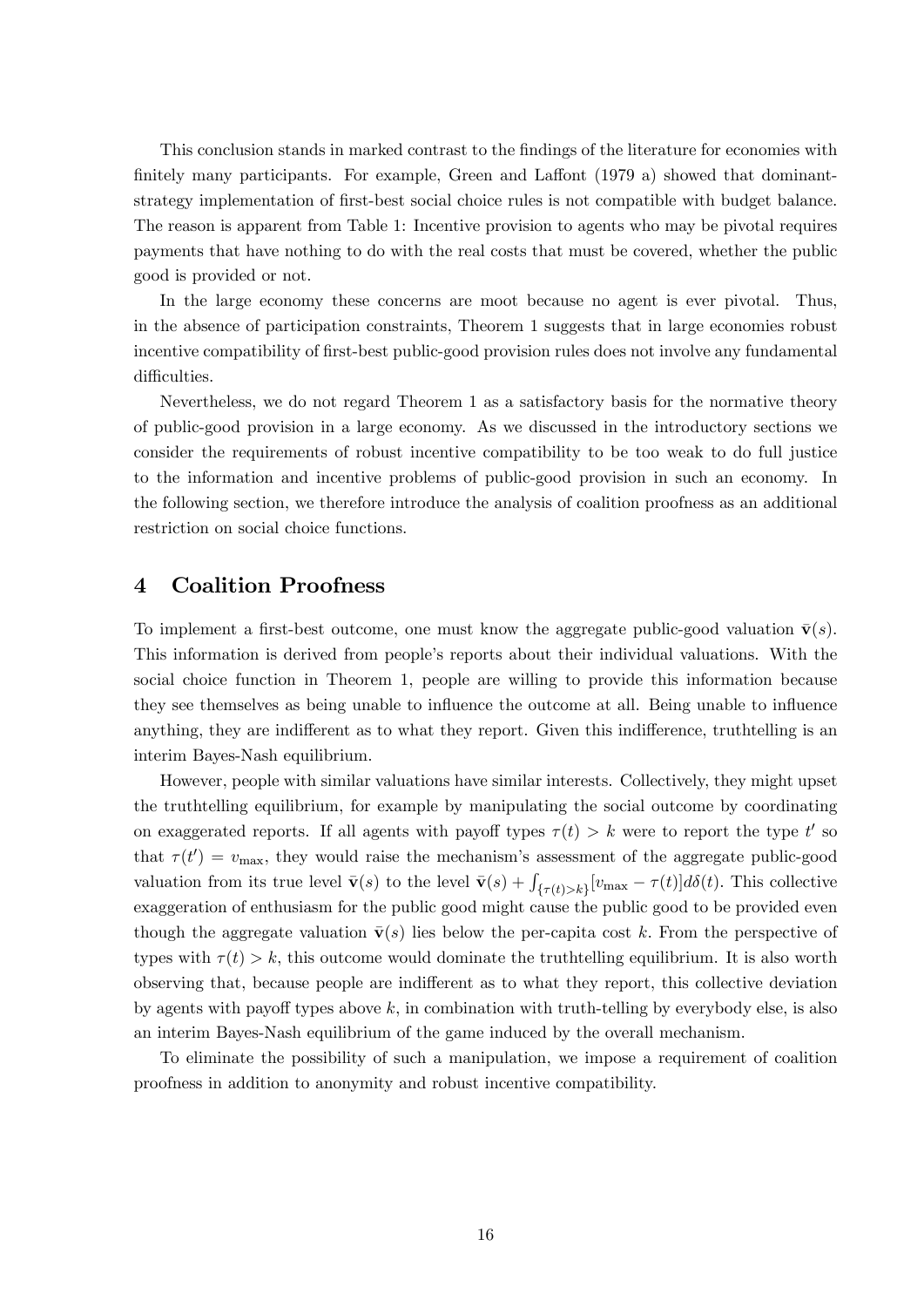Modelling coalition proofness. There are many ways to formalize a notion of coalition proofness.<sup>24</sup> One can study an extensive form game of coalition formation, or one can use a normal-form specification. One can assume that coalitions are able to use side-payments between coalition members, or one can disallow side payments. One can allow for indirect mechanisms, or focus on the truth-telling equilibria of direct mechanisms.<sup>25</sup> Finally, one may or may not impose additional requirements such as the condition that any use of a participant's private information by a coalition must respect incentive-compatibility constraints or the condition that any deviating coalition must itself be robust to the formation of subcoalitions, which in turn might have to be robust to the formation of subsubcoalitions, and so on, see Bernheim et al. (1986).

In a previous version of this paper, we modelled coalition formation by an extensive-form game as in Laffont and Martimort (1997, 2000).<sup>26</sup> The extensive-form approach has the advantage of showing precisely how a deviating coalition gets the information that it uses to block the implementation of the social choice function. However, it is cumbersome to work with, so we use a short-cut that yields essentially the same results in a much simpler manner.

The shortcut that we use was introduced by Bennett and Conn (1977) and Green and Laffont (1979 b) and has been used, among others, by Moulin (1999) and Mehta et al. (2009). Given our focus on the implementation of a social choice function as the truth-telling equilibrium of a direct mechanism,  $27$  we represent coalition proofness by the requirement that there must not exist a group of agents who would all benefit from a false communication of preferences. Whereas Bennett and Conn (1977) and Green and Laffont (1979 b) applied the concept  $ex$ post, we apply it ex interim, with agents evaluating coalition outcomes in terms of their typedependent beliefs. Moreover, we impose a robustness requirement on the collective deviations that block the implementation of a social choice function.

Apart from this robustness requirement, our notion of coalition proofness is very rudimentary. No account is given of extensive-form considerations, individual incentive compatibility in coalitions, or the potential susceptibility of coalitions to further deviations by sub-coalitions. In principle, it would be desirable to take all these restrictions into account. However, in a continuum economy and with a requirement of robustness in coalition design, some of these

<sup>27</sup>This approach simplifies the exposition considerably. However, it raises the question whether the set of implementable social choice functions can be enlarged by allowing for non-direct mechanisms. In a previous discussion paper we have shown that the answer is "no", see Bierbrauer and Hellwig (2011).

 $^{24}$ Important references include Green and Laffont (1979 b), Bernheim et al. (1986), Crémer (1996), Laffont and Martimort (1997, 2000), Moulin (1999), Che and Kim (2006).

 $^{25}$  With a requirement of coalition proofness, the validity of the revelation principle cannot be taken for granted, see Boylan (1998) or Bierbrauer (2014).

<sup>&</sup>lt;sup>26</sup>See Bierbrauer and Hellwig (2010). In that game, an overall mechanism is announced at stage 0. At stage 1, a coalition organizer may propose a manipulative side-mechanism. At stage 2, individuals would decide whether or not to participate in this coalition. At stage 3, agents who have chosen to participate would send messages to the coalition organizer. At stage 4, the coalition organizer would use the information provided by these messages in order to choose recommendations to coalition members about the messages ("lies") they should send to the overall mechanism. Finally, at stage 5, individuals would send messages to the overall mechanism. On the basis of these messages, the overall mechanism would determine the level of public-good provision and the different agents' payments. Sequential equilibrium conditions ensure that individual incentive constraints are satisfied and that no one relies on information that has not previously been provided in the course of play in the game.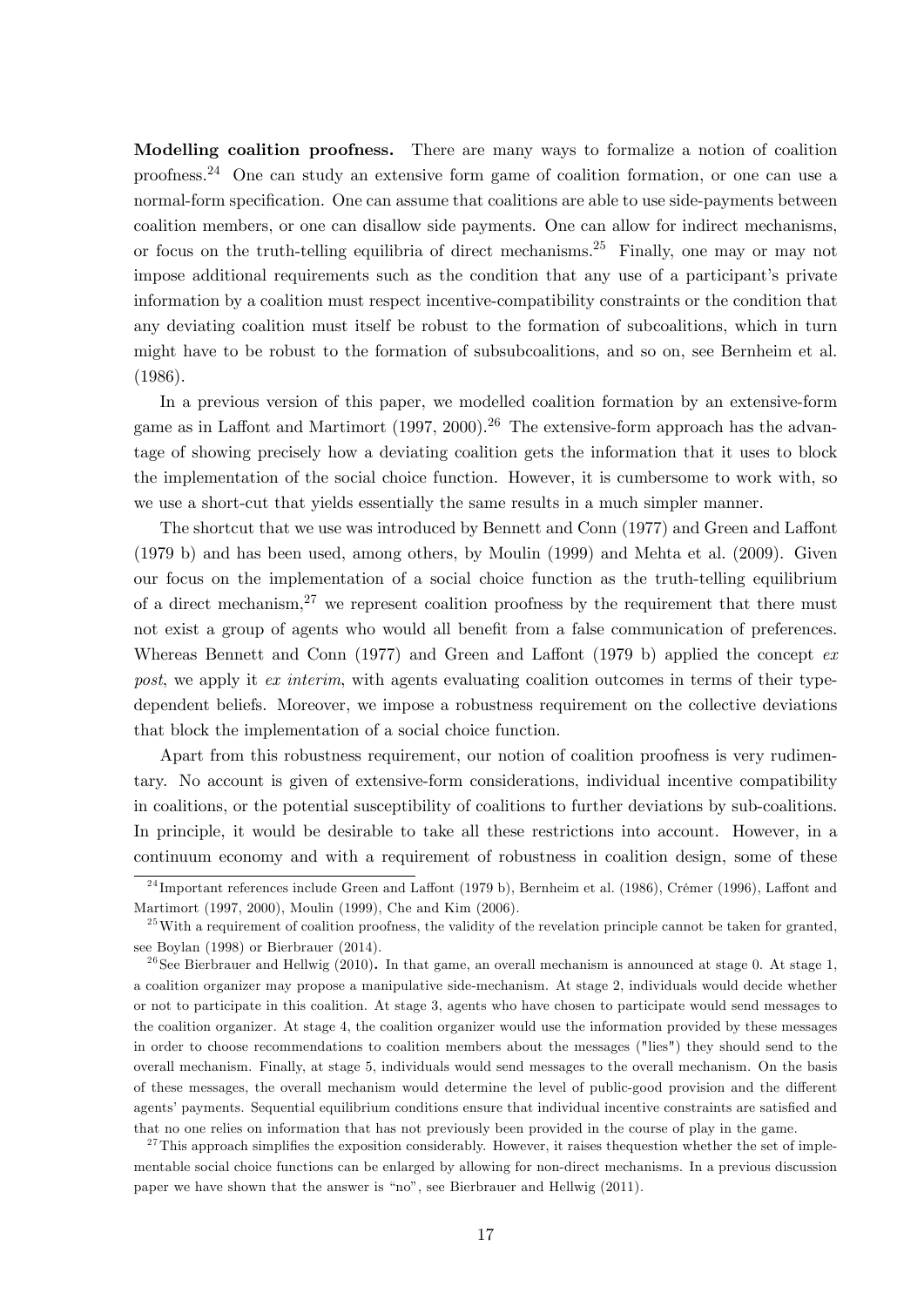concerns are moot. As mentioned, extensive-form considerations do not make a difference at all. Nor do concerns for individual incentive-compatibility in coalitions. <sup>28</sup> Concerns about further deviations by sub-coalitions are also moot because the coalitions that matter for our analysis are all homogeneous and there is no point in forming sub-coalitions.<sup>29</sup> We will discuss some of these concerns as we go along.

Robustly Blocking Coalitions. We continue to impose anonymity and robust incentive compatibility of the social function. Thus, by Corollary 1, payments as well as public-good provision levels are independent of individual announcements. We think of a coalition as being run by a coalition organizer, who proposes the collective deviation, collects reports from coalition members and then chooses a profile of reports that coalition members are to make to the overall mechanism. Because individuals expect their announcements to have no effects on outcomes, any announcement is individually a best response. Individual incentive compatibility of the reports suggested by the coalition organizer is thus automatically given.

Consider an abstract type space  $(T, \mathcal{T})$ , a payoff type function  $\tau : T \to V$  and a robustly implementable social choice function  $F = (Q_F, \bar{P}_F)$ . For the moment, we neglect the possibility of side payments in a coalition. A collective deviation for a set  $T' \subset T$  is specified as a strategy (a "lie")  $\ell_{T'} : \hat{\mathcal{M}}(T') \to \mathcal{M}(T)$ , where  $\hat{\mathcal{M}}(T')$  is the set of measures on T' that have total measure less than or equal to one. We think of  $\ell_{T}(\delta_{T})$  as a probability distribution over reports or "lies" for individuals with types in T'. One may think of  $\ell_{T}(\delta_{T})$  as a lottery determining the report that any one individual with a type in  $T'$  sends to the overall mechanism when the distribution of types in T' is  $\delta_{T'}$ . For any measurable set  $\tilde{T} \subset T$ ,  $\ell_{T'}(\tilde{T} | \delta_{T'})$  is then the probability that the report will be in the set  $\tilde{T}^{30}$ . In this interpretation, a law of large numbers would imply that  $\ell_{T}(\tilde{T} | \delta_{T})$  is also the share of reports from coalition members that lie in  $\tilde{T}$ . The lies are a function of  $\delta_{T'}$ , as opposed to  $\delta = (\delta_{T'}, \delta_{T \setminus T'}) \in \mathcal{\hat{M}}(T'') \times \mathcal{\hat{M}}(T \setminus T')$ , because the coalition organizer observes only the types in the set of participating individuals and remains ignorant about the distribution of types in the complimentary set of agents, if he attracts agents with types in T', he knows  $\delta_{T'}$  but not  $\delta_{T\setminus T'}$ .

We write  $\hat{\delta}(\ell_{T'}, \delta)$  for the overall cross-section distribution of reports that is generated by  $\ell_{T'}$  if the true cross-section distribution of types is  $\delta$ . Thus we have

$$
\hat{\delta}(\ell_{T'}, \delta) = \delta(T') \cdot \ell_{T'}(\delta_{T'}) + \delta_{T \setminus T'},\tag{8}
$$

where  $\delta_{T\setminus T'} \in \mathcal{\hat{M}}(T\setminus T')$  is the (non-normalized) cross-section distribution of types in  $T\setminus T'$ . The implied payoff type distribution is  $s(\hat{\delta}(\ell_{T'}, \delta))$ . If  $(T, \mathcal{T})$  is actually the naive type space  $(V, \mathcal{V})$ ,

<sup>&</sup>lt;sup>28</sup>As discussed in Bierbrauer and Hellwig (2015), with finitely many participants, individual incentive compatibility concerns do impose restrictions on coalition formation, but for robust coalition proofness, these restrictions do not affect the analysis.

<sup>&</sup>lt;sup>29</sup> In Bierbrauer and Hellwig (2015), we do impose the requirement that deviating coalitions have to be subcoaliton-proof, subcoalitions have to be subsubcoalition-proof, and so on. With a requirement of robust coalition proofness, in Bierbrauer and Hellwig (2015), this requirement plays a role in proving the analogue of Theorem 3 below because it eliminates coalitions involving agents with heterogeneous interests.

<sup>&</sup>lt;sup>30</sup>The report  $\ell_{T'}(\cdot)$  of any one member of the coalition might also be made to depend on the person's type. This would not make a difference, however, because individual incentive compatibility holds anyway and only the aggregate "lie" matters.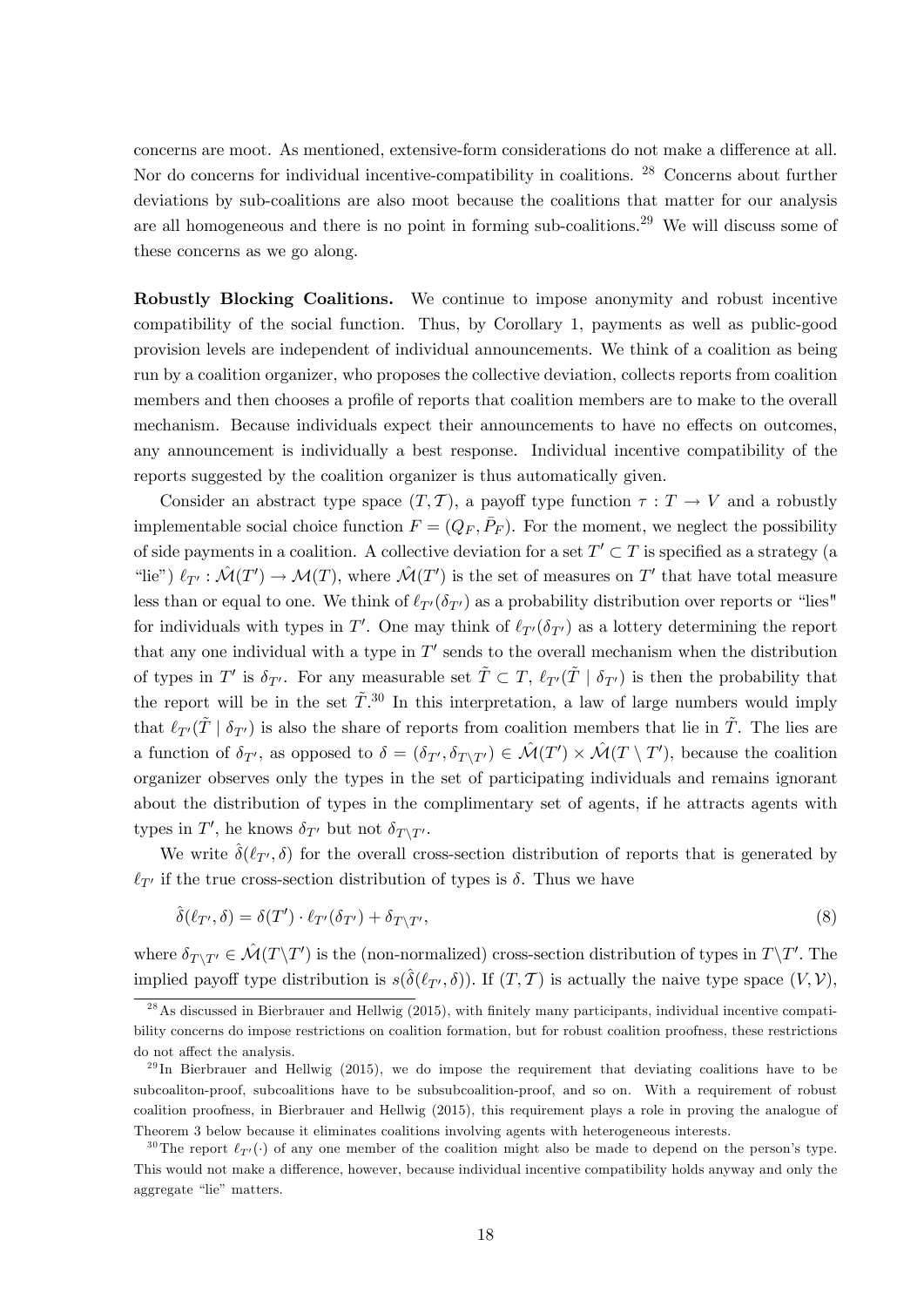we write  $\hat{s}(\ell_{V}, s)$  for the cross-section distribution of reported (payoff) types that is implied by the collective deviation  $(V', \ell_{V'})$  when the true cross-section distribution is s.

Given a type space  $[(T, \mathcal{T}), \tau, \beta]$ , we say that a collective deviation  $(T', \ell_{T'})$  blocks the anonymous and robustly implementable social choice function F on  $[(T, T), \tau, \beta]$  if

$$
\int_{\mathcal{M}(T)} \{\tau(t)Q_F(s(\hat{\delta}(\ell_{T'},\delta))) - \bar{P}_F(s(\hat{\delta}(\ell_{T'},\delta)))\} d\beta(\delta \mid t) \geq \int_{\mathcal{M}(T)} \{\tau(t)Q_F(s(\delta)) - \bar{P}_F(s(\delta))\} d\beta(\delta \mid t)
$$
\n(9)

for all  $t' \in T'$ , with a strict inequality for a non-negligible set of  $t' \in T'$ . Given an abstract type space  $(T, \mathcal{T})$  and a payoff type function  $\tau : T \to V$ , we say that a collective deviation  $(T', \ell_{T'})$  blocks the anonymous and robustly implementable social choice function F robustly on  $[(T, \mathcal{T}), \tau]$  if it blocks F on  $[(T, \mathcal{T}), \tau, \beta]$  for every admissible belief system  $\beta$  such that for  $t \in T'$ , the belief  $\beta(t)$  assigns positive probability to the event that the deviation  $(T', \ell_{T'})$  departs from truthtelling. The social choice function  $F$  is *immune against robust blocking*, if there is no abstract type space  $[(T, \mathcal{T}), \tau]$  and no collective deviation  $(T', \ell_{T'})$  that blocks F robustly on  $[(T, T), \tau].$ 

Immunity against robust blocking is weaker than the condition of robust coalition proofness that we used in Bierbrauer and Hellwig  $(2015)$ . A social choice function F is robustly coalition proof if there is no type space  $[(T, \mathcal{T}), \tau, \beta]$  and no collective deviation  $(T', \ell_{T'})$  that blocks F on  $[(T, \mathcal{T}), \tau, \beta]$ . This condition allows the collective deviation  $(T', \ell_{T'})$  to be adapted to the particular type space on which it is used. Coalition organizers are thus presumed to have more information than the overall mechanism designer who wants to implement the social choice function. Immunity against robust blocking involves no such presumption.<sup>31</sup>

Irrelevance of Side Payments in Robust Coalition Design. What would happen if we allowed for side payments between coalition members? In principle, side payments enlarge the scope for coalition formation, so one might expect the set of coalition-proof social choice functions to become smaller if side payments are allowed.

If coalitions can condition their behaviors on belief systems, allowing for side payments may imply that no social choice function is robustly coalition-proof. The reason is that side payments introduce a possibility for agents to trade on differences in their beliefs. With quasi-linear utility functions, the gains from such trades can be arbitrarily large and can outweigh any concerns about public-good provision. However, such gambles depend on the specification of beliefs. They

$$
\tau(t)Q_F(s(\hat{\delta}(\ell_{T'},\delta))) - \bar{P}_F(s(\hat{\delta}(\ell_{T'},\delta))) < \tau(t)Q_F(s(\delta)) - \bar{P}_F(s(\delta)),
$$

<sup>&</sup>lt;sup>31</sup>The requirement of robust coalition proofness also makes it possible to fudge the issue of incomplete information about the distribution of types among non-members of a coalition. Robust coalition proofness implies, in particular, that there are no blocking coalitions under complete information. Thus, if  $F$  is robustly coalitionproof, there is no type space  $[(T, \mathcal{T}), \tau, \beta_{\delta}]$  with a belief system  $\beta_{\delta}$  under which all agents "know" the state of the economy to be  $\delta \in \mathcal{M}^{na}(T)$  such that some collective deviation  $(T', \ell_{T'})$  blocks F on  $[(T, \mathcal{T}), \tau, \beta_{\delta}]$ . For every  $\delta \in \mathcal{M}^{na}(T)$  and every collective deviation  $(T', \ell_{T'})$ , there exists a non-negligible set of types  $t \in T'$  such that

which is a condition of coalition proofness ex post, when  $\delta$  is common knowledge among the participants. In Bierbrauer and Hellwig (2015), we use these constraints to show that every robust and coalition-proof social choice function is a voting mechanism. Here, this proof strategy is not available because collective deviations have to be attractive to the participants for every admissible belief systems.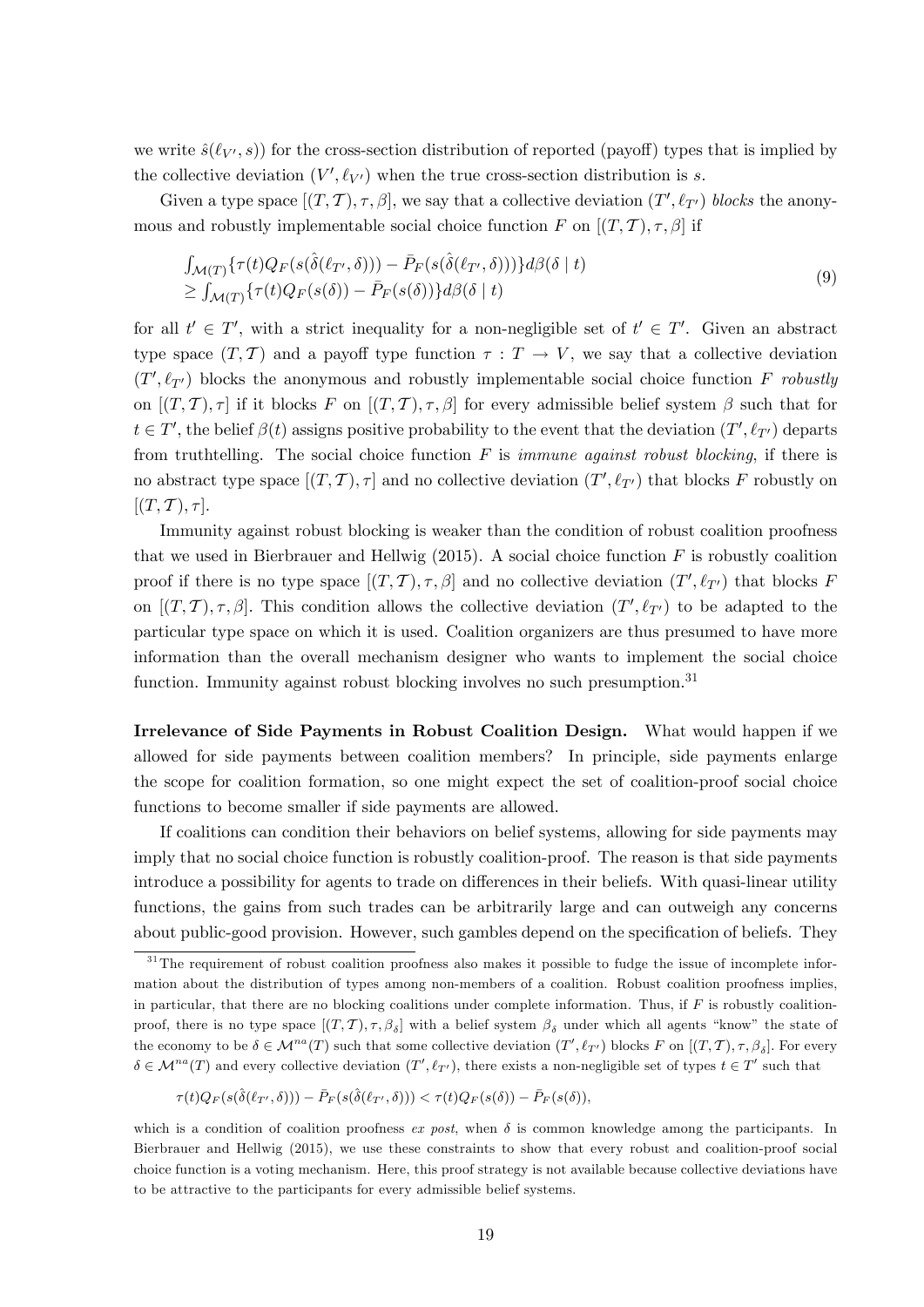disappear if we require the collective deviations themselves to be robust. We briefly show that there is no role for side payments in robust coalition design.

To see this, consider an extended notion  $(T', \ell_{T'}, z_{T'})$  of a collective deviation, where  $T'$  is the set of deviating types,  $\ell_{T'}$  is the coalition's reporting strategy, and  $z_{T'}$  is a function that indicates the side payments to coalition members. Reports and side payments depend on the set T' and the cross-section distribution  $\delta_{T'}$  or types in T' but not on the belief system  $\beta$  or on the distribution of types in  $T\T'$ . Given a belief system  $\beta$ , an individual of type  $t' \in T'$  who participates in this coalition receives the expected side payment  $\int_{\mathcal{M}(T')}\bar{z}_{T'}(t',\delta_{T'}) d\beta(\delta_{T'} | t')$ and achieves the expected utility

$$
\int_{\mathcal{M}(T)} \{ \tau(t) Q_F(\hat{s}(\ell_{T'}, \delta)) - \bar{P}_F(\hat{s}(\ell_{T'}, \delta)) \} d\beta(\delta \mid t') + \int_{\mathcal{M}(T')} z_{T'}(t', \delta_{T'}) d\beta(\delta_{T'} \mid t') .
$$

Individuals realize that their behavior has no effect on public-good provision but might affect the side payments they receive. Side payment functions must therefore satisfy the following incentive, participation and feasibility constraints:

Incentive compatibility. Because individuals are free to misreport their types, the side payment function must satisfy,

$$
\int_{\mathcal{M}(T')} z_{T'}(t', \delta_{T'}) d\beta(\delta_{T'} | t') \ge \int_{\mathcal{M}(T')} z_{T'}(\hat{t}', \delta_{T'}) d\beta(\delta_{T'} | t'), \qquad (10)
$$

for all  $t'$  and  $\hat{t}' \in T'$ .

Participation constraint. Because individuals are free not to join the coalition, their expected receipts must be nonnegative, i.e., it must be the case that

$$
\int_{\mathcal{M}(T')} z_{T'}(t', \delta_{T'}) d\beta(\delta_{T'} | t') \ge 0 , \qquad (11)
$$

for all  $t' \in T'$ .

Feasibility Constraint. The coalition organizers must not expect to lose money.<sup>32</sup>

We require incentive and participation constrains to hold robustly, i.e. for every admissible belief system.<sup>33</sup> Robust incentive compatibility again implies that the side payment an agent receives must be independent of the agent's announcement. Thus there is a function  $\bar{z}_{T}$  :  $\mathcal{M}(T') \to \mathbb{R}$  so that, for all  $t' \in T'$ ,  $z_{T'}(t', \delta_{T'}) = \bar{z}_{T'}(\delta_{T'})$ , and the participation constraint implies that

$$
\int_{\mathcal{M}(T')} \bar{z}_{T'}(\delta_{T'}) d\beta(\delta_{T'} | t') \geq 0.
$$

$$
\int_{T'} z_{T'}(t',\delta_{T'})d\ \delta(t')\leq 0\ ,
$$

so that the coalition organizer does not have to contribute any money of his own.

<sup>&</sup>lt;sup>32</sup>Our formulation of this constraint is deliberately vague because we have not said anything about the coalition organizerís beliefs. One way to make the feasibility constraint precise is to impose it ex post, i.e. to postulate it separately for every  $\delta_{T'}$ . A weaker version would allow for averaging on the basis of some specific beliefs that the coalition organizer might have. As we explain below, if the incentive and participation constraints are robustly satisfied, this modelling choice is inconsequential for the conclusion that there is no role for side payments.

<sup>&</sup>lt;sup>33</sup>The arguments of Crémer and McLean (1988) imply that, for any *fixed*, belief function  $\beta$ , generically, there is a nontrivial side payment function that satisfies incentive and participation constraints and in addition, for any  $\delta$ , the inequality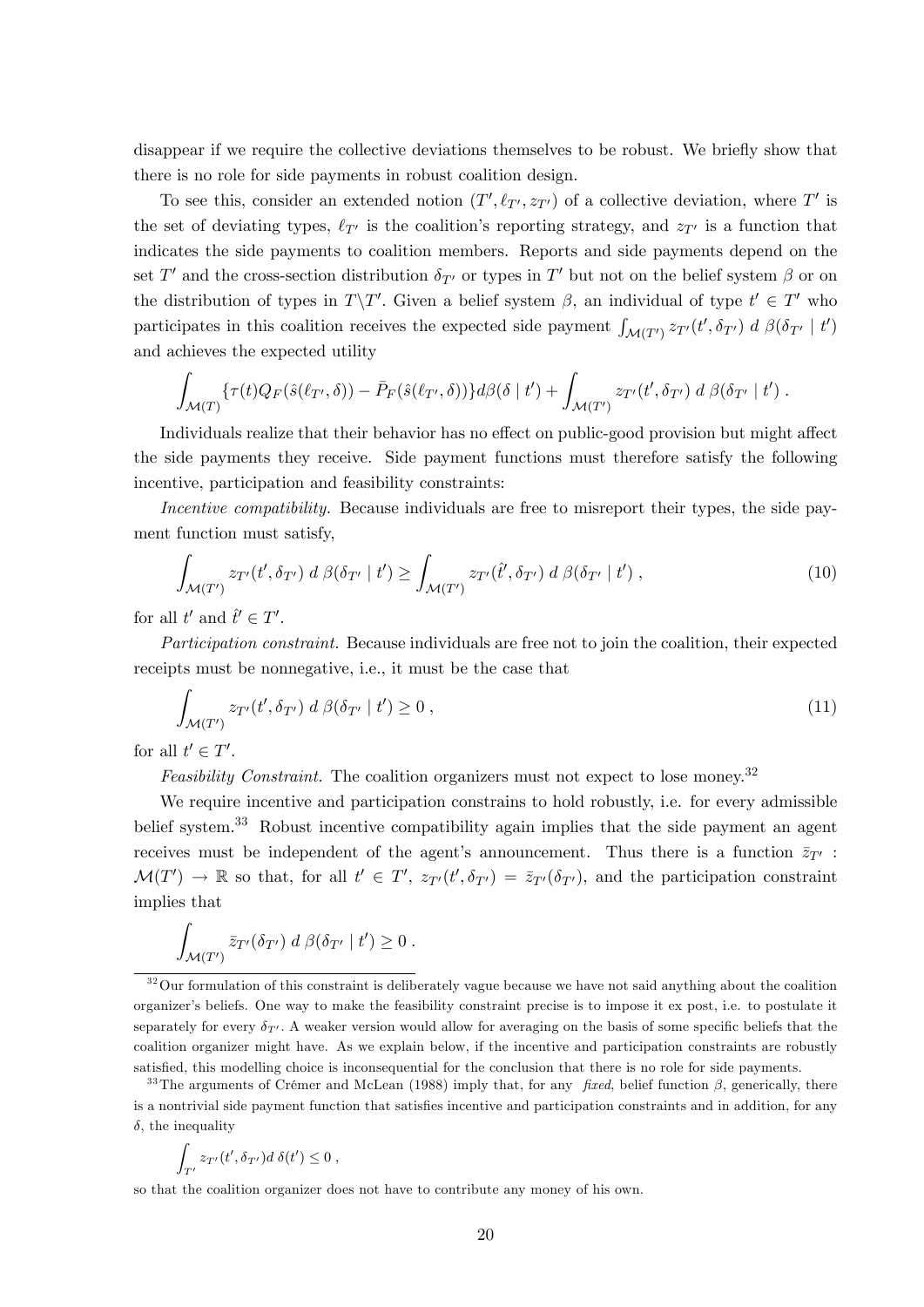For this inequality to hold regardless of the belief system  $\beta$ , it must be the case that  $\bar{z}_{T}(\delta_{T}) \geq 0$ and hence

$$
\int_{T'} z_{T'}(t', \delta_{T'}) d\,\delta(t') = \bar{z}_{T'}(\delta_{T'}) \geq 0,
$$

for all  $\delta_{T}$ . At any  $\delta_{T}$  with  $\bar{z}_{T}(\delta_{T}) > 0$ , the coalition organizer then makes a loss. Thus, either  $\bar{z}_{T}(\delta_{T}) = 0$  for all  $\delta_{T}$ , or the payment scheme  $z_{T}$  violates the feasibility constraint.

Thus, contrary to what one might have expected, in our large-economy model with robust incentive, participation, and feasibility constraints, side payments do not actually enlarge the scope for coalition formation.

## 5 Monotonic Social Choice Functions and Voting Mechanisms

In this section, we show that social choice function that is robustly implementable and immune against robust blocking can be implemented by a voting mechanism.

Voting mechanisms. A simple voting mechanism  $\Phi$  is defined as a mechanism with the following properties:

- People are presented with two alternatives and can vote for one or the other, or abstain. The message set is therefore the triple  $\{\text{alternative } 0, \text{alternative } 1, \text{abstain}\}.$
- Alternative 1 stipulates that the public good should be provided and that each participant should make a payment  $P_{\Phi}^1 \geq k$ . Alternative 0 stipulates that the public good should not be provided and that each participant should make a payment  $P_{\Phi}^0 \geq 0$ .
- The outcome that is implemented depends monotonically on the shares of people voting for the different alternatives. For example, there might be a threshold  $m_{\Phi}^1 \in [0,1]$  such that alternative 1 is implemented if and only if the share of people voting for it exceeds  $m_{\Phi}^1$ .

The classical efficiency conditions for public goods due to ? and ? emphasize preference intensities, i.e., the average of the individuals' willingness to pay for public goods is the major determinant of the desirability of public-goods provision. From this perspective, the use of voting mechanisms cannot be justified. The neglect of preference intensities in voting appears as a major source of distortions.

In the following, we will however show that such a neglect of preference intensities is actually implied by monotonicity, robust implementability and immunity to robust blocking. If a monotonic, anonymous and robustly implementable social choice function were to condition the provision of the public good on preference intensities, it would be robustly blocked by some coalition. With robust incentive-compatibility and coalition proofness, the provision of the public good can only be conditioned on the size of the set of people who benefit from public-good provision and the size of the set of people who are hurt by public-good provision.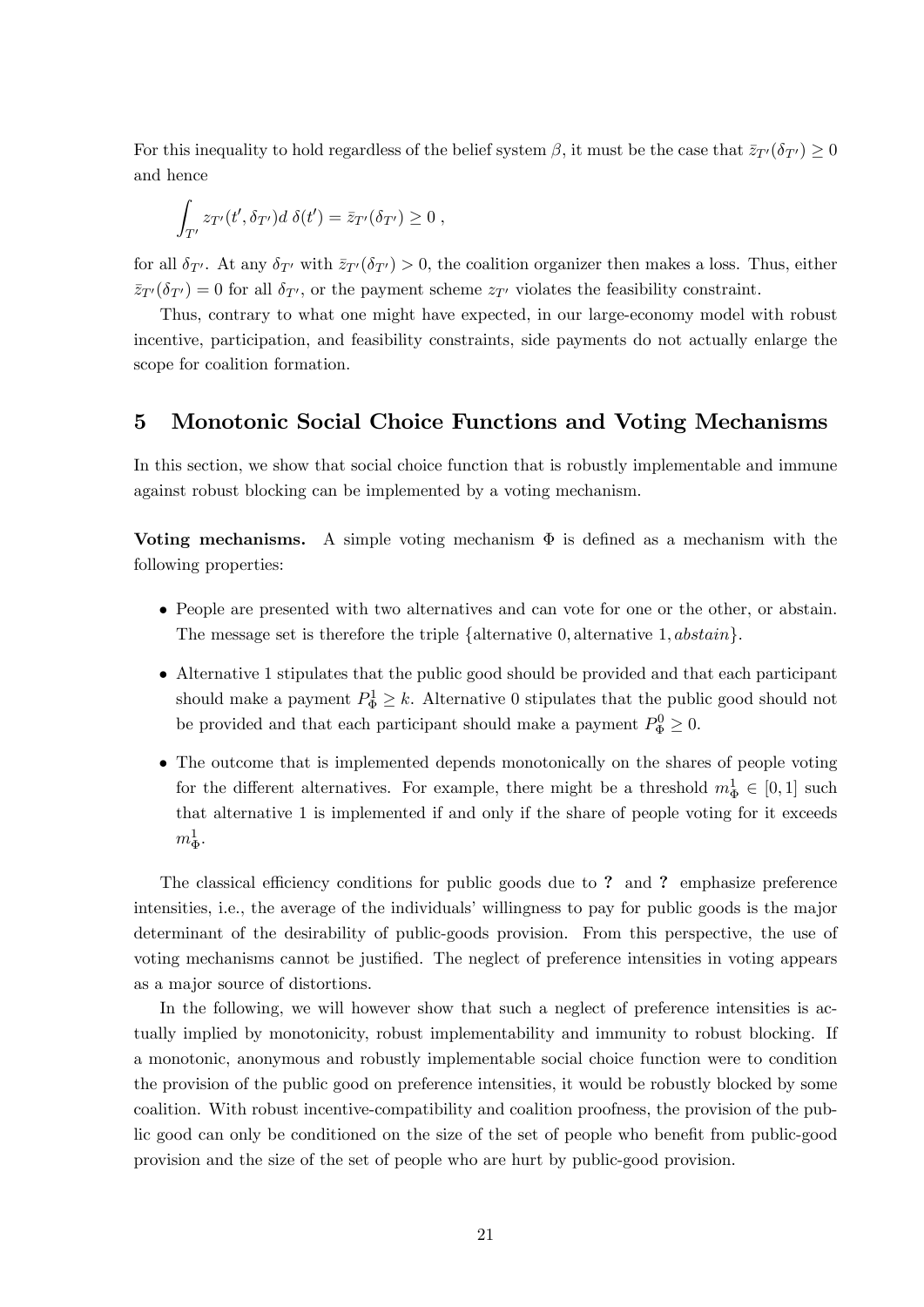Outcome Dependent Payment Schemes. We begin by showing that, under robust implementability and immunity to robust blocking, payments are a function of the public-goods provision level: If two states s and s' are such that  $Q_F(s) = Q_F(s')$ , then it must also be true that  $\bar{P}_F(s) = \bar{P}_F(s')$ . The logic is very simple: If payments were high in one state and low in another when both states involve the same level of public-good provision, then the grand coalition of all participants could use a collective deviation to induce the outcome with low payments when the actual state would call for the outcome with high payments.

**Proposition 2** If an anonymous and robustly implementable social choice function  $F$  is immune to robust blocking, then there exist numbers  $P_F^0$  and  $P_F^1$  so that, for all  $v \in V$  and all  $s \in \mathcal{M}^{na}(V)$ ,

$$
P_F(v,s) = \begin{cases} P_F^0, & \text{if } Q_F(s) = 0, \\ P_F^1, & \text{if } Q_F(s) = 1. \end{cases}
$$
 (12)

**Proof.** Let  $F = (Q_F, \bar{P}_F)$  be an anonymous and robustly implementable social choice function. For  $q \in \{0,1\}$ , let  $\hat{P}^q_F$  be the infimum of  $\bar{P}_F(s)$  over the set  $\{s \mid Q_F(s) = q\}$ . Given an abstract type space  $(T, \mathcal{T})$ , and a payoff type function  $\tau : T \to V$ , for any  $\varepsilon > 0$ , let  $\delta_{\varepsilon}^q$  be such that

$$
Q_F(s(\delta^q_\varepsilon)) = q
$$
 and  $\bar{P}_F(s(\delta^q_\varepsilon)) \in [\hat{P}_F^q, \hat{P}_F^q + \varepsilon)$ .

Consider a collective deviation  $\ell_T$  such that, for all  $q \in \{0, 1\}$ ,

$$
\ell_T(\delta) = \delta_{\varepsilon}^q \text{ if } Q_F(s(\delta)) = q \text{ and } \bar{P}_F(s(\delta)) > \hat{P}_F^q + \varepsilon, \text{ and}
$$
  

$$
\ell_T(\delta) = \delta \text{ otherwise.}
$$

One easily verifies that the collective deviation  $\ell_T$  blocks F on all type spaces  $[(T, \mathcal{T}), \tau, \beta]$  with belief systems that assign positive probability to events  $\{Q_F(s(\delta)) = q$ ,  $\bar{P}_F(s(\delta)) > \hat{P}^q_F + \varepsilon\}$ , for  $q \in \{0, 1\}$ . If the social choice function F is immune to robust coalitions, it follows that all belief systems must assign zero probability to the events  $\{s \mid Q_F(s(\delta)) = q, \overline{P}_F(s(\delta)) > \hat{P}^q_F + \varepsilon\}$ , for  $q \in \{0, 1\}$ . Since  $\varepsilon$  can be arbitrarily small, it follows that all belief systems must assign zero probability to the events  $\{s \mid Q_F(s(\delta)) = q, \overline{P}_F(s(\delta)) > \hat{P}_F^q\}$ , for  $q \in \{0, 1\}$ . The proposition follows immediately.

## 5.1 Robust Implementability, Monotonicity, and Immunity to Robust Blocking Imply Voting

Given Proposition 2, we restrict our attention to social choice functions with payments that depend only on whether the public good is provided or not. For such social choice functions, we find it convenient to write  $F = (Q_F, P_F^0, P_F^1)$  rather than  $F = (Q_F, \bar{P}_F)$ . Given such a social choice function, we denote by

$$
V_1(P_F^1 - P_F^0) := \{ v \in V \mid v > P_F^1 - P_F^0 \} \text{ and } V_0(P_F^1 - P_F^0) := \{ v \in V \mid v < P_F^1 - P_F^0 \}
$$

the sets of payoff types of net gainers and net losers from public-good provision, respectively. These two sets will play a key role in our analysis. For ease of exposition, we will drop the argument  $P_F^1 - P_F^0$  whenever this can be done without creating confusion.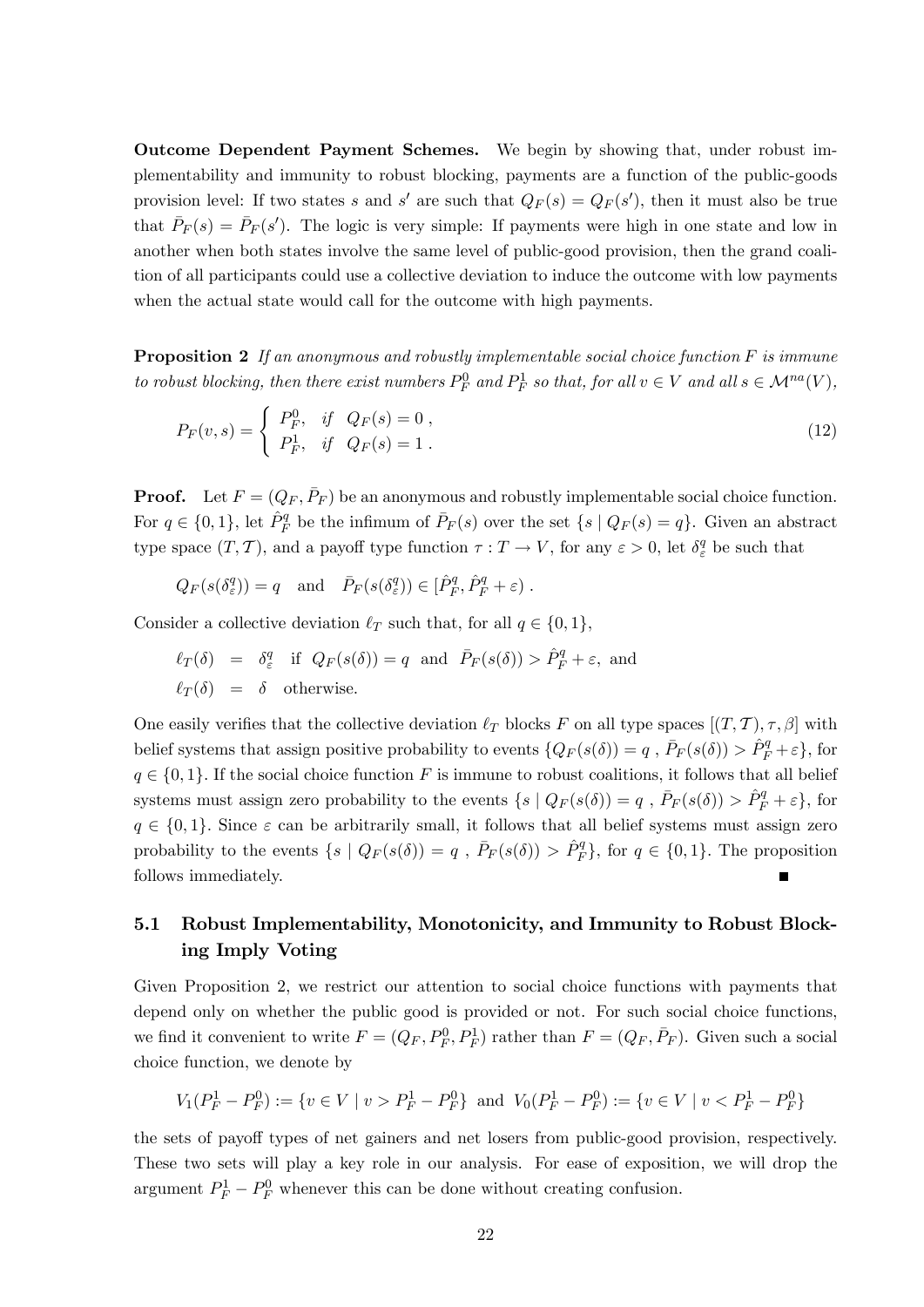If  $s \in \mathcal{M}^{na}(V)$ , then almost all people have payoff types in  $V_1$  or  $V_0$ , i.e.,

$$
s(V_1) + s(V_0) = 1.
$$
\n(13)

Because the distribution  $s$  has no mass points, the set of people who are indifferent between the two alternatives can be neglected because it has measure zero. These people have the public-good valuation  $v = P_F^1 - P_F^0$ , and  $s \in \mathcal{M}^{na}(V)$  implies  $s(\lbrace P_F^1 - P_F^0 \rbrace) = 0$ .

Theorem 2 If a monotonic, anonymous and robustly implementable social choice function F is immune to robust blocking, then for all s and s' in  $\mathcal{M}^{na}(V)$ ,

$$
s(V_1) \ge s'(V_1) \quad implies \quad Q_F(s) \ge Q_F(s'). \tag{14}
$$

**Proof.** Let F satisfy the conditions of the theorem. For any  $\sigma \in [0, 1]$ , define

$$
Q_F^*(\sigma) := Q_F(\sigma \ s_{v_{\text{max}}} + (1 - \sigma) \ s_{v_{\text{min}}}), \tag{15}
$$

where  $s_{v_{\text{max}}}$  and  $s_{v_{\text{min}}}$  are the measures on V that assign all probability mass to the extreme points  $v_{\text{max}}$  and  $v_{\text{min}}$ . We claim that, for any  $s \in \mathcal{M}^{na}(V)$ , it must be the case that

$$
Q_F(s) = Q_F^*(s(V_1)).
$$
\n(16)

By (15) and the monotonicity of  $Q_F$ ,  $Q_F^*(\cdot)$  is a nondecreasing function, so the conclusion of the theorem follows immediately from (16).

It remains to prove (16). Suppose that  $Q_F(s) < Q_F^*(s(V_1))$  for some  $s \in \mathcal{M}^{na}(V)$ . Then  $Q_F(s) = 0$  and  $Q_F^*(s(V_1)) = 1$ . We claim that, in this case, F can be robustly blocked on the naive type space  $(V, V)$ . To see this, consider the collective deviation  $(V_1, \ell_{V_1})$  such that, for any  $s' \in \mathcal{M}(V)$  with  $s'(V_1) > 0$ ,

$$
\ell_{V_1}(s'_{V_1}) = \frac{1}{s'(V_1)} \cdot s'_{V_1} \text{ if } Q_F^*(s'(V_1)) = 0,
$$
\n(17)

and

$$
\ell_{V_1}(s'_{V_1}) = s_{v_{\text{max}}} \quad \text{if } Q_F^*(s'(V_1)) = 1 , \tag{18}
$$

where  $s'_{V_1}$  is the restriction of s' to  $V_1$ . The report  $\ell_{V_1}(s'_{V_1})$  is in fact the truth if  $Q_F^*(s'(V_1)) = 0$ , but, if  $Q_F^*(s'(V_1)) = 1$ , all coalition members lie by saying that their public-good valuation is  $v_{\text{max}}$ .

By the definition of  $Q_F^*$  and the monotonicity of  $Q_F$ , we have

$$
Q_F^*(s'(V_1)) \le Q_F(\hat{s}(\ell_{V_1}, s')) \tag{19}
$$

for all s'. Hence  $Q_F^*(s'(V_1)) = 1$  implies  $Q_F(\hat{s}(\ell_{V_1}, s')) = 1$  for all s'. Therefore, the collective deviation  $(V_1, \ell_{V_1})$  blocks F on the type space  $[(V, V), \beta]$  for any  $\beta$  such that, for any  $t \in V_1$ ,  $\beta(t) \in \mathcal{M}(\mathcal{M}^{na}(V))$  assigns positive probability to the set

$$
\{s' \in \mathcal{M}^{na}(V) \mid Q_F(s') = 0 \quad \text{and} \quad Q_F^*(s'(V_1)) = 1\}.
$$
\n(20)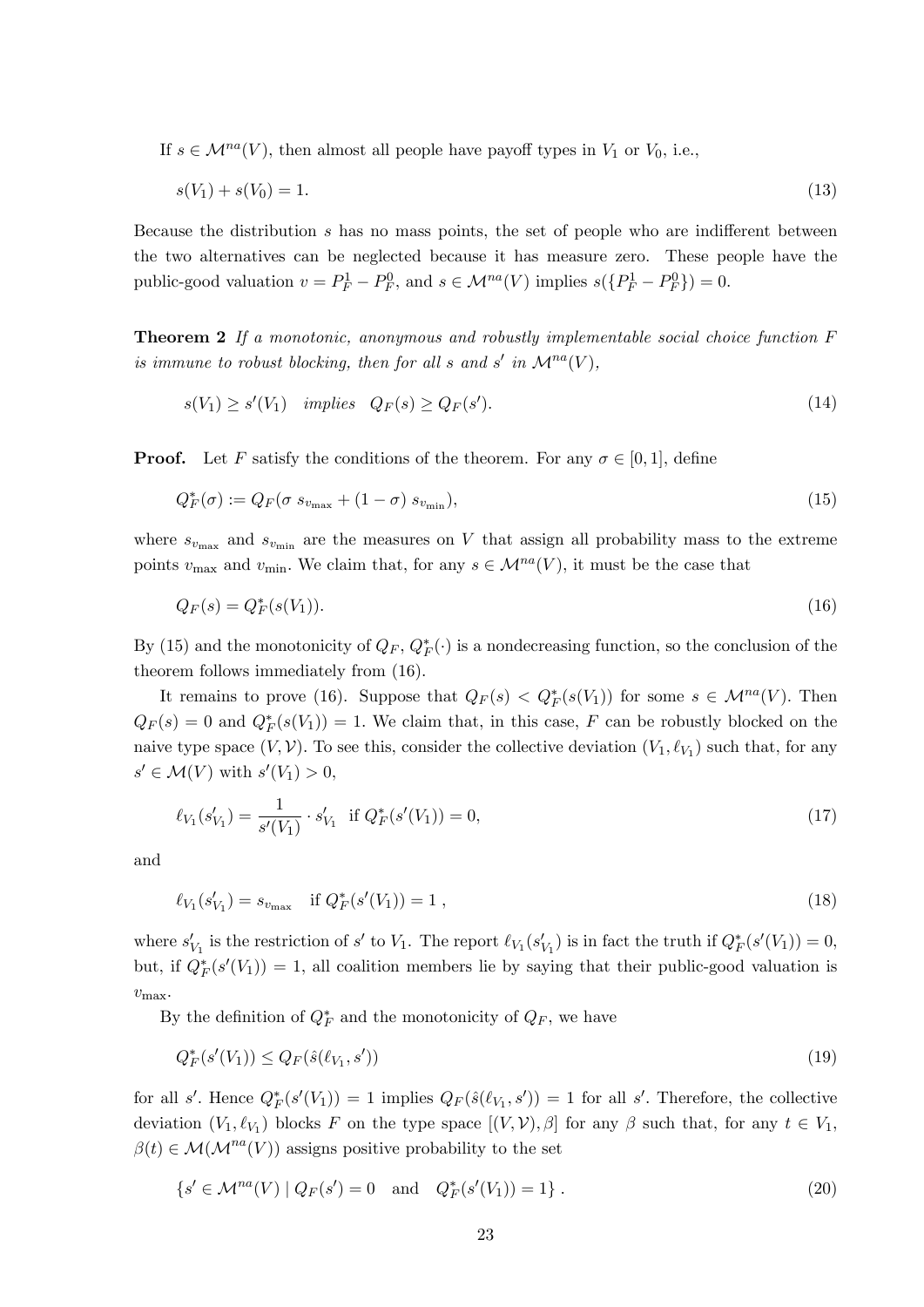If  $Q_F(s) < Q_F^*(s(V_1))$  for some  $s \in \mathcal{M}^{na}(V)$ , the set (20) is nonempty, and the collective deviation  $(V_1, \ell_{V_1})$  blocks F robustly on  $(V, V)$ . Conversely, immunity to robust blocking implies that the set (20) is empty and hence that there is no  $s \in \mathcal{M}^{na}(V)$  such that  $Q_F(s) < Q_F^*(s(V_1))$ .

Alternatively, if  $Q_F(s) > Q_F^*(s(V_1))$  for some  $s \in \mathcal{M}^{na}(V)$ , a similar argument shows that F is robustly blocked by the collective deviation  $(V_0, \ell_{V_0})$  such that, for any  $s' \in \mathcal{M}^{na}(V)$  with  $s'(V_0) > 0,$ 

$$
\ell_{V_0}(s'_{V_0}) = \frac{1}{s'(V_0)} \cdot s'_{V_0} \text{ if } Q_F^*(1 - s'(V_0)) = 1,
$$
\n(21)

and

$$
\ell_{V_0}(s'_{V_0}) = s_{v_{\min}} \quad \text{if } Q_F^*(1 - s'(V_0)) = 0. \tag{22}
$$

For any  $s' \in \mathcal{M}^{na}(V)$ , (13) implies

$$
s'(V_0) + s'(V_1) = 1,
$$

so conditioning on  $1 - s'(V_0)$  in (21) and (22) is equivalent to conditioning on  $s'(V_1)$ . By the same argument as before, the collective deviation  $(V_0, \ell_{V_0})$  blocks  $F$  on  $[(V, V), \beta]$  for any  $\beta$  such that, for any  $t \in V_1$ ,  $\beta(t) \in \mathcal{M}(\mathcal{M}^{na}(V))$  assigns positive probability to the set

$$
\{s' \in \mathcal{M}^{na}(V) \mid Q_F(s') = 1 \quad \text{and} \quad Q_F^*(s'(V_1)) = 0\}.
$$
\n(23)

If  $Q_F(s) > Q_F^*(s(V_1))$  for some  $s \in \mathcal{M}^{na}(V)$ , the set (23) is nonempty, and the collective deviation  $(V_0, \ell_{V_0})$  blocks F robustly on  $(V, V)$ .

Immunity against robust blocking thus yields (16) for any  $s \in \mathcal{M}^{na}(V)$ .

The underlying argument is very simple: If the social choice function is monotonic, people with payoff types in  $V_1$  cannot lose by claiming that their valuations are at the very top, at  $v_{\text{max}}$ , and people with payoff types cannot lose by claiming that their valuations are at the very bottom, at  $v_{\text{min}}$ . Moreover, coalitions of such people can win by such claims, unless the social choice function abstracts from intensities of preferences altogether. Indeed, they can do so robustly, i.e. the strategies of claiming extreme valuations can be used for blocking no matter what the specification of beliefs may be. To be immune against robust blocking, the social choice function must therefore take the form (16).

Monotonicity of the social choice function is not a very restrictive condition. The first-best public-good provision rule in Theorem 1 is monotonic. Moreover, in models with finitely many participants, monotonicity is implied by (robust) incentive compatibility. Monotonicity therefore is a natural condition to impose if we think of the continuum model as an idealization of models with finitely many participants.

The proof of Theorem 2 does not actually use the full strength of the assumption that  $Q_F$ is monotonic. All that is used is the assumption that, for any  $\sigma$ , the function

$$
(s_0, s_1) \rightarrow Q_F(\sigma s_1 + (1 - \sigma)s_0) \tag{24}
$$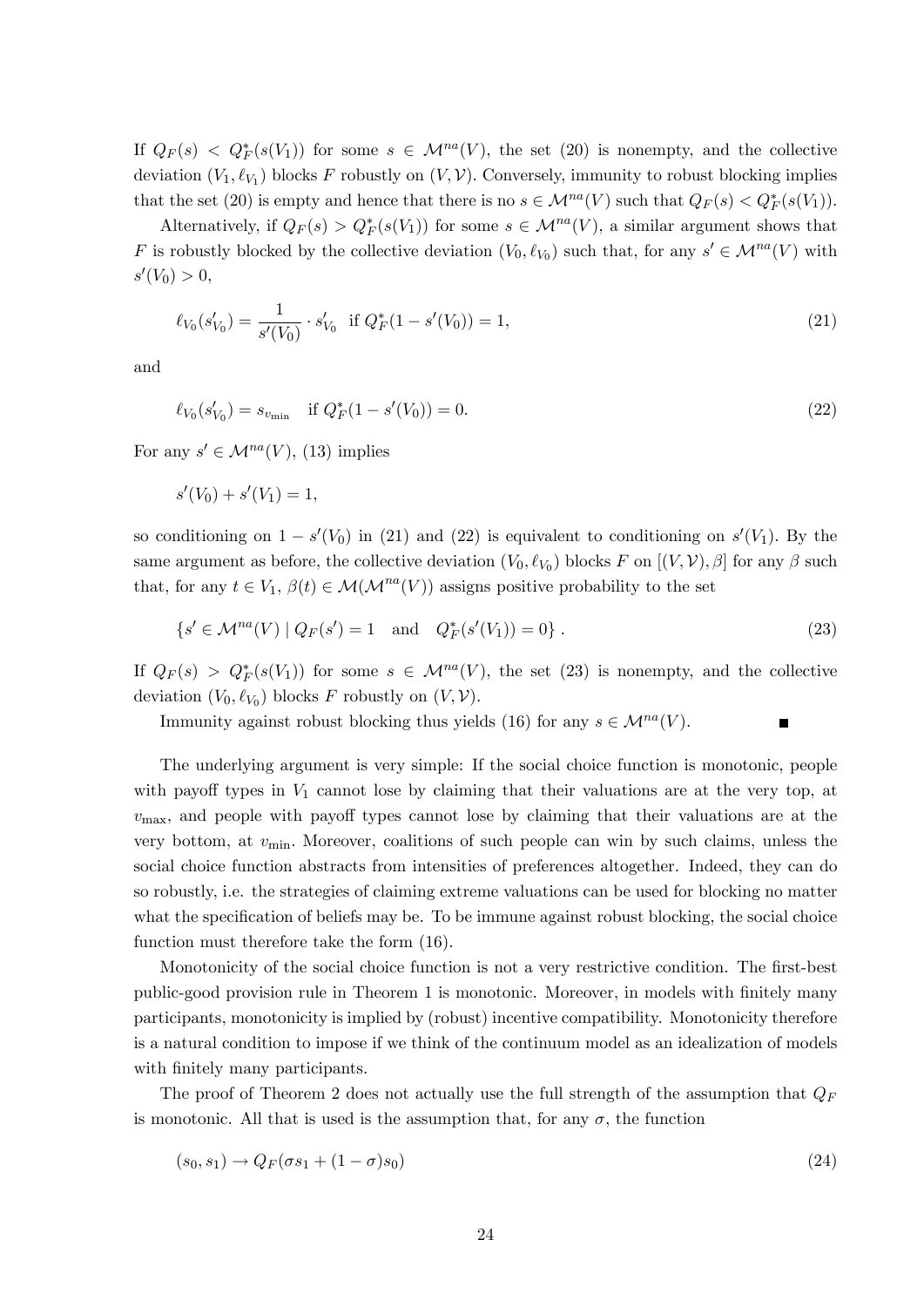from  $\mathcal{M}(V) \times \mathcal{M}(V)$  into  $\{0, 1\}$  has a saddle-point, i.e. that there exists a pair  $(s_0^*, s_1^*) \in \mathcal{M}(V)^2$ such that, for all  $(s_0, s_1) \in \mathcal{M}(V)^2$ ,

$$
Q_F(\sigma s_1^* + (1 - \sigma)s_0) \geq Q_F(\sigma s_1^* + (1 - \sigma)s_0^*) \geq Q_F(\sigma s_1 + (1 - \sigma)s_0^*).
$$

Monotonicity of  $Q_F$  ensures that the pair  $(s_{v_{\text{min}}}, s_{v_{\text{max}}})$  is a saddle-point of (24). This property is crucial for the proof of Theorem 2.<sup>34</sup>

Monotonicity, or the existence of a saddle-point for (24), would not be needed for Theorem 2 if the social choice function were required to satisfy robust coalition proofness rather than immunity to robust blocking.<sup>35</sup> If collective deviations can be conditioned on belief systems, then for complete-information belief systems, they can actually be conditioned on the distribution of types among people who are not coalition members. This conditioning allows a coalition to avoid the risk that, for some constellation of reports of the non-members, the collective deviation might move the level of public-good provision in the wrong direction. The analysis here shows that this risk is irrelevant if the social choice function is monotonic. In this case, collective deviations in the direction of exaggerating preferences, upwards for people with payoff types in  $V_1$ , downwards for people with payoff types in  $V_0$ , will never mover the level of public-good provision in a direction that coalition members dislike.

Theorem 2 implies that, for any monotonic, anonymous and robustly implementable social choice function Fthat is immune to robust blocking, there exists a threshold level  $\bar{s}_1$  such that

$$
Q_F(s) = 1 \quad \text{implies} \quad s(V_1) > \bar{s}_1 \tag{25}
$$

and

$$
Q_F(s) = 0 \quad \text{implies} \quad s(V_1) < \bar{s}_1. \tag{26}
$$

To implement such  $F$ , it suffices to ask who is in favour of having the public good provided and to condition the outcome on whether or not the population share of the people in favour exceeds the given threshold  $\bar{s}_1$ . As an immediate corollary to Theorem 2, we therefore obtain:

Corollary 2 If an anonymous and robustly implementable monotonic social choice function F is immune to robust blocking, then it can be implemented by a simple voting mechanism.

In view of (13), the implication (14) in Theorem 2 is equivalent to

$$
s(V_0) \ge s'(V_0) \quad \text{implies} \quad Q_F(s) \le Q_F(s'),\tag{27}
$$

and the public-good provision rule in (25) and (26) is equivalent to the rule

$$
Q_F(s) = 1 \quad \text{implies} \quad s(V_0) < 1 - \bar{s}_1,\tag{28}
$$

<sup>&</sup>lt;sup>34</sup>The saddle-point condition can be interpreted as a Nash equilibrium condition for a strictly competitive game between the coalition organizers for people with payoff types in  $V_0$  and for people with payoff types in  $V_1$ , respectively, when the population shares of the two coalitions are  $1 - \sigma$  and  $\sigma$ .

<sup>&</sup>lt;sup>35</sup>For economies with finitely many agents, this is the main result in Bierbrauer and Hellwig (2015). The argument given there applies in the continuum model as well.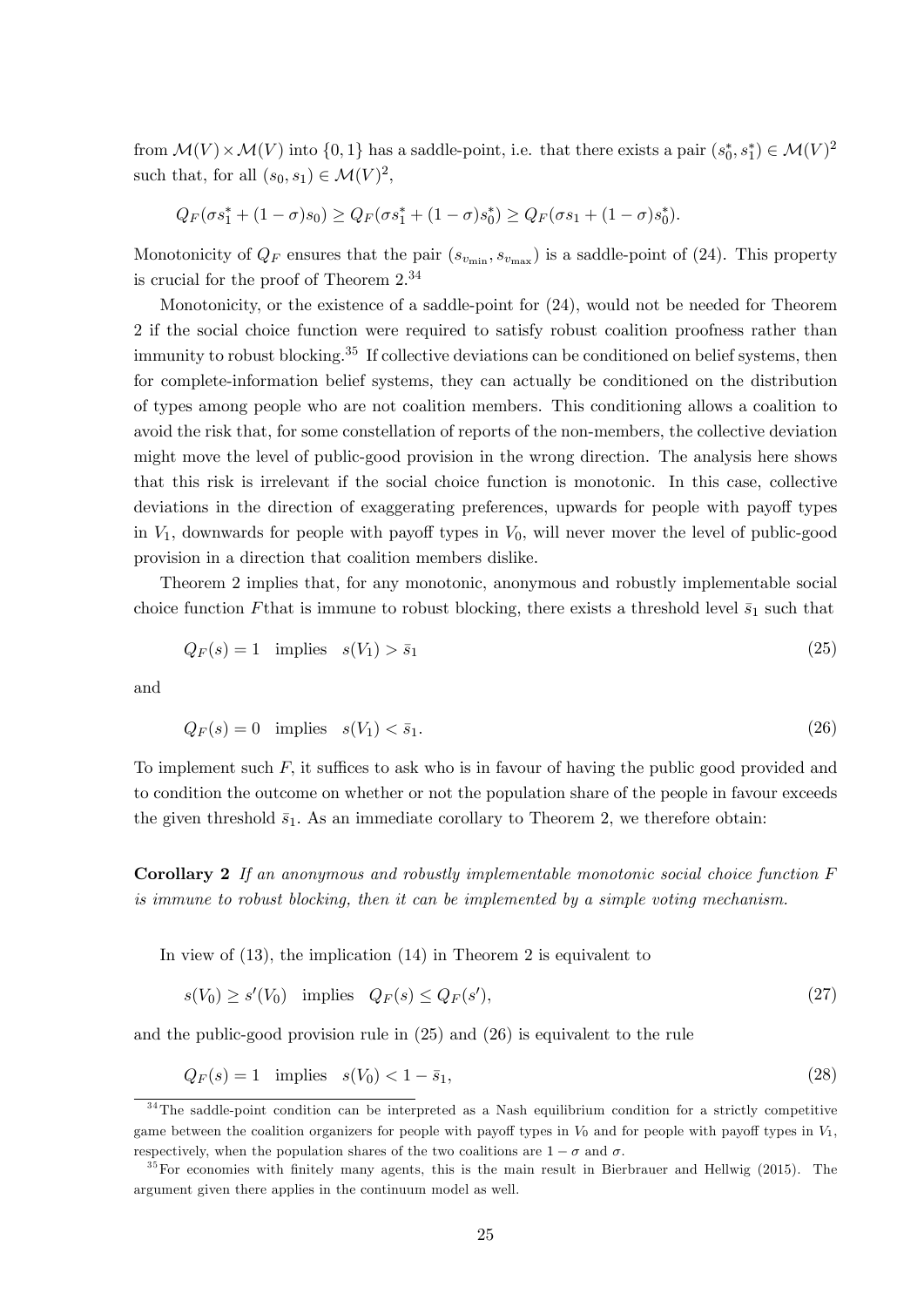$$
Q_F(s) = 0 \quad \text{implies} \quad s(V_0) > 1 - \bar{s}_1. \tag{29}
$$

Thus the voting mechanism might also ask who opposes the provision of the public good, stipulating provision if and only if the vote share of the opponents is sufficiently small.

What about people who are indifferent? The preceding analysis has relied on the assumption that almost nobody is indifferent. If this assumption is violated, i.e. if we allow for cross-section payoff type distributions with mass points at  $v = P_F^1 - P_F^0$ , we would actually get a nonexistence result. In this case, suitable adaptations of the arguments in the proof of Theorem 2 would lead to the conclusion that the social choice function must satisfy both implications,  $(14)$  and  $(27)$ .<sup>36</sup> Then there exist thresholds  $\bar{s}_1$  and  $\bar{s}_0$  (not necessarily equal to  $1-\bar{s}_1$ ) such that the public-good provision rule satisfies (25), (26) as well as (28), (29) with  $1 - \bar{s}_1$  replaced by  $\bar{s}_0$ . However, this is only possible if  $\bar{s}_1 = 0$  or  $\bar{s}_0 = 1$ , i.e. if  $Q_F(s) = 1$  for all s or  $Q_F(s) = 0$  for all s. If we allow for payoff type distributions with mass points at  $v = P_F^1 - P_F^0$ , a monotonic, anonymous, and robustly incentive-compatible social choice function that is immune to robust blocking cannot have a nontrivial rule for public-good provision.<sup>37</sup>

In Theorem 2, the set of individuals who are indifferent between the two alternatives has measure zero because the analysis is restricted to admissible belief systems, i.e. belief systems that assign probability zero to payoff type distributions with mass points. Any other restriction that serves the same purpose will yield the same conclusion. Thus, we obtain:

**Remark 1** The conclusion of Theorem 2 holds for any payoff type space V and any social choice function F with outcome-dependent payments  $P_F^0$  and  $P_F^1$  such that  $P_F^1 - P_F^0 \notin V$ .

This extension of Theorem 2 is important for model specifications with discrete payoff types. With discrete payoff types, the assumption that the payoff type distribution has no mass points does not make much sense. Remark 1 shows that the conclusion of Theorem 2 holds anyway unless the difference  $P_F^1 - P_F^0$  is an element of V. In the example of Section 2, with  $V = \{0, 3, 10\},\$ this requirement is satisfied if the social choice function stipulates equal cost sharing, i.e.,  $P_F^0 = 0$ , and  $P_F^1 = k = 4$ .

#### 5.2 Voting Mechanisms are Immune to Robust Blocking

The following result provides a converse to Theorem 2 and its corollary.

**Theorem 3** If an anonymous, robustly implementable social choice function  $F = (Q_F, P_F^0, P_F^1)$ satisfies condition (14) for all s and s' in  $\mathcal{M}^{na}(V)$ , then F is immune to robust blocking.

 $36$  In the argument used to establish (14), group people who are indifferent with people who have payoff types in  $V_0(P_F^1 - P_F^0)$ . To establish (27), use a symmetric argument, where people who are indifferent are grouped with people who have payoff types in  $V_1(P_F^1 - P_F^0)$ .

 $37$ This destructive conclusion is avoided if, somewhat arbitrarily, we assume that people with payoff type  $v = P_F^1 - P_F^0$  never join a coalition with people whose payoff types are in  $V_0$  (or never join a coalition with people whose payoff types are in  $V_1$ ). Equivalently, in the definition of blocking, we might have a weak Pareto criterion for coalitions that intend to raise the level of public-good provision and a strict Pareto criterion for coalitions that intend to lower the level of public-good provision.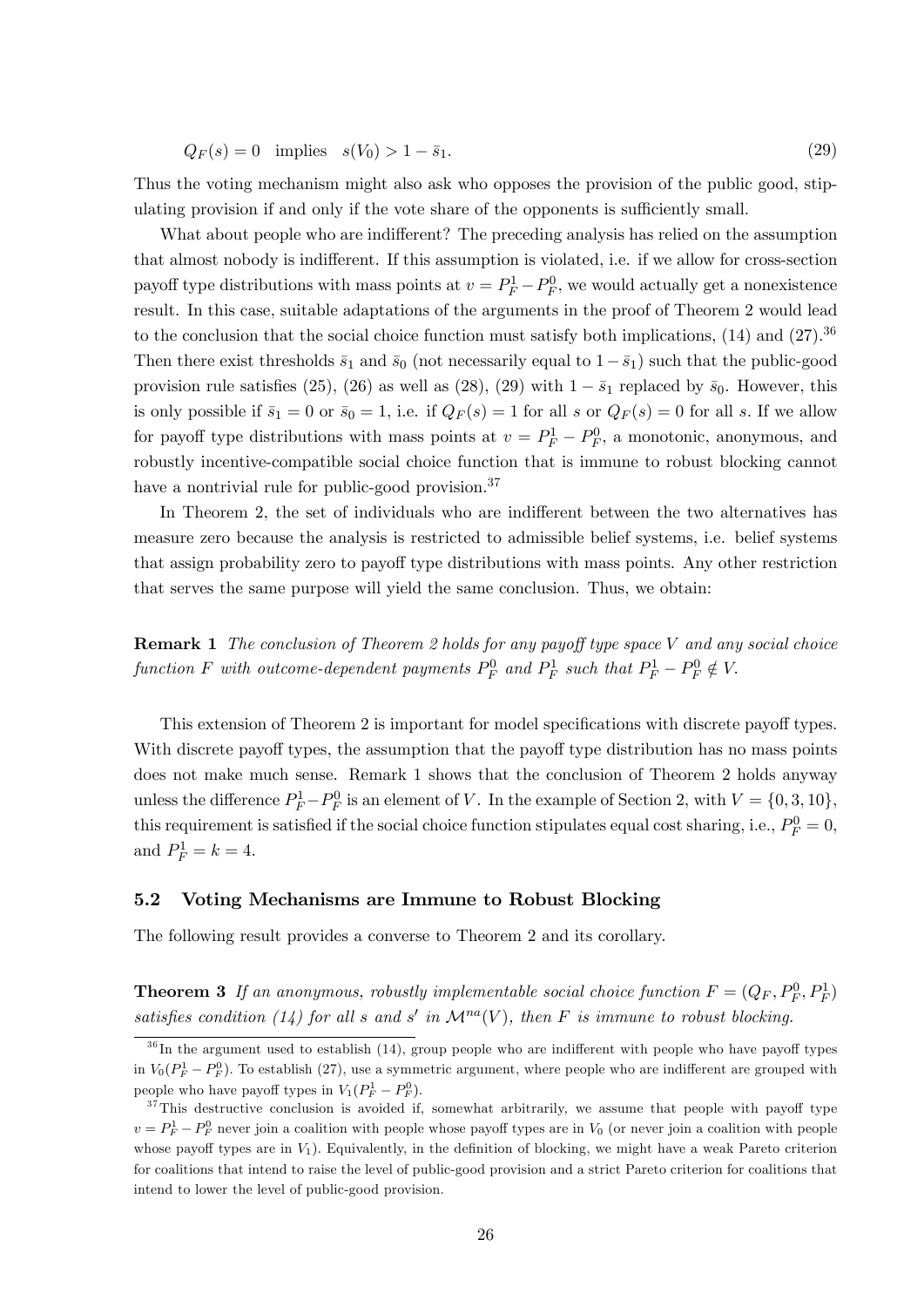**Proof.** Let  $F = (Q_F, P_F^1, P_F^0)$  be a robustly incentive compatible anonymous social choice function that satisfies condition (14). We will show that F is also immune to robust blocking. For suppose that the social choice function F is blocked on some type space  $[(T, \mathcal{T}), \tau, \beta]$  with an admissible belief system  $\beta$ . Let  $\hat{T}$  be the blocking coalition, and let  $\hat{V} = \tau(\hat{T})$  be the set of associated payoff types. Depending on how  $\hat{V}$  relates to the sets  $V_0$  and  $V_1$ , we distinguish three cases.

*Case 1:*  $\hat{V} \cap V_1 = \emptyset$ .

In this case, obviously,  $\hat{V} \cap V_0 \neq \emptyset$ , and there is no loss of generality in assuming that  $\hat{V} = V_0$ and  $\hat{T} = T_0 := \tau^{-1}(V_0)$ . For a collective deviation  $\ell_{T_0}$  by people with payoff types in  $V_0$  to block F, there must exist some cross-section type distribution  $\delta$  such that

 $Q_F(s(\delta)) = 1$ 

and

$$
Q_F(s(\hat{\delta}(\ell_{T_0},\delta)))=0.
$$

By condition (14), it follows that the set of agents whose reports suggest that they have valuations in  $V_1$  must be strictly greater at  $\delta$  than at  $\hat{\delta}(\ell_{T_0}, \delta)$ , i.e.

$$
\delta(T_1) > \hat{\delta}(T_1 \mid \ell_{T_0}, \delta)). \tag{30}
$$

However, the definition (8) of  $\hat{\delta}(\ell_{T_0}, \delta)$  implies

$$
\hat{\delta}(T_1 \mid \ell_{\hat{T}}, \delta)) \ge \delta(T_1),\tag{31}
$$

which is incompatible with (30). The assumption that there is a blocking coalition  $\hat{T}$  with  $\tau(\hat{T}) \cap V_1 = \emptyset$  has thus led to a contradiction and must be false.

Case 2:  $\hat{V} \cap V_0 = \emptyset$ .

The argument is precisely symmetric to the one given for Case 1 and is left to the reader. *Case 3:*  $\hat{V} \cap V_0 \neq \emptyset$  and  $\hat{V} \cap V_1 \neq \emptyset$ .

For a collective deviation  $\ell_{\hat{T}}$  by a coalition of people with payoff types in  $V_0$  and people with payoff types in  $V_1$  to block F at  $[(T, T), \tau, \beta]$ , there must exist nonempty sets  $D_{10}$  and  $D_{01}$  of type distributions in  $\mathcal{M}(T)$  such that, for  $\delta_0 \in D_{10}$ ,

 $Q_F(s(\delta_0)) = 1$  and  $Q_F(s(\hat{\delta}(\ell_{\hat{T}}, \delta_0))) = 0,$ 

and for  $\delta_1 \in D_{01}$ ,

$$
Q_F(s(\delta_1)) = 0
$$
 and  $Q_F(s(\hat{\delta}(\ell_{\hat{T}}, \delta_1))) = 1.$ 

Moreover, the different participants' beliefs must be such that the different participants attach more weight to the gains from the changes they like than to the losses from the changes they dislike. Thus, for an agent with type  $t_0 \in T_0$ , it must be the case that

$$
\frac{\beta(D_{10} \mid t_0)}{\beta(D_{01} \mid t_0)} \ge 1,
$$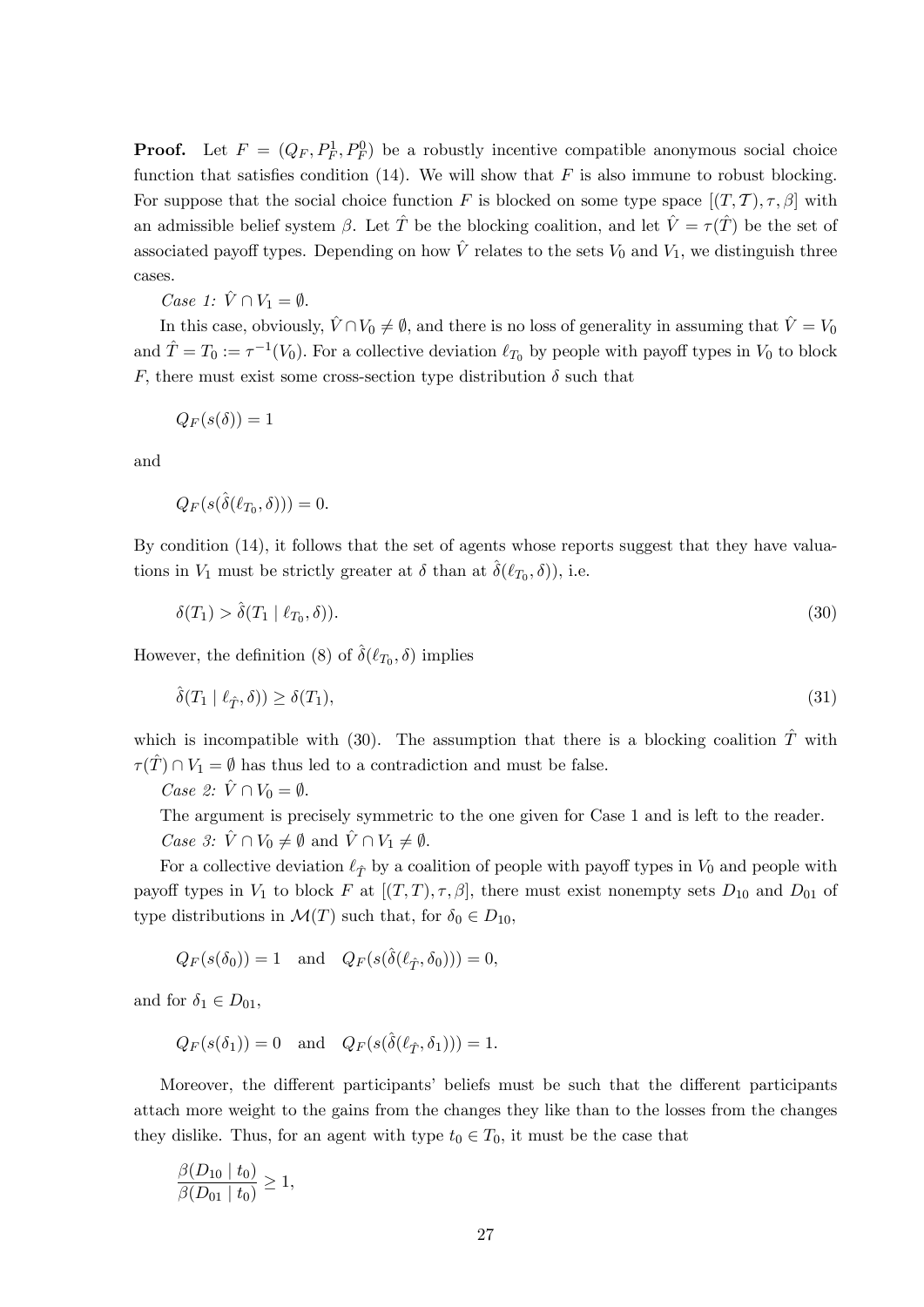and for an agent with type  $t_1 \in T_1$ ,

$$
\frac{\beta(D_{10} \mid t_1)}{\beta(D_{01} \mid t_1)} \leq 1,
$$

and at least one of the inequalities must be strict for a nonnegligible set of agents in  $\hat{T}$ . However, not all belief systems that assing positive probability to  $\delta_0$  and  $\delta_1$  satisfy these inequalities. Blocking of F by the coalition  $\hat{T}$  therefore cannot be robust.

Without any additional conditions, Theorem 3 would not be true if we replaced the requirement of immunity to robust coalitions by a requirement of coalition-proofness which allows for belief-dependent coalition formation: Collective deviations by individuals with payoff types in both  $V_0$  and  $V_1$  would block F if beliefs were such that the "trade" involved in raising publicgood provision in some states while lowering it in other states would seem mutually beneficial. In the proof of Theorem 3 the requirement that blocking by a collective deviation should be robust is used to eliminate this possibility. If belief-dependent coalitions are allowed for, such ìtradesî can also be eliminated by requiring coalitions themselves to be immune to the formation of subcoalitions. A coalition of people with payoff types in both  $V_0$  and  $V_1$  that tries to implement such a "trade" is it itself vulnerable to the possibility that one of the subgroups might use an additional collective deviation of its own in order to manipulate reports to the primary coalition organizer so that those states in which the original coalition would provide for a manipulation that people in the subgroup dislike would never be "observed". In Bierbrauer and Hellwig (2015), we use a version of this argument to prove an analogue of Theorem 3 for robust coalition-proofness in finite economies.<sup>38</sup>

## 6 Welfare Implications

Limits to First-Best Implementation. From Theorems 1 and 2, we immediately obtain:

**Corollary 3** If there exist s and s' in  $\mathcal{M}^{na}(V)$ , such that  $s(V_0(k)) \leq s'(V_0(k))$  and  $\bar{\mathbf{v}}(s) < k <$  $\bar{\mathbf{v}}(s')$ , then there is no anonymous social choice function that yields first best outcomes and that is robustly implementable and immune to robust blocking.

Whereas the literature on public-goods provision in small economies has mainly developed impossibility theorems on the basis of participation constraints and budget balance, Theorem 1 shows that, in the large economy, those concerns are moot, but Örst-best implementation may be vulnerable to manipulation by groups with common interest. We saw this already in the example in Section 2, where the size of the group of net beneficiaries was always 0.3 and the firstbest provision rule depended on the population shares of people with valuation 0 and people with valuation 3, all of whom would be harmed by public-good provision. In that example,

<sup>38</sup> In Bierbrauer and Hellwig (2015), we actually use the Bernheim et al. (1986) approach in which subcoalitions themselves must again be immune to blocking by admissible subsubcoalitions, etc. In the continuum model, this concept involves the difficulty that there is no minimal coalition on which to build a hierarchy of admissible coalitions of increasing size.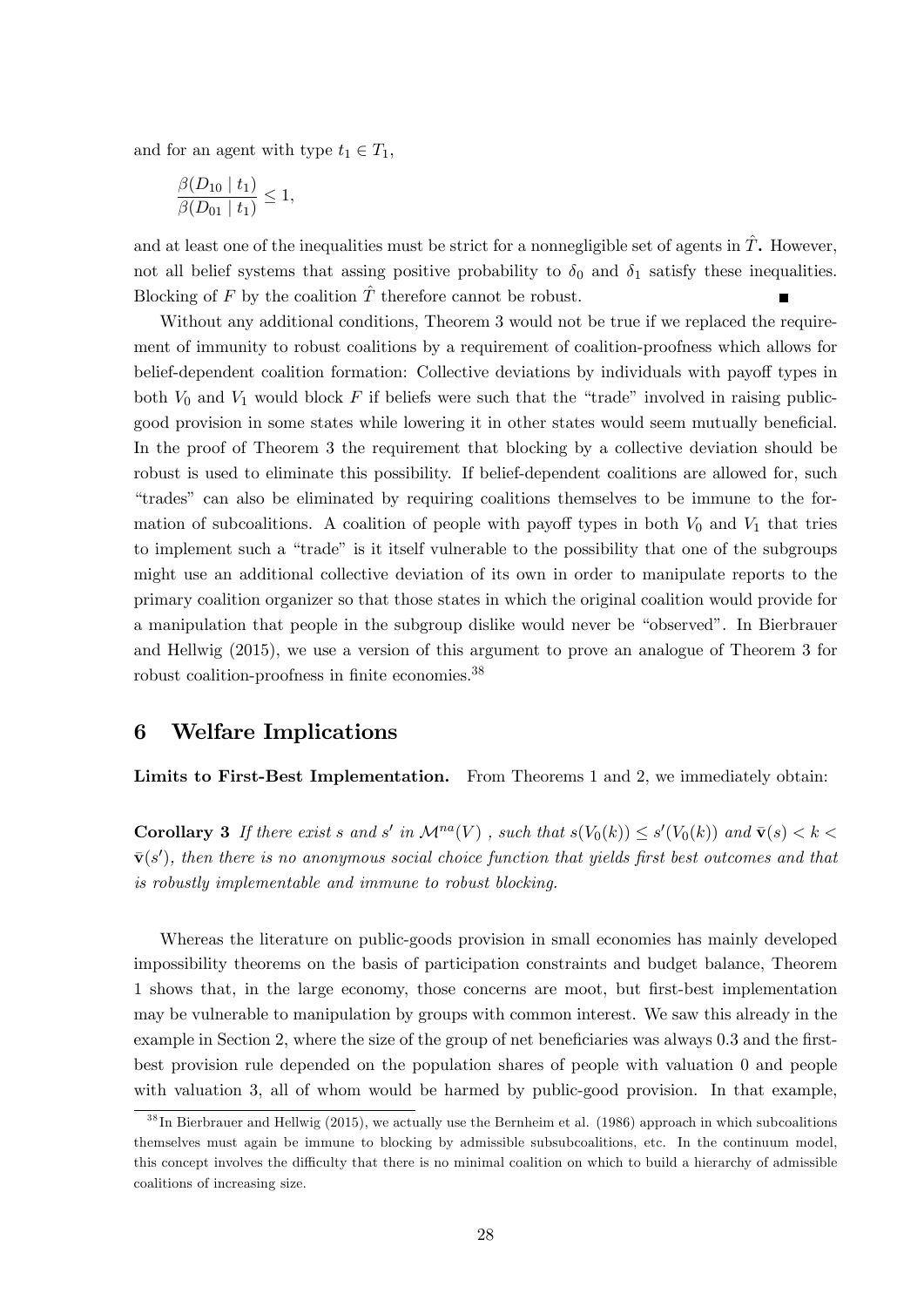obviously the conditions of Corollary 3 are satisfied, for example, with  $s_0 = 0.7$ ,  $s_3 = 0$ ,  $s_{10} = 0.3$  $\text{and} s_0' = 0, s_3' = 0.7, s_{10} = 0.3.$ 

The following table provides another example, which will be useful for discussing second-best considerations. In this example, there are three possible payoff types  $V = \{0, 5, 10\}$ . The percapita cost of public-good provision is  $k = 4.5$ . There are two possible cross-section distributions  $s^j$ ,  $j = 1, 2$  of payoff types. The population shares  $s_v^j$  of the different payoff types under these two cross-section distributions are given in the following table.<sup>39</sup>

#### Table 3.

$$
\begin{array}{c|ccccc}\nj & s_0^j & s_5^j & s_{10}^j & \bar{\mathbf{v}}(s^j) \\
\hline\n1 & 0.3 & 0.7 & 0 & 3.5 \\
2 & 0.4 & 0.1 & 0.5 & 5.5\n\end{array}
$$
\n(32)

The last column in the table indicates the cross-section average valuation  $\bar{\mathbf{v}}(s^j)$  of the public good for each distribution:

For the example in Table 3, first-best implementation requires that the public good should not be provided in state 1 and that the public good should be provided in state 2: With equal cost sharing, the associated payment outcomes would be  $P_F^0 = 0$  and  $P_F^1 = 4.5$ . Given these payments, the set of opponents of public-good provision consists of all types with valuations 0 and the set of net beneficiaries of public-good provision consists of all types with valuations 5 and 10. From Table 3, one immediately sees that the set of net beneficiaries has a population share of  $0.7$  in state 1 and of  $0.6$  in state 2. Because the population share of the set of net beneficiaries is larger in state 1 than in state 2, first-best implementation runs afoul of the monotonicity requirement in Theorem 1. In more concrete terms, any mechanism that would implement a social choice function with Örst-best outcomes would be robustly blocked by a coalition of people with valuations 5 and 10. The coalition would use a collective deviation that involves truthtelling if the coalition's population share is  $0.6$ . If the population share of the cooalition is 0.7, the collective deviation involves reporting the valuation 10 with probability 5/7, and the valuations 0 and 5 with probability 1/7 each. The overall mechanism is thus made to believe that the state is 2, even when the true state is 1.

Second-Best Considerations. If first-best is out of reach, the overall mechanism designer faces a second-best problem. Given the impossibility of achieving efficient outcomes in every state  $s$ , he must choose between different deviations from efficiency that are compatible with the requirement of immunity against robust blocking. For instance, with the example in Table 3, he can decide whether it is better to forego the net benefits from public-good provision in state 2 or to incur the net losses from public-good provision in state 1. He might also want to change the boundary between yes-sayers and no-sayers by imposing a payment scheme that raises more

 $\frac{39}{39}$ The payoff type distributions in Table 3 obviously have mass points. However, with equal cost sharing the assumption of Remark 1 is satisfied so the conclusion of Theorem 2 holds.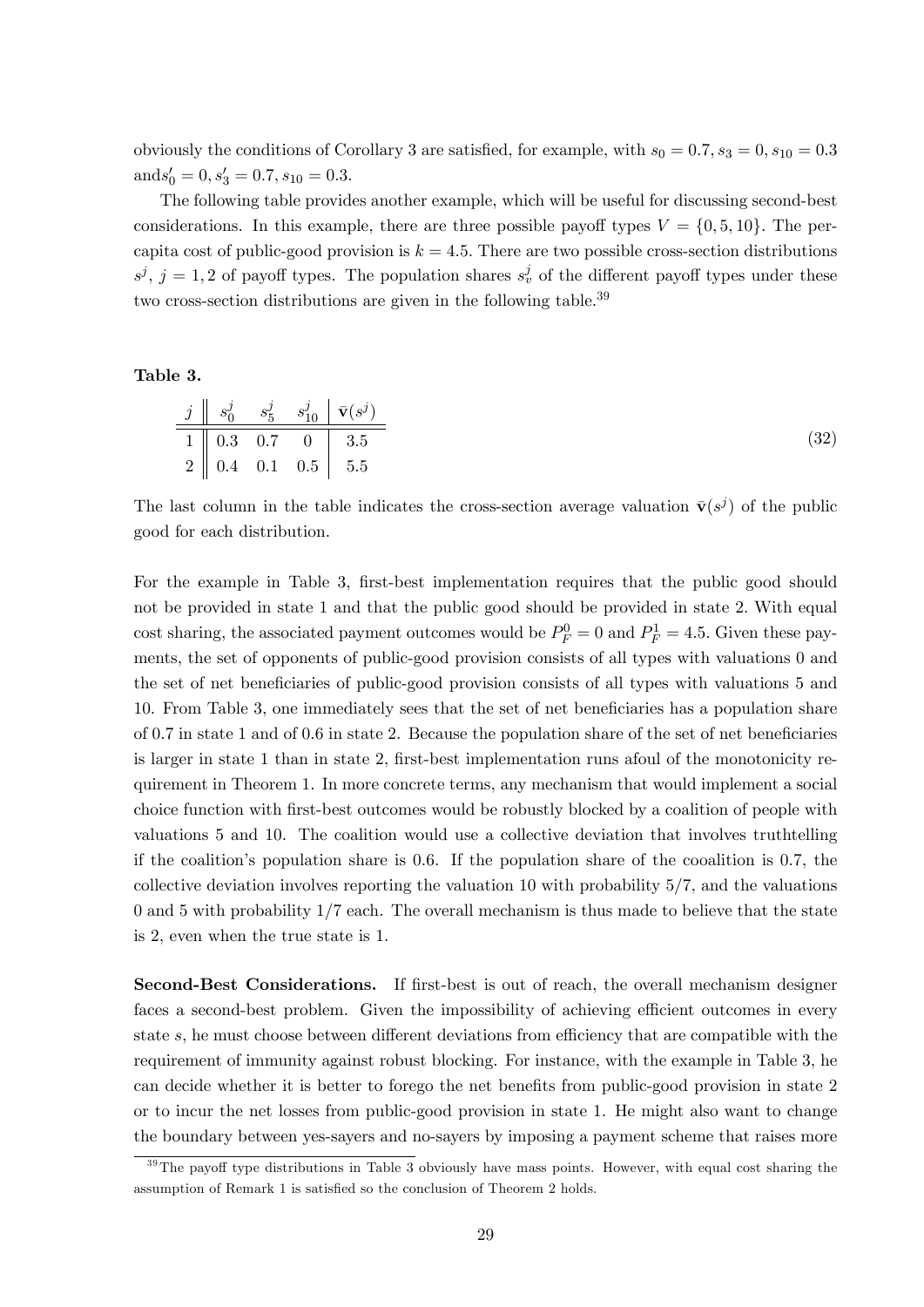funds than he needs, e.g., by asking for a payment  $P_F^1 = 5.1$  if the public good is provided, rather than  $P_F^1 = k = 4.5$ , in order to turn people with valuations 5 from net beneficiaries into opponents of public-good provision. This would allow him to implement a first-best public-good provision rule, but there would be a waste of resources in state 2, when the public good is provided.

Any assessment of tradeoffs between the different kinds of inefficiency must rely on a system of weights that the mechanism designer assigns to the different states. For specificity, we assume that the mechanism designer has his own prior beliefs and chooses a social choice function in order to maximize expected aggregate surplus according to these beliefs, subject to the requirements of feasibility, robust implementability and immunity against robust blocking. This is equivalent to the problem of choosing  $P_F^0$ ,  $P_F^1$  and  $Q_F : \mathcal{M}(V) \to \{0,1\}$  so as to maximize the expected aggregate surplus

$$
E^M[(\bar{\mathbf{v}}(s) - P_F^1)Q_F(s) - P_F^0(1 - Q_F(s))]
$$
\n(33)

subject to the feasibility constraints that  $P_F^0 \geq 0$ ,  $P_F^1 \geq k$ , and the condition that for every pair s and  $s'$ ,  $s(V_1) \geq s'(V_1)$  implies  $Q_F(s) \geq Q_F(s')$ . The expectations operator  $E^M$  in (33) indicates that expectations over  $s$  are taken with respect to the mechanism designer's subjective beliefs.

With Table 3, the solution to this second-best problem depend on the probabilities  $\rho_1^M$  and  $\rho_2^M$  that the mechanism designer assigns to the different states. If the benefits of public-good provision are foregone in state 2, then, relative to Örst-best, there is a net per capita welfare loss of  $5.5 - 4.5 = 1.0$  in this state. If the public good is provided in state 1, when it should not be, the per-capita welfare loss is  $4.5 - 3.5 = 1.0$ . If the mechanism designer deems the two states to be equiprobable, he will be indifferent between excessive provision in state 1 and non-provision in state 2. If he deems state 2 to be more likely than state 1, he will prefer excessive provision in state 1 to non-provision in state 2; the reverse is true if he deems state 1 to be more likely.

In any case, though, non-provision in state 2 is dominated by a scheme involving nonprovision in state 1 and provision with a payment  $P_F^1 = 5.1 > k$  in state 2. This scheme involves a per-capita welfare loss, relative to first-best, that is equal to  $5.1 - 4.5 = 0.6$  in state 2. If the mechanism designer deems the two states to be equiprobable, he will prefer this scheme even to an arrangement involving excessive provision of the public good in state 1. Excessive provision of the public good in state 1, i.e., provision of the public good in both states, with non-wasteful payments  $P_F^0 = 0$  and  $P_F^1 = k = 4.5$  is only preferred if the probability assigned to state 1 is less than  $3/8$ . If the probability assigned to state 1 exceeds  $3/8$ , the second-best social welfare function stipulates (the efficient) non-provision of the public good in state 1 and provision with an excessive payment in state 2. A wilful waste of resources may thus be part of a second-best solution when Örst-best solutions are ruled out by robustness and immunity to robust coalitions.<sup>40</sup>

<sup>&</sup>lt;sup>40</sup>Similarly, in the example of Section 2, the mechanism designer might want to impose a payment of 1 whenever the public good is not provided and a payment of 4 whenever the public good is provided.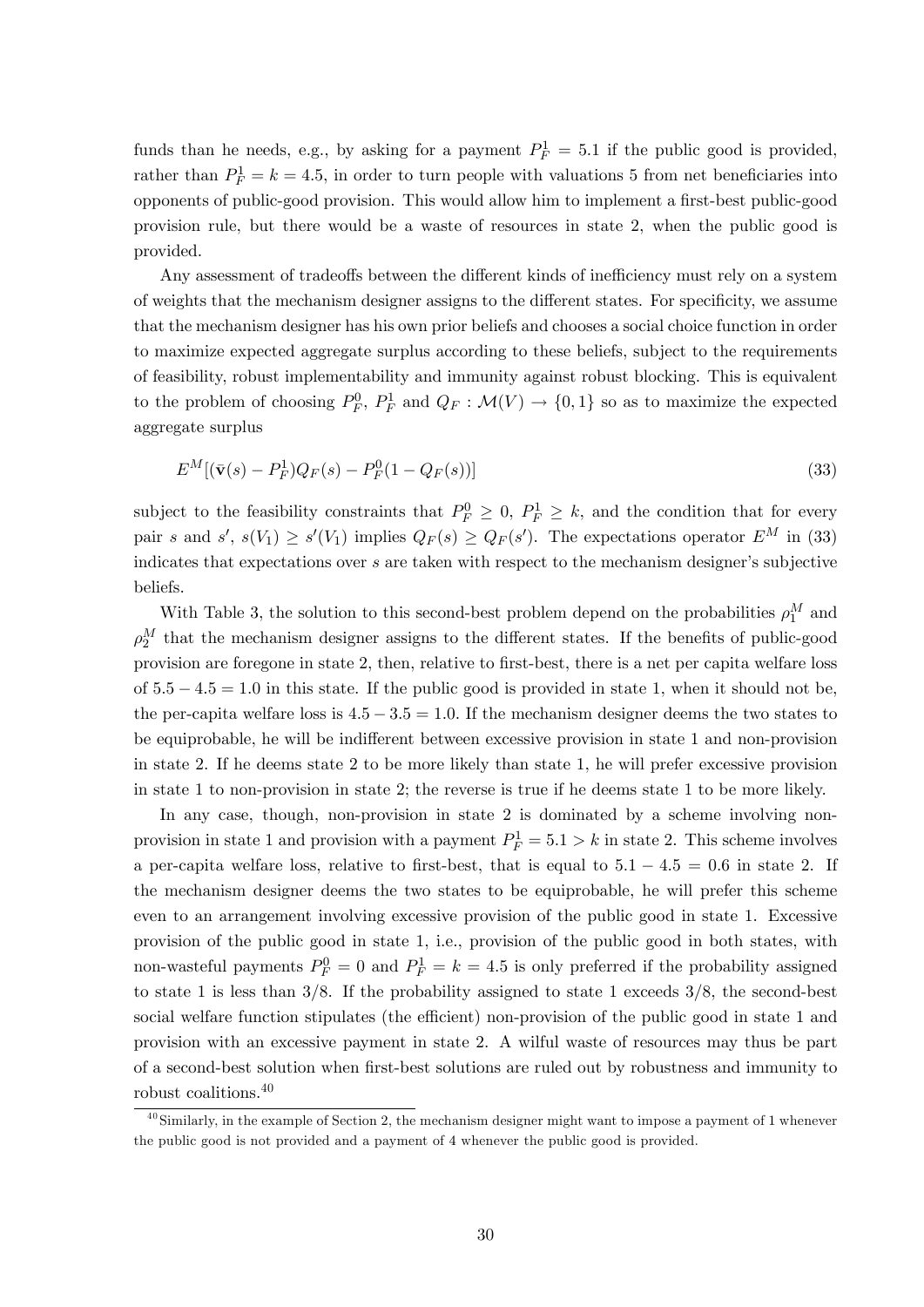### 7 Multiple Provision Levels

To what extent does our analysis depend on the assumption that the public goods comes in a single indivisible unit so that there are only two alternatives, provision and non-provision? Extending Theorem 1 to allow for multiple provision levels is obviously unproblematic. The finding that, in a large economy, first-best public-good provision with equal cost sharing is robustly implementable holds quite generally.

The question is whether Theorems 2 and 3 also hold for the general case of multiple provision levels. In the following, we provide an answer to this question.

Multiple provision levels with a linear cost function. Extending our previous analysis is easy if the provision cost function is linear (up to some upper bound  $Q$ ) and the payment rule provides for equal cost sharing. In this case, if the provision cost per capita is  $kQ$ , there are again two sets of payoff types,  $V_0 = \{v|v \lt k\}$  and  $V_1 = \{v|v > k\}$  so that, for any two provision levels  $Q_0$  and  $Q_1$  with  $Q_1 > Q_0$  agents with payoff types in  $V_0$  prefer  $Q_0$  and agents with payoff types in  $V_1$  prefer  $Q_1$ . An easy adaptation of the proof of Theorem 2 then shows that, if a monotonic, anonymous and robustly implementable social choice function is immune to robust coalitions, the public-good provision rule must take the form

$$
Q_F(s) = Q^*(s(V_1)),
$$

where  $Q^*$  is a nondecreasing function. Such a social choice function can again be implemented by a voting mechanism, though this time, the votes would not be about the alternatives that are to be chosen. The vote might be about whether to have zero public-good provision or not, and the level would depend on the population share of the people in favour of some public-good provision. (With utility taking the form  $vQ$ , of course, efficiency would mandate that  $Q^*$  should take the values 0 and  $\overline{Q}$  so the linear-cost case is similar to the binary case anyway.)

Multiple provision levels with increasing marginal costs. Extending our analysis to multiple provision levels is nontrivial, however, if the cost of an additional unit of the publicgood is increasing or decreasing in Q. The case of increasing marginal costs is particularly interesting. In the following, we show how our approach works when there are  $n + 1$  provision levels  $0, 1, ..., n$  and the provision cost is  $k_1$  for  $Q = 1$ ,  $k_1 + k_2$  for  $Q = 2$ , and, more generally,  $\sum_{i=1}^{j} k_i$  for  $K = j$ , where

$$
v_{\min} < k_1 < k_2 < \dots < k_n < v_{\max}.\tag{34}
$$

Depending on the distribution of payoff types, any one of the provision levels  $0, 1, ..., n$  can be efficient. Specifically, a first-best provision rule requires that

$$
Q_F^{FB}(s) \quad = \quad \begin{cases} \ 0, & \text{if} \quad \bar{v}(s) < k_1, \\ \ j, & \text{if} \quad \bar{v}(s) \in (k_{j-1},k_j), j=1,...,n-1, \\ \ n, & \text{if} \quad \bar{v}(s) > k_n. \end{cases}
$$

Figure 1 below illustrates the first-best provision rule for the case  $n = 2$ , when there are three provision levels. On the axes, we have the population shares  $s(V_0)$  and  $s(V_2)$  of the sets  $V_0 =$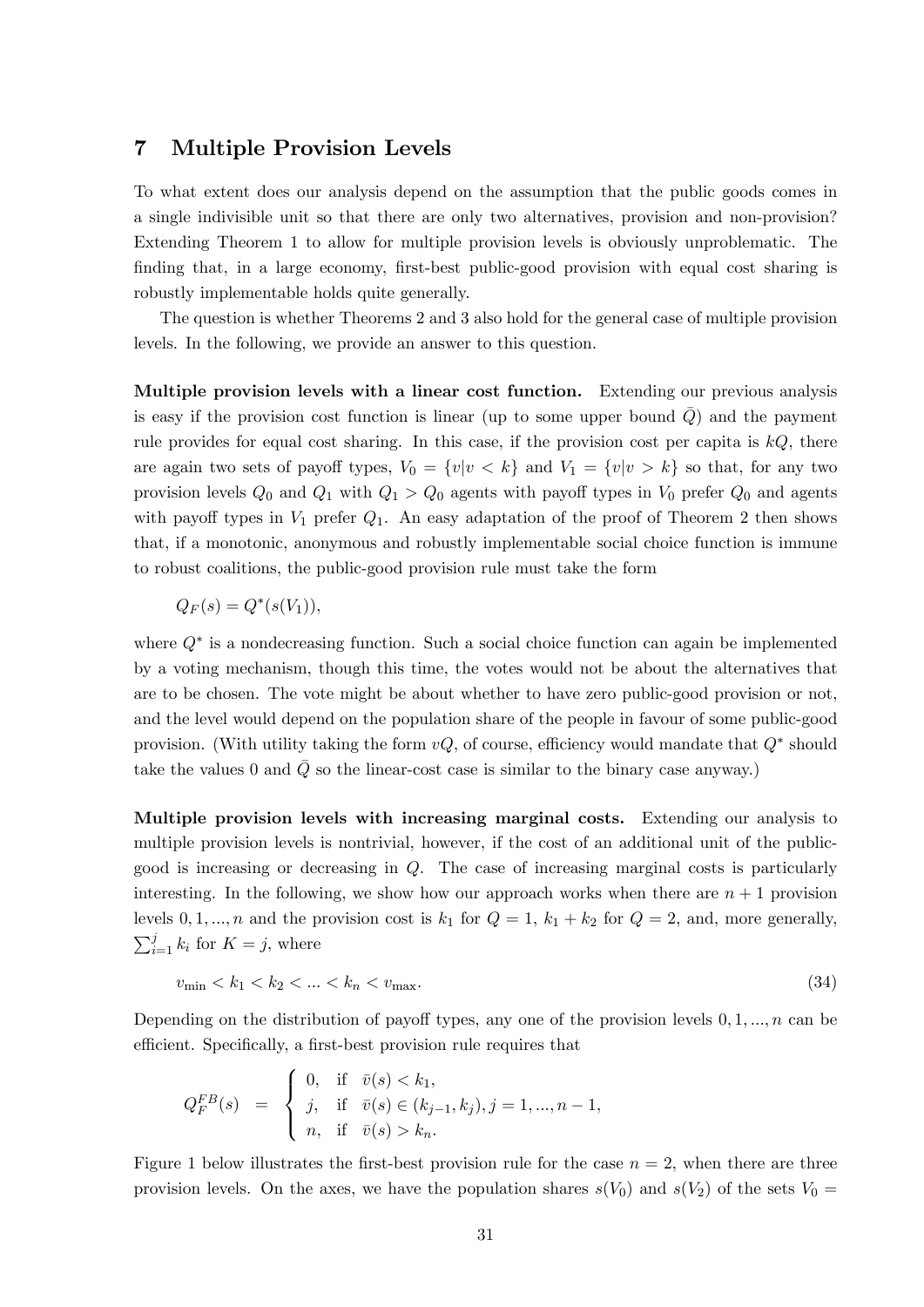$\{v|v < k_1\}$  and  $V_2 = \{v|v > k_2\}$ . For  $s \in \mathcal{M}^{na}(V)$ , the population share  $s(V_1)$  of the set  $V_1 =$  $\{v|k_1 < v < k_2\}$  of people who prefer the intermediate provision level  $Q = 1$  is  $1 - s(V_0) - s(V_2)$ . The figure represents the set

$$
\{(s(V_0), s(V_2)) \mid 0 \le s(V_0) \le 1, 0 \le s(V_2) \le 1 \text{ and } s(V_0) + s(V_2) \le 1\}.
$$
 (35)

of possible constellations of  $s(V_0)$  and  $s(V_2)$  with the understanding that  $s(V_1) = 1-s(V_0)-s(V_2)$ . Under the assumption that the conditional means of v on the sets  $V_0, V_1, V_2$  are fixed and do not change as  $s(V_1)$  changes,<sup>41</sup> the figure shows how the first-best provision rule depends on the population shares of the three groups.

Figure 1: First-best in a setup with three provision levels



However, the first-best provision rule is again not immune to robust blocking. The see this, consider the points  $A = (s(V_0)^A, s(V_2)^A)$  and  $B = (s(V_0)^B, s(V_2)^B)$  in Figure 1. These point have been chosen so that  $s(V_2)^A = s(V_2)^B$ ,  $Q_F^{FB}(s^A) = 2$ , and  $Q_F^{FB}(s^B) = 1$ . Consider the naive type space  $(V, V)$  and a collective deviation  $(V_0 \cup V_1, \ell_{V_0 \cup V_1})$  by agents with payoff types in  $V_0 \cup V_1$  such that, whenever, the population share of this coalition is  $1-s(V_2)^A$  and whenever the population share of agents with payoff types in  $V_0$  is  $s(V_0)^A$ , the reporting strategy  $\ell_{V_0\cup V_1}$  has a share  $\frac{s(V_0)^B}{1-s(V_2)^A}$  of coalition members report that their payoff types are in  $V_0$  and a share  $1 - \frac{s(V_0)^B}{1-s(V_2)}$  $\overline{1-s(V_2)^A}$ of coalition members report that their payoff types are in  $V_1$ . As a result of this manipulation, the overall mechanism realizes  $Q_F^{FB}(s^B)$  even though the actual state of the economy is  $s^A$ . All coalition members benefit from this manipulation and, from an interim perspective, all coalition

<sup>&</sup>lt;sup>41</sup>This assumption is only made in Figure 1. Our subsequent analysis does without it.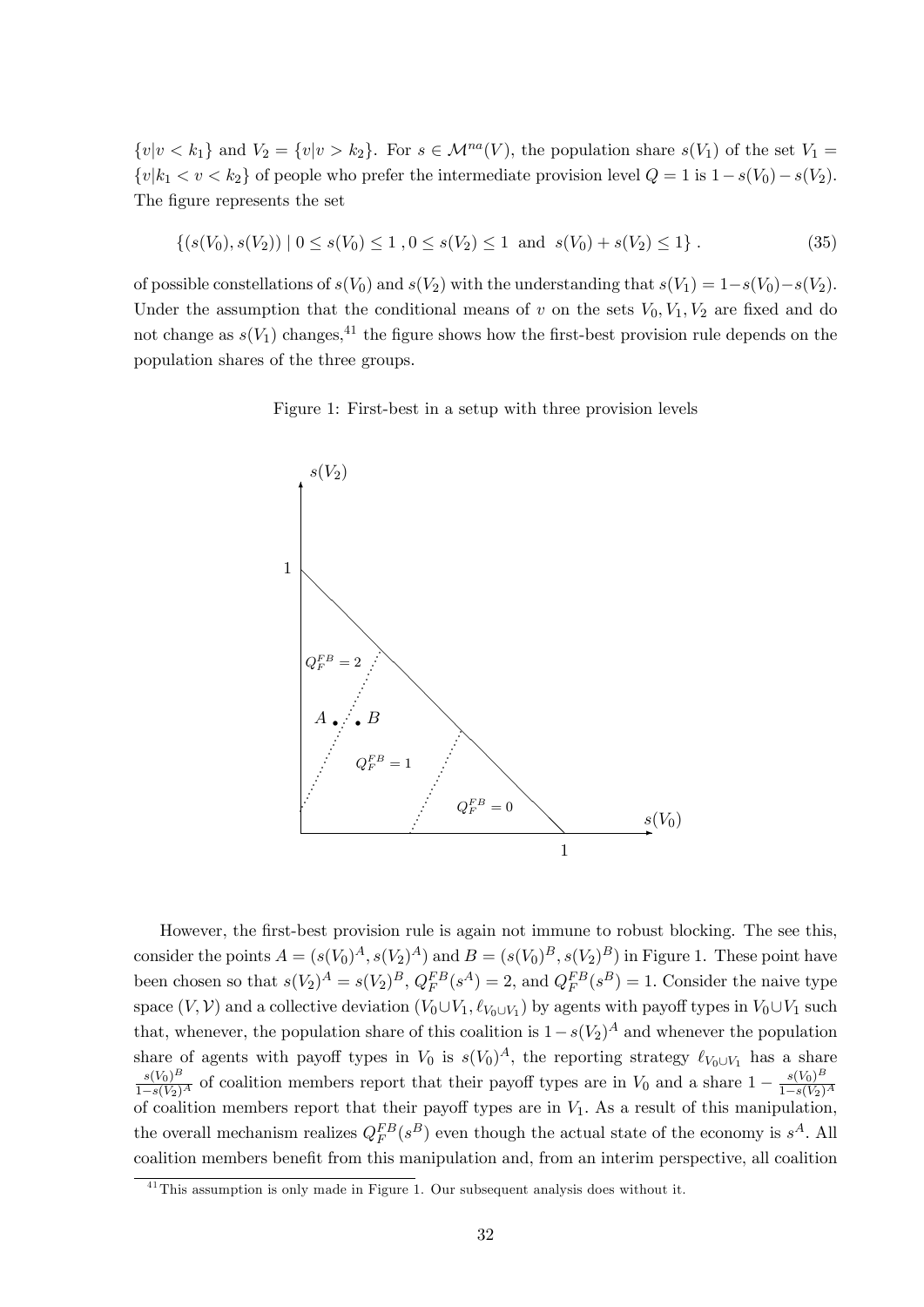members expect to benefit from the collective deviation  $(V_0 \cup V_1, \ell_{V_0 \cup V_1})$  whenever they have beliefs that assign positive probability to state  $s^A$ . Thus the collective deviation  $(V_0 \cup V_1, \ell_{V_0 \cup V_1})$ blocks the first-best provision rule robustly on  $(V, V)$ .

What can we say in general about the implications of requiring social choice functions to be immune to robust blocking, as well as anonymous and robustly incentive-compatible? The following result answers this question for a particular class of social choice functions, whose range includes all possible provision levels.

Theorem 4 Consider a monotonic, anonymous and robustly implementable social choice function F for the model with  $n+1$  public-good provision levels with increasing marginal provision costs and suppose that the payment rule provides for equal cost sharing. Assume that there exist numbers  $\sigma_i$ ,  $i = 0, ..., n$ , in [0, 1] such that, for any i,

$$
Q_F(\sigma_i s_{v_{\text{max}}} + (1 - \sigma_i) s_{v_{\text{min}}}) = i,
$$
\n(36)

where  $s_{v_{\text{min}}}$  and  $s_{v_{\text{max}}}$  are the degenerate measures that assign probability one to the minimum  $v_{\text{min}}$  and the maximum  $v_{\text{max}}$  of V. If F is immune to robust blocking, then there exist numbers  $\bar{s}_1, \bar{s}_2, ..., \bar{s}_n$  such that

$$
0 < \bar{s}_1 < \dots < \bar{s}_n < 1\tag{37}
$$

and, moreover, for any  $s \in \mathcal{M}^{na}(V)$  and  $j = 0, ..., n$ ,

$$
Q_F(s) = i, \quad \text{if} \quad s(W_{i-1}^+) > \bar{s}_i \quad \text{and} \quad s(W_i^+) < \bar{s}_{i+1}, \quad , \tag{38}
$$

where, for notational convenience, we write  $\bar{s}_0 = 0$  and  $\bar{s}_{n+1} = 1$ , and where, for  $i = 0, 1, \dots, n$ ,  $W_i^+ = (k_{i+1}, v_{\text{max}}]$  is the set of payoff types for whom an increase in the provision level from  $Q = i \ to \ Q = i + 1 \ is \ desirable. Moreover, for \ j = 1, ..., n, \ Q_F(s) \ is \ constant \ on \ each \ of \ the \ sets$  $\{s | \sum_{i=j}^{n} s(V_i) = \bar{s}_j\},$  taking either the value  $Q_F(s) = j$  or the value  $Q_F(s) = j - 1$ .

**Corollary 4** If a social choice function satisfies the assumptions of Theorem 4, then it can be implemented by a sequence of votes on the question whether people want to raise the public good by one unit, first from zero to one, then from one to two, ... finally from n-1 to n. Thresholds for proceeding to the next stage are given by  $\bar{s}_1, \bar{s}_2, ..., \bar{s}_n$ . If stage j is reached but the threshold for stage  $j + 1$  is not met, the public-good provision level is  $Q_F(s) = j$ .

For the case  $n = 2$ , Theorem 4 is illustrated in Figure 2, which again shows the set (35). The set  $V_2$  of payoff types that prefer the provision level  $Q = 2$  is equal to the set  $W_1^+$  of payoff types for whom an increase from  $Q = 1$  to  $Q = 2$  is desirable. If s is atomless, the set  $V_1 \cup V_2$ of payoff types that prefer the provision level  $Q = 1$  or the provision level  $Q = 2$  has the same measure as the set  $W_0^+$  of payoff types for whom an increase from  $Q=0$  to  $Q=1$  is desirable, i.e.  $s(W_0^+) = s(V_1 \cup V_2) = s(V_1) + s(V_2)$ . According to the theorem, the public good is provided at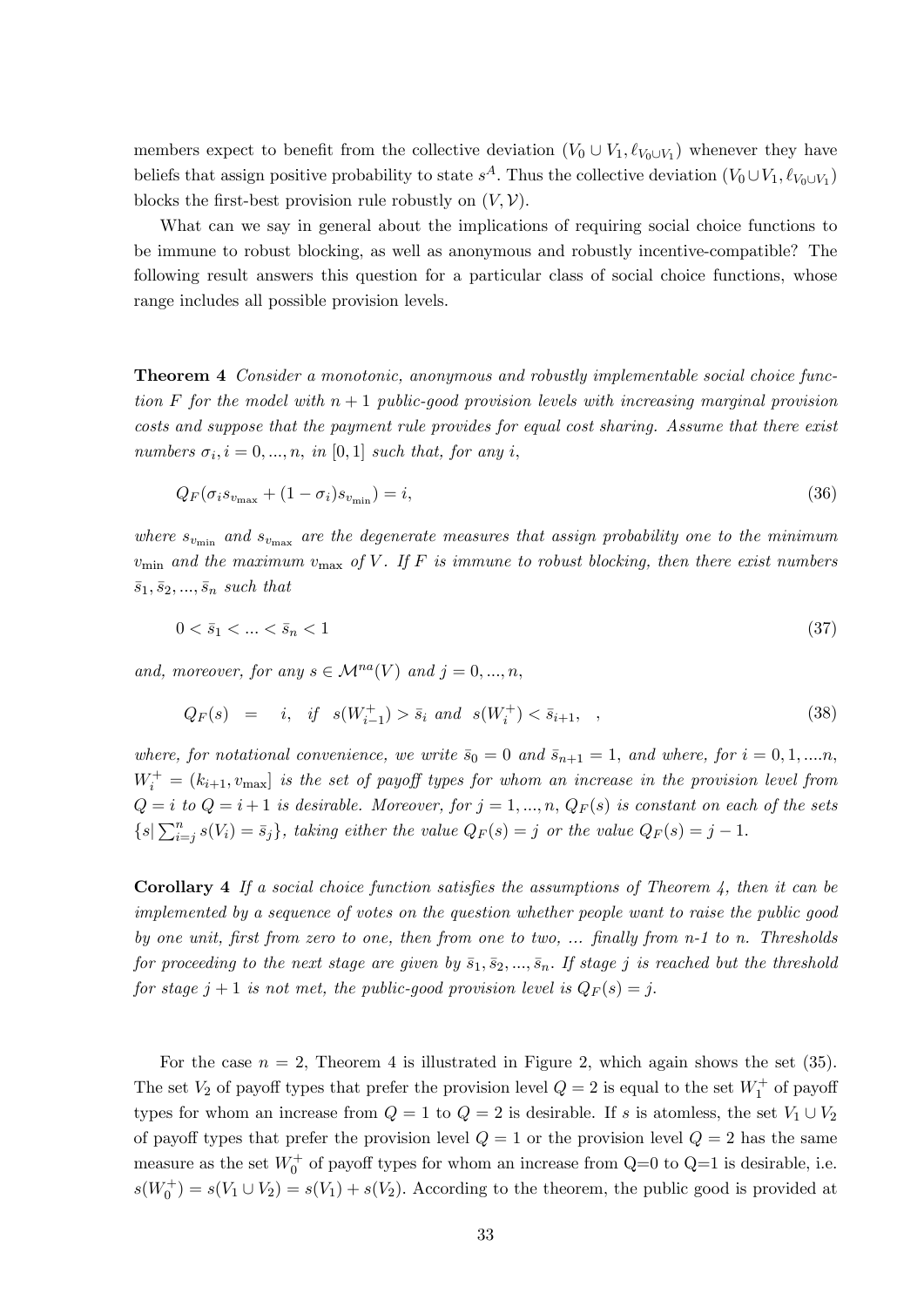the maximum level  $Q = 2$  if  $s(W_1^+) > \bar{s}_2$ , which corresponds the case  $s(V_2) > \bar{s}_2$  in the figure. It is provided at the level  $Q = 1$  if  $s(W_1^+) < \bar{s}_2$  and  $s(W_0^+) > \bar{s}_1$ , which corresponds to the case  $s(V_2) < \bar{s}_2$  and  $s(V_0) = 1 - s(V_1) - s(V_2) < 1 - \bar{s}_1$  in the figure. It is not provided at all if  $s(W_0^+) < \bar{s}_1$ , which corresponds to the case  $s(V_0) > 1 - \bar{s}_1$  in the figure.

Figure 2: Immunity to robust blocking: The case of three provision levels



Figure 2 also illustrates the condition that there exist numbers  $\sigma_i$ ,  $i = 0, ..., n$ , in [0, 1] such that, for any i, the public-good provision level at  $\sigma_i s_{v_{\text{max}}} + (1 - \sigma_i)s_{v_{\text{min}}}$  satisfies (36). For any  $\sigma \in [0, 1]$ , the payoff type distribution  $\sigma s_{v_{\text{max}}} + (1 - \sigma) s_{v_{\text{min}}}$  corresponds to a point on the boundary of the set (35). The condition requires that, as one moves along this boundary from the point (1,0) to the point (0,1),  $Q_F$  takes all possible values, from 0 to n, in the figure the values  $0, 1, 2$ ; without ever jumping, e.g. from 0 to 2. Below, we discuss this assumption further.

#### 7.1 Proof of Theorem 4

To prove Theorem 4, we first specify the thresholds  $\bar{s}_1, \bar{s}_2, ..., \bar{s}_n$ .

**Lemma 1** Under the assumptions of Theorem 4, there exist thresholds  $\bar{s}_1, \bar{s}_2, ..., \bar{s}_n$  satisfying (37) such that

$$
Q_F(\sigma s_{v_{\text{max}}} + (1 - \sigma) s_{v_{\text{min}}}) = j, \quad \text{if} \quad \sigma \in (\bar{s}_j, \bar{s}_{j+1}), \tag{39}
$$

where again  $\bar{s}_0 = 0$  and  $\bar{s}_{n+1} = 1$ .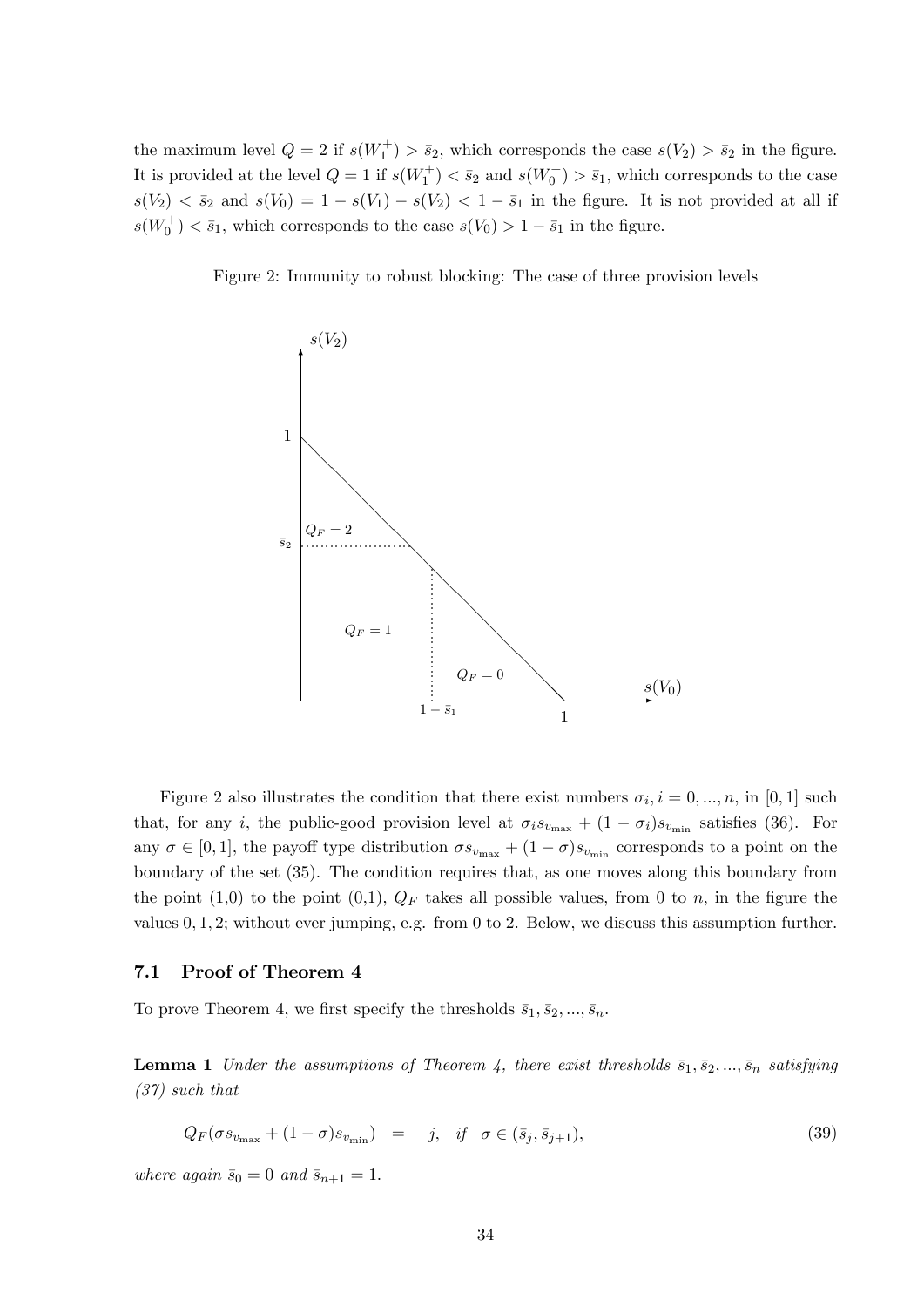**Proof.** By the monotonicity of  $Q_F$ , the function

$$
\sigma \to \hat{Q}_F(\sigma) := Q_F(\sigma s_{v_{\text{max}}} + (1 - \sigma) s_{v_{\text{min}}})
$$
\n(40)

is nondecreasing. Under the assumptions of Theorem 4, for each j, the set  $\{\sigma \in [0, 1] | \hat{Q}_F(\sigma) = j\}$ is nonempty. For  $j \geq 1$ , let  $\bar{s}_j$  be the infimum of this set. (39) and (37) follow by the monotonicity of the function (40).

We next proceed by induction. We first show that, for any  $s \in \mathcal{M}^{na}(V)$ , the claims of the Theorem are true if  $s(W_{n-1}^+) > \bar{s}_n$ . Then we show that, if they are true for s satisfying  $s(W_j^+) > \bar{s}_{j+1}$ , then they must also be true for any s satisfying  $s(W_{j-1}^+) > \bar{s}_j$ . Throughout the analysis, we make repeated use of the fact that, if  $s \in \mathcal{M}^{na}(V)$ , then for any  $j < n$ ,

$$
s(W_j^+) = \sum_{i=j+1}^n s(V_i). \tag{41}
$$

We also introduce the notation  $W_j^-$  for the set of payoff types for whom a decrease of the provision level from  $Q = j$  to  $Q = j - 1$  would be desirable, and we note that, if  $s \in \mathcal{M}^{na}(V)$ , then for any  $j > 0$ ,

$$
s(W_j^-) = \sum_{i=0}^{j-1} s(V_i). \tag{42}
$$

**Lemma 2** Under the assumptions of Theorem  $\lambda$ ,

$$
Q_F(s)=n
$$

for any  $s \in \mathcal{M}^{na}(V)$  such that  $s(V_n) > \bar{s}_n$ .

**Proof.** We show that if the lemma is false, then  $F$  can be robustly blocked on the naive type space  $(V, V)$ . If the lemma is false, there exists  $s \in \mathcal{M}^{na}(V)$  such that  $s(V_n) > \bar{s}_n$  and  $Q_F(s) < n$ . Consider the collective deviation  $(V_n, \ell_{V_n})$  where  $\ell_{V_n}$  takes the constant value  $s_{v_{\text{max}}}$ . By monotonicity, we have

$$
Q_F(\hat{s}(\ell_{V_n}, s')) \ge Q_F(s')
$$
\n<sup>(43)</sup>

for all  $s' \in \mathcal{M}^{na}(V)$ . By monotonicity, we also have

$$
Q_F(\hat{s}(\ell_{V_n}, s')) \ge \hat{Q}_F(s'(V_n)).\tag{44}
$$

By Lemma 1 and monotonicity, it follows that

$$
Q_F(\hat{s}(\ell_{V_n}, s')) = n \tag{45}
$$

whenever  $s'(V_n) > \bar{s}_n$ . For any  $s \in \mathcal{M}^{na}(V)$ , therefore,  $s(V_n) > \bar{s}_n$  and  $Q_F(s) < n$  together imply that  $Q_F(\hat{s}(\ell_{V_n}, s)) > Q_F (s)$ . The collective deviation  $(V_n, \ell_{V_n})$  blocks F on the naive type space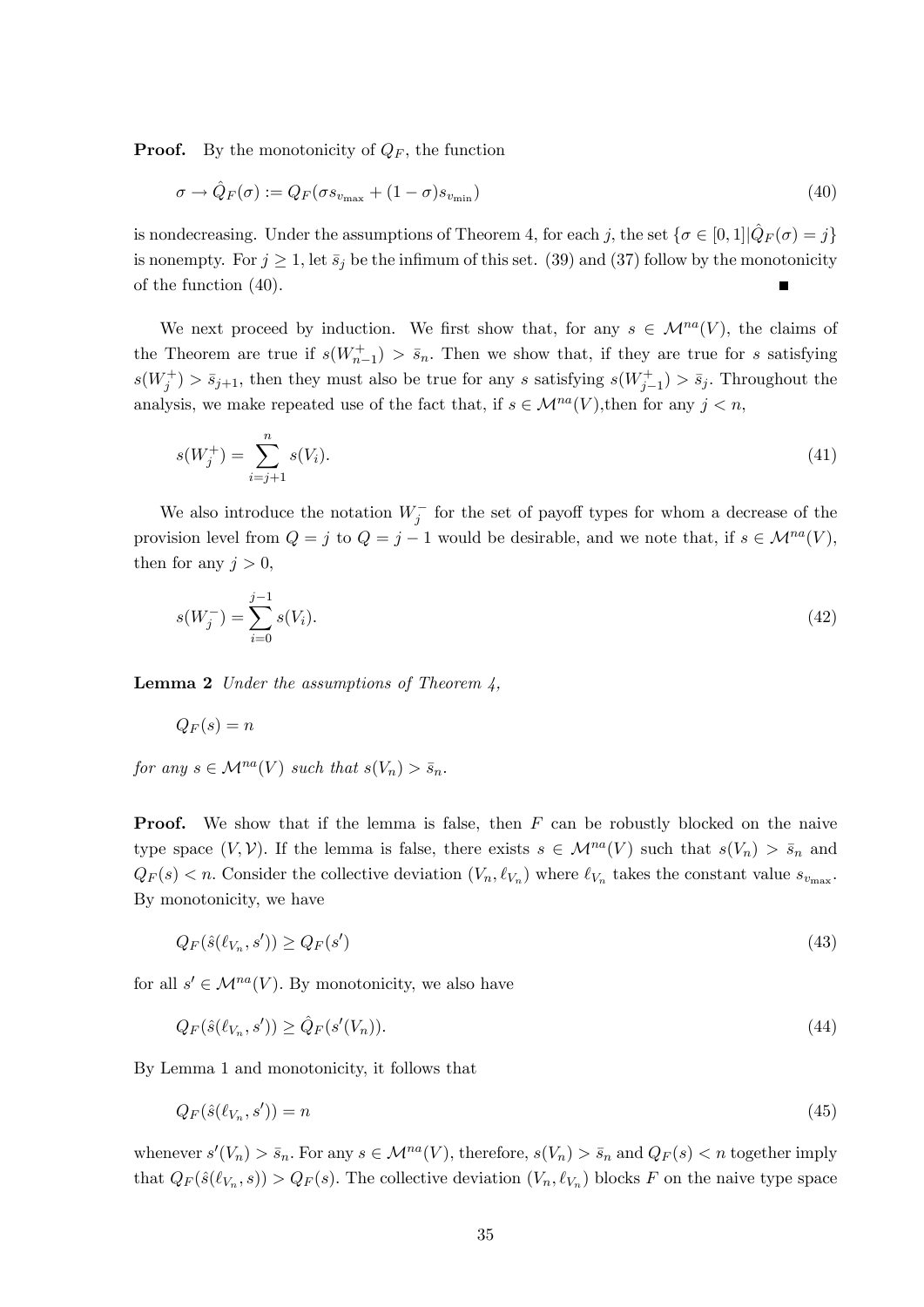$[(V, V), \beta]$  for any belief system that has people with payoff types in  $V_n$  give positive probability to the set of states s with  $s(V_n) > \bar{s}_n$  and  $Q_F(s) < n$ .

In the induction argument, we repeatedly refer to Figure 3. This figure is similar to Figure 2, except that now, for some fixed j, the axes show the population shares  $s(W_j^-)$  and  $s(W_j^+)$  of the set of people who want the public-good provision level to be lower and the set of people who want the public-good provision level to be higher than j. We assume that (38) is true for all s such that  $s(W_j^+) > \bar{s}_{j+1}$  and proceed to show that (38) is also true for all s such that  $s(W_j^+) < \bar{s}_{j+1}$  and  $s(W_{j-1}^+) > \bar{s}_j$  or, equivalently,  $s(W_j^-) < 1 - \bar{s}_j$ . The induction assumption corresponds to the statement that (38) is true and  $Q_F(s) > j$  for all s corresponding to points above the horizontal line  $s(W_j^+) = \bar{s}_{j+1}$  in the figure. The induction argument will show that (38) is also true and  $Q_F(s) = j$  for all s corresponding to points in the intermediate area between the horizontal line  $s(W_j^+) = \bar{s}_{j+1}$  and the vertical line  $s(W_j^-) = 1 - \bar{s}_j$  in the figure. (The theorem also implies that  $Q_F(s) < j$  for all s corresponding to points to the right of the vertical line  $s(W_j^-) = 1 - \bar{s}_j$ in the figure, but this is not part of the induction argument.)

The different parts of the proof correspond to different sets of points in the figure. In the first step, we verify our claim for distributions  $s \in \mathcal{M}^{na}(V)$  for which  $s(W_j^+) < s_{j+1}$  and  $s(W_{j-1}^+) > \bar{s}_j$  and, in addition,  $s(V_j) = 0$ , or, equivalently,  $s(W_j^-) + s(W_j^+) = 1$ . This is the set of payoff type distributions that correspond to points on the outer boundary of the triangle in the figure, between the vertical lines  $s(W_j^-) = 1 - \bar{s}_{j+1}$  and  $s(W_j^-) = 1 - \bar{s}_j$ . In the second step, we verify our claim for all remaining distributions  $s \in \mathcal{M}^{na}(V)$  for which  $s(W_j^-) \in (1 - \bar{s}_{j+1}, 1 - \bar{s}_j);$ these distributions correspond to points on the vertical strip underneath the boundary points considered in the first step. In the third step, finally we establish our claim for all distributions  $s \in \mathcal{M}^{na}(V)$  for which  $s(W_j^-) \leq 1 - \bar{s}_{j+1}$  and  $s(W_j^+) < \bar{s}_{j+1}$ . This corresponds to the rectangle between the axes, the vertical line  $s(W_j^-) = 1 - \bar{s}_{j+1}$  and the horizontal line  $s(W_j^+) = \bar{s}_{j+1}$ .

The following lemma establishes our claim for distributions that correspond to points on the outer boundary of the triangle in Figure 3.

**Lemma 3** Fix  $j < n$ . Under the assumptions of Theorem 4, if (38) holds for all  $s \in M^{na}(V)$ with  $s(W_j^+) > \bar{s}_{j+1}$ , then (38) also holds for any  $s \in \mathcal{M}^{na}(V)$  with  $s(V_j) = 0$ , and  $s(W_j^+) \in$  $(\bar{s}_j, \bar{s}_{j+1}).$ 

**Proof.** The proof proceeds in three steps. In the first step, we show that, under the induction hypothesis, for  $s \in \mathcal{M}^{na}(V)$  satisfying  $s(V_j) = 0$ , and  $s(W_j^+) \in (\bar{s}_j, \bar{s}_{j+1}), Q_F(s)$  cannot exceed  $j + 1$ . To see this, consider the payoff type distribution

$$
s' = \alpha \; s_{W^+_j} + (1-\alpha) s_{W^-_j},
$$

where  $s_{W_j^+}$  and  $s_{W_j^-}$  are the restrictions of s to the sets  $W_j^+ = (k_j, v_{\text{max}}]$  and  $W_j^- = [v_{\text{min}}, k_j)$ and

$$
\alpha := \frac{\bar{s}_{j+1} + \bar{s}_{j+2}}{2} \cdot \frac{1}{s(W_j^+)}.
$$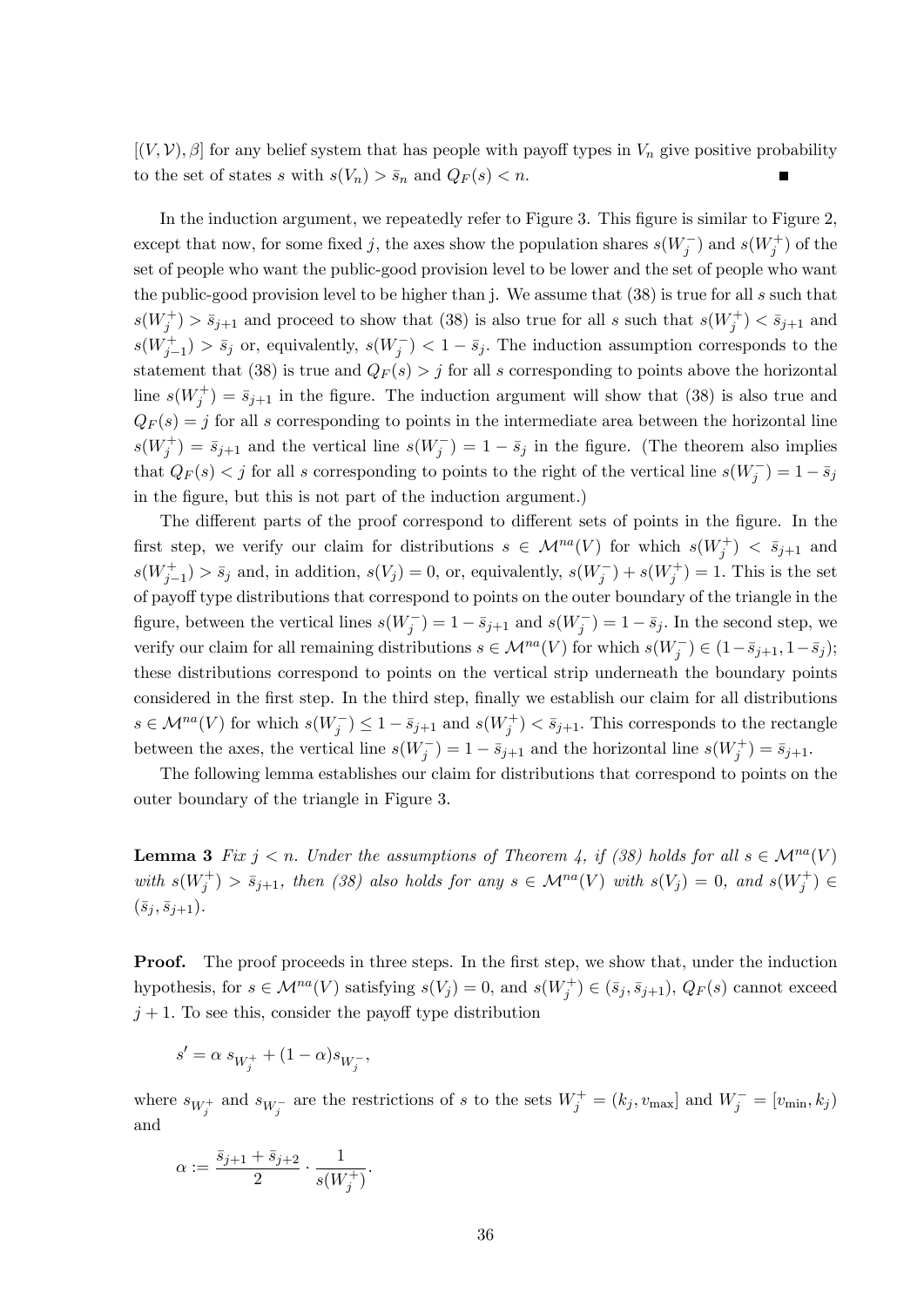Figure 3: Immunity to robust blocking: The intermediate provision level



(This is well defined because s satisfies  $s(W_j^+) > \bar{s}_j$ .) The distribution s' satisfies

$$
s(W_j^+) = s'(W_j^+) = \alpha \ s(W_j^+) = \frac{\bar{s}_{j+1} + \bar{s}_{j+2}}{2}
$$

and hence  $s'(W_j^+) \in (\bar{s}_{j+1}, \bar{s}_{j+2})$ . By the induction hypothesis, it follows that  $Q_F(s') = j + 1$ . Since, by construction,  $s'$  dominates s in the sense of first-order stochastic dominance, we also have  $Q_F(s) \leq Q_F(s')$  and therefore  $Q_F(s) \leq j+1$ .

In the second step, we show that, for  $s \in \mathcal{M}^{na}(V)$  satisfying  $s(V_j) = 0$ , and  $s(W_j^+) \in$  $(\bar{s}_j, \bar{s}_{j+1}), Q_F(s)$  cannot be less than j. If this claim were false, then F would be robustly blocked on the naive type space  $(V, V)$ . To see this, consider the collective deviation  $(W_j^+ \cup V_j, \ell_{W_j^+ \cup V_j})$ where  $\ell_{W_j^+\cup V_j}$  is a reporting strategy that asks coalition members to report  $s_{v_{\text{max}}}$  whenever  $s(V_j) = 0$ , and  $s(W_j^+) \in (\bar{s}_j, \bar{s}_{j+1})$ , and to report the truth in all other circumstances. For any  $s' \in \mathcal{M}^{na}(V)$  such that  $s'(V_j) = 0$ , and  $s'(W_j^+) \in (\bar{s}_j, \bar{s}_{j+1})$ , this reporting strategy generates a cross-section distribution of reports  $\hat{s}(\ell_{W_j^{\pm} \cup V_j}, s')$  that weakly dominates the distribution  $\sigma s_{v_{\text{max}}} + (1 - \sigma) s_{v_{\text{min}}}$  for  $\sigma = s'(W_j^+)$ . By the monotonicity of F, it follows that, for such s',

$$
Q_F\left(\hat{s}(\ell_{W_j^+\cup V_j},s')\right)\geq \hat{Q}_F\left(s(W_j^+)\right)=j.
$$

By the first step of the argument, we also have  $Q_F(\hat{s}(\ell_{W_j^+\cup V_j}, s')) \leq j + 1$ . If  $s'(V_j) = 0$ , it follows that almost all members of the coalition  $W_j^+ \cup V_j$  prefer the public-good provision level  $Q_F(\hat{s}(\ell_{W_j^+\cup V_j}, s'))$  to any level below j. Thus, if  $Q_F(s)$  were less than j for some  $s \in \mathcal{M}^{na}(V)$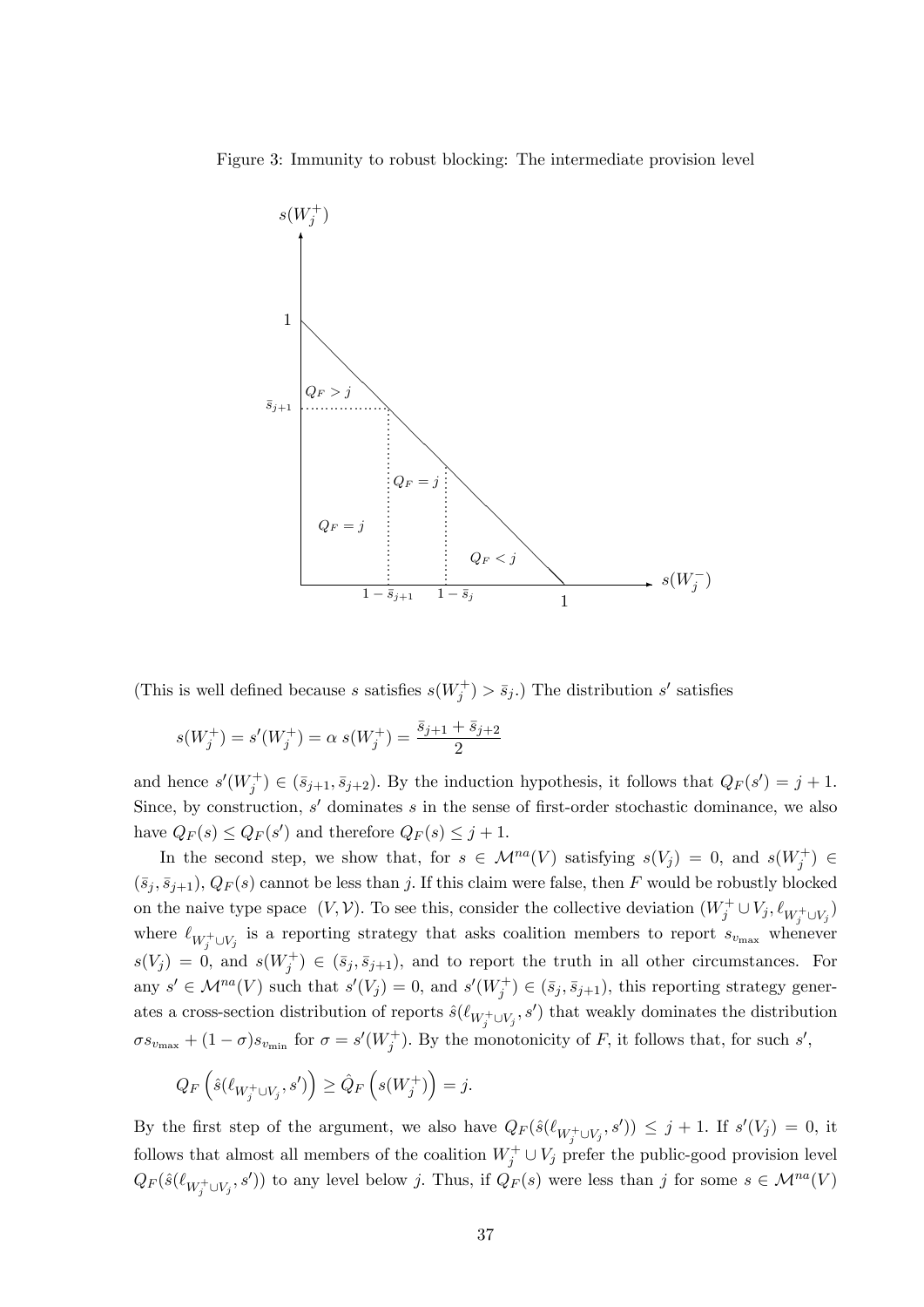satisfying  $s(V_j) = 0$ , and  $s(W_j^+) \in (\bar{s}_j, \bar{s}_{j+1})$ , the collective deviation  $(W_j^+ \cup V_j, \ell_{W_j^+ \cup V_j})$  would robustly block F on the naive type space  $(V, V)$ .

In the third step, we show that, for  $s \in \mathcal{M}^{na}(V)$  satisfying  $s(V_j) = 0$ , and  $s(W_j^+) \in (\bar{s}_j, \bar{s}_{j+1})$ we must have  $Q_F(s) = j$ . If this claim were false, then F would be robustly blocked on  $(V, V)$ . To see this, consider the collective deviation  $(W_j^- \cup V_j, \ell_{W_j^- \cup V_j})$  where  $\ell_{W_j^- \cup V_j}$  is a reporting strategy that asks coalition members to report  $s_{v_{\text{min}}}$  whenever  $s(V_j) = 0$  and  $s(W_j^-) \in (1 \bar{s}_{j+1}, 1-\bar{s}_j$  and to report the truth in all other circumstances. For any  $s' \in \mathcal{M}^{na}(V)$  such that  $s'(V_j) = 0$  and  $s'(W_j^+) \in (\bar{s}_j, \bar{s}_{j+1})$ , this reporting strategy generates a cross-section distribution of reports  $\hat{s}(\ell_{W_j^- \cup V_j}, s')$  that is weakly dominated by the distribution  $\sigma s_{v_{\text{max}}} + (1 - \sigma)s_{v_{\text{min}}}$  for  $\sigma = 1 - s(W_j^-) = s(W_j^+)$ . By the monotonicity of F, it follows that, for such s',

$$
Q_F\left(\hat{s}(\ell_{W_j^-\cup V_j},s')\right)\leq \hat{Q}_F\left(s(W_j^+)\right)=j.
$$

By the second step of the argument, therefore,  $Q_F(\hat{s}(\ell_{W_j^-\cup V_j}, s')) = j$ , which all coalition members prefer to any higher level. Thus if  $Q_F(s)$  were equal to  $j+1$  for some  $s \in \mathcal{M}^{na}(V)$  satisfying  $s(V_j) = 0$  and  $s(W_j^+) \in (\bar{s}_j, \bar{s}_{j+1})$ , the collective deviation  $(W_j^- \cup V_j, \ell_{W_j^- \cup V_j})$  would robustly block F on the naive type space  $(V, V)$ . The lemma follows immediately.

The following lemma establishes our claim for distributions corresponding to points in Figure 3 that lie on the vertical strip below the boundary points considered in Lemma 3.

**Lemma 4** Fix  $j < n$ . Under the assumptions of Theorem 4, if (38) holds for all  $s \in M^{na}(V)$ with  $s(W_j^+) > \bar{s}_{j+1}$ , then (38) also holds for all  $s \in \mathcal{M}^{na}(V)$  with  $s(W_{j-1}^+) \in (\bar{s}_j, \bar{s}_{j+1})$ .

**Proof.** We first note that any  $s \in \mathcal{M}^{na}(V)$  with  $s(W^+_{j-1}) \in (\bar{s}_j, \bar{s}_{j+1})$  is dominated by the distribution

$$
s' = s + s(V_j)s_{v_{\text{max}}} - s_{V_i} \tag{46}
$$

which is obtained from s by shifting all mass from the set  $V_j$  to the singleton  $\{v_{\text{max}}\}$ . By construction,  $s'(W_j^+) = s'(W_{j-1}^+) = s(W_{j-1}^+) \in (\bar{s}_j, \bar{s}_{j+1})$  and  $s'(V_j) = 0$ . Hence, by Lemma 3,  $Q_F(s') = j$ . By the monotonicity of F, therefore,  $Q_F(s) \leq j$ .

To prove the lemma, it therefore suffices to show that, for any  $s \in \mathcal{M}^{na}(V)$  such that  $s(W_{j-1}^+) \in (\bar{s}_j, \bar{s}_{j+1}),$  we cannot have  $Q_F(s) < j$ . For this purpose, we show that, if we had  $Q_F(s) < j$  for some such s, then F could be robustly blocked on the naive type space  $(V, V)$ . To see this, consider the collective deviation  $(W^+_{j-1}, \ell_{W^+_{j-1}})$  where  $\ell_{W^+_{j-1}}$  is a reporting strategy that asks coalition members to report

$$
\ell_{W_{j-1}^+}(s_{W_{j-1}^+}) = \frac{1}{s(W_{j-1}^+)} \cdot s_{W_j^+} + \frac{s(V_j)}{s(W_{j-1}^+)} s_{v_{\text{max}}} \tag{47}
$$

whenever  $s(W_{j-1}^+) \in (\bar{s}_j, \bar{s}_{j+1})$  and to report the truth in all other circumstances. For any  $s \in$  $\mathcal{M}^{na}(V)$  such that  $s(W_{j-1}^+) \in (\bar{s}_j, \bar{s}_{j+1})$ , the distribution of reports  $\hat{s}(\ell_{W_{j-1}^+}, s)$  that is generated by this reporting strategy satisfies the conditions of Lemma 3 so we have  $Q_F(\hat{s}(\ell_{W_{j-1}^+}, s)) = j$ .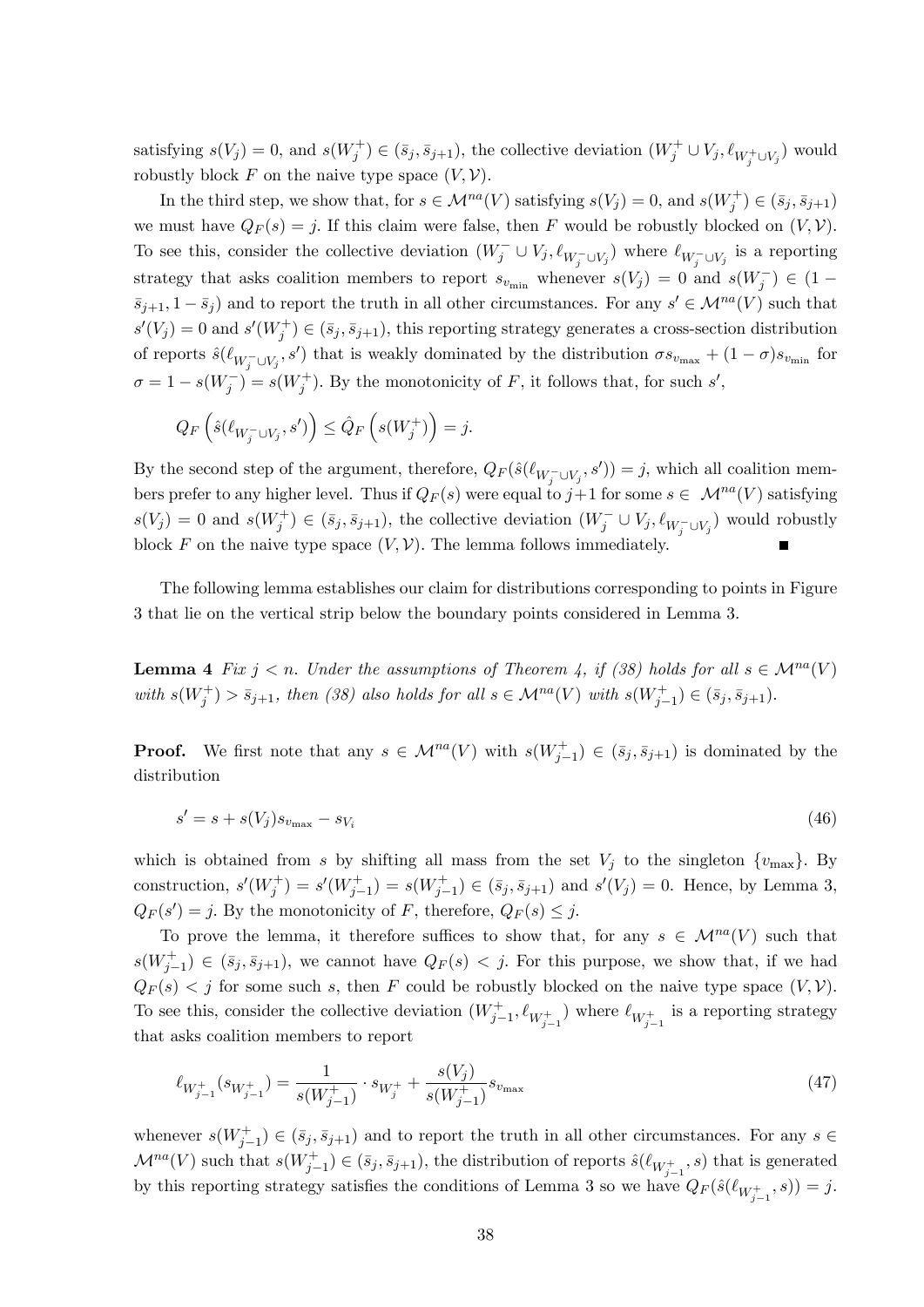Since all coalition members prefer the provision level  $j$  to any lower level, it follows that, if there were a distribution  $s \in \mathcal{M}^{na}(V)$  such that  $s(W_{j-1}^+) \in (\bar{s}_j, \bar{s}_{j+1})$  and  $Q_F(s) < j$ , then the collective deviation  $(W_{j-1}^+, \ell_{W_{j-1}^+})$  would block F robustly on  $(V, V)$ . The lemma follows immediately.

Finally, we consider distributions corresponding to points in Figure 3 that lie to the left of the vertical line  $s(W_j^-) = 1 - \bar{s}_{j+1}$  and below the horizontal line  $s(W_j^+) = \bar{s}_{j+1}$ .

**Lemma 5** Fix  $j < n$ . Under the assumptions of Theorem 4, if (38) holds for all  $s \in M^{na}(V)$ with  $s(W_j^+) > \bar{s}_{j+1}$ , then (38) also holds for all  $s \in \mathcal{M}^{na}(V)$  with  $s(W_{j-1}^+) > \bar{s}_j$ .

Proof. Since all other cases are covered by Lemma 4 or by the induction hypothesis, it suffices to prove that (38) holds for all  $s \in \mathcal{M}^{na}(V)$  with  $s(W_j^+) < \bar{s}_{j+1}$  and  $s(W_{j-1}^+) > \bar{s}_j$ . For any such s, obviously, there exists  $s' \in \mathcal{M}^{na}(V)$  such that s dominates s' and, moreover,  $s'(W_{j-1}^+) \in$  $(\bar{s}_j, \bar{s}_{j+1})$ . (To obtain s' from s, shift an appropriate amount of mass from  $V_j$  to the singleton  $\{v_{\min}\}\)$  For such s', Lemma 4 implies  $Q_F(s') = j$ . For any  $s \in \mathcal{M}^{na}(V)$  such that  $s(W_j^+) < \bar{s}_{j+1}$ and  $s(W_{j-1}^+) > \bar{s}_j$ , we therefore have  $Q_F(s) \geq j$ .

To complete the proof it now suffices to show that, for any  $s \in \mathcal{M}^{na}(V)$  such that  $s(W_j^+)$  $\bar{s}_{j+1}$  and  $s(W_{j-1}^+) > \bar{s}_j$ , we cannot have  $Q_F(s) > j$ . We give separate arguments for the case  $s(W_j^+) > \bar{s}_j$  and for the case  $s(W_j^+) \leq \bar{s}_j$ .

Case 1. For the case  $s(W_j^+) > \bar{s}_j$ , we show that, if we had  $Q_F(s) > j$  for some such s, then F could be robustly blocked on the naive type space  $(V, V)$ . To see this, consider the collective deviation  $(W_{j+1}^-, \ell_{W_{j+1}^-})$  where  $\ell_{W_{j+1}^-}$  is a reporting strategy that asks coalition members to report

$$
\ell_{W_{j+1}^{-}}(s_{W_{j+1}^{-}}) = \frac{1}{s(W_{j+1}^{-})} \cdot s_{W_{j+1}^{-}} + \frac{s(V_j)}{s(W_{j+1}^{-})} s_{v_{\min}} - \frac{s_{V_j}}{s(W_{j+1}^{-})}
$$
(48)

if  $s(W_{j+1}^-) \in (1 - \bar{s}_{j+1}, 1 - \bar{s}_j)$ , or equivalently, if  $s(W_j^+) \in (\bar{s}_j, \bar{s}_{j+1})$ , and to report the truth in all other circumstances. Heuristically, the strategy  $\ell_{W_{j+1}^-}$  asks all people with payoff types in  $V_j$  to report  $v_{\min}$ , leaving everything else unchanged. For any  $s \in \mathcal{M}^{na}(V)$  such that  $s(W_j^+) \in$  $(\bar{s}_j, \bar{s}_{j+1})$ , the distribution of reports  $\hat{s}(\ell_{W_{j+1}^-}, s)$  that is generated by this reporting strategy satisfies the conditions of Lemma 3, so we have  $Q_F(\hat{s}(\ell_{W_{j+1}^-}, s)) = j$ . Since all coalition members prefer the provision level j to any higher level, it follows that, if there were a distribution  $s \in$  $\mathcal{M}^{na}(V)$  such that  $s(W_j^+) \in (\bar{s}_j, \bar{s}_{j+1})$  and  $Q_F(s) > j$ , then the collective deviation  $(W_{j+1}^-, \ell_{W_{j+1}^-})$ would block F robustly on  $(V, V)$ . Hence we must have  $Q_F(s) = j$  for any such j.

Case 2. For the case  $s(W_j^+) \leq \bar{s}_j$  and  $s(W_{j-1}^+) > \bar{s}_j$ , it suffices to note that any such s is dominated by a distribution s' satisfying  $s'(W_j^+) \in (\bar{s}_j, \bar{s}_{j+1})$  and itself dominates a distribution s'' satisfying  $s''(W_{j-1}^+) \in (\bar{s}_j, \bar{s}_{j+1})$ . By Case 1,  $Q_F(s') = j$ . By Lemma 4,  $Q_F(s'') = j$ . By the monotonicity of  $F, Q_F(s') \geq Q_F(s) \geq Q_F(s'')$  and hence  $Q_F(s) = j$ . This completes the proof of the lemma.

**Lemma 6** Under the assumptions of Theorem 4, (38) holds for all  $s \in \mathcal{M}^{na}(V)$ .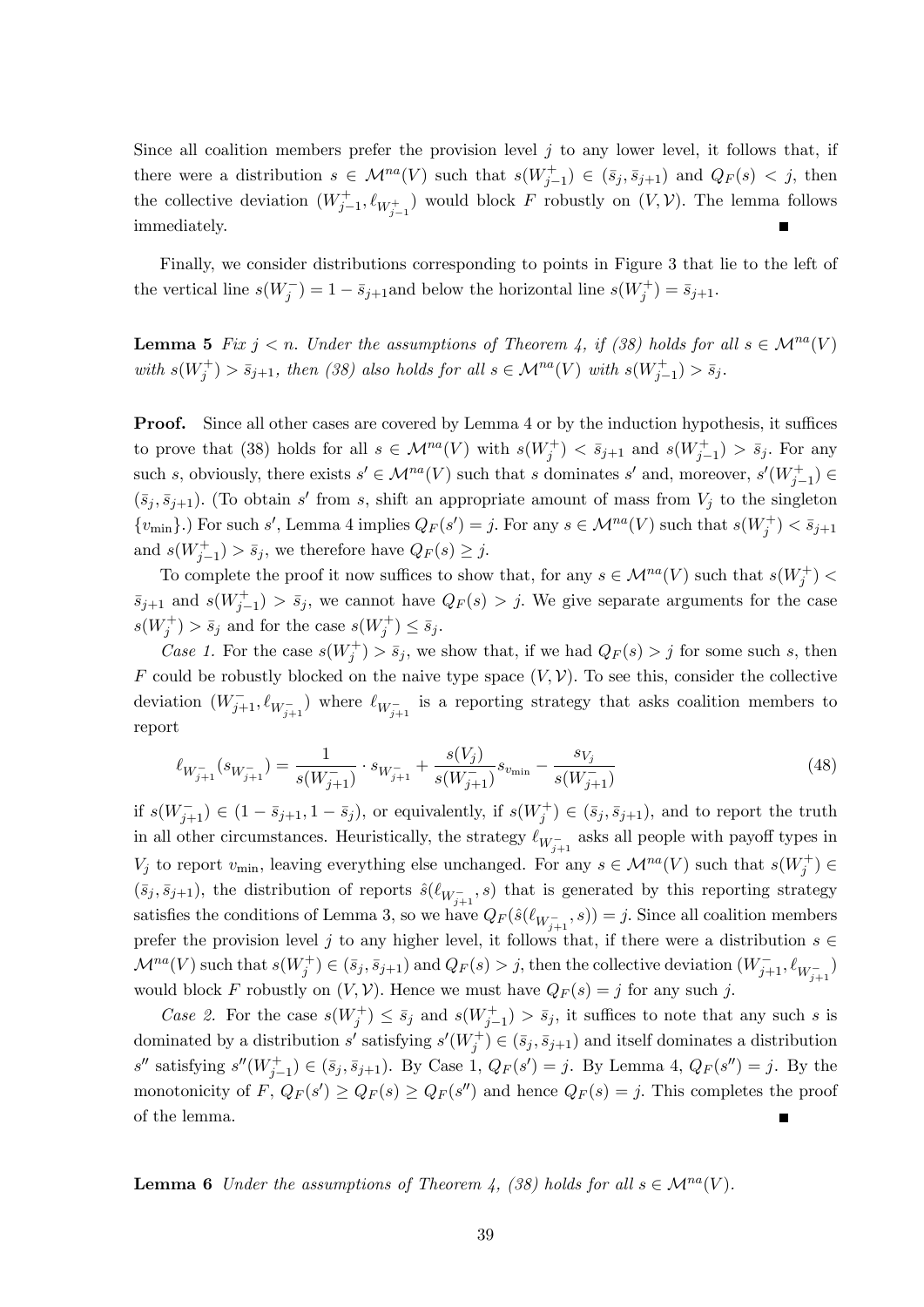**Proof.** Given Lemmas 2 and 5, the lemma follows by induction on  $i$ .

**Lemma 7** Under the assumptions of Theorem 4,  $Q_F(s) = \hat{Q}_F(\bar{s}_j)$  for any s with  $s(W_{j-1}^+) = \bar{s}_j$ .

**Proof.** By monotonicity,  $\hat{Q}_F(\bar{s}_j) = j$  or  $\hat{Q}_F(\bar{s}_j) = j - 1$ . Whenever there exists a distribution s with  $s(W_{j-1}^+) = \bar{s}_j$  and  $Q_F(s) \neq \hat{Q}_F(\bar{s}_j)$ , one can use the arguments in the proofs of Lemmas 3, 4 and 5 to construct a robustly blocking coalition. Thus, if  $\hat{Q}_F(\bar{s}_j) = j$ , the coalitions considered in the proofs of Lemmas 3 and 4 could be used to construct a collective deviation that would block F robustly on  $(V, V)$  if there existed any s with  $s(W_{j-1}^+) = \bar{s}_j$  and  $Q_F(s) \neq j$ . Alternatively, if  $\hat{Q}_F(\bar{s}_j) = j - 1$ , the arguments in the proofs of Lemmas 3 and 5 could be used to construct a collective deviation that would block  $F$  robustly on  $(V, V)$  if there existed any s with  $s(W_{j-1}^+) = \bar{s}_j$  and  $Q_F(s) > j - 1$ . We leave the details to the reader.

#### 7.2 Discussion

Theorem 4 and Corollary 4 show that the basic conclusions of Theorem 2 and Corollary 2 remain valid when there are multiple public-good provision levels with increasing marginal provision costs and if all provision levels appear in the range of the social choice function when there are only people with extreme payoff types. If the social choice function is required to be immune to robust blocking as well as monotonic, anonymous and robustly implementable, the provision decision can only be conditioned on the population shares of the different interest groups. Implementation can use a set of simple voting mechanisms where, in any one vote, participants are asked whether or not they want the public-good provision level to be increased from j to  $j + 1$ .

The additional assumption that all provision levels appear in the range of the social choice function when there are only people with extreme payoff types is special but not unreasonable. Social choice functions that condition on a comparison of the aggregate (expected) benefits with the costs of an additional unit of the public good will satisfy the assumption because, as population mass is shifted from the lower end of the payoff type set to the upper end, the aggregate (expected) benefits of an additional unit of the public good move continuously from  $v_{\text{min}}$  to  $v_{\text{max}}$ .

If the additional assumption about the social choice function is not satisfied, we lose the simple characterization of social choice functions as being implementable by a collection of simple votes on unit increases in the level of public-good provision. However, we do not lose the property that, with a requirement of immunity to robust blocking, as well as monotonicity, public-good provision can only be conditioned on the population shares of the different groups.

Rather than stating and proving this claim formally, we illustrate the argument by means of Figure 4, which deals with the case  $n = 2$ . We now assume that the function

$$
\sigma \rightarrow \hat{Q}_F(\sigma) := Q_F(\sigma s_{v_{\max}} + (1-\sigma) s_{v_{\min}})
$$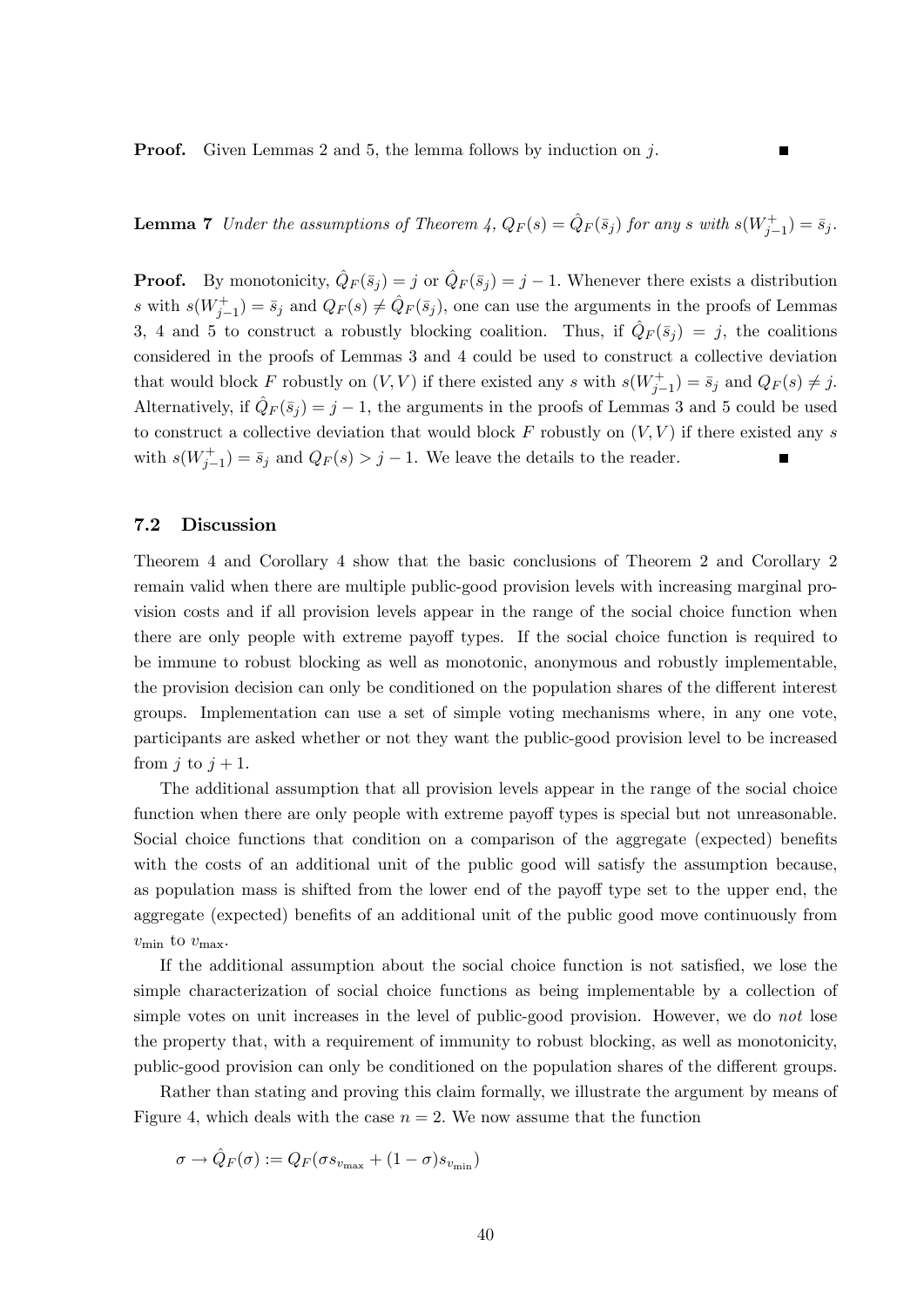does not take the value one, and that there exists  $\bar{s}_2 \in (0,1)$  such that  $\hat{Q}_F (\sigma) = 0$  if  $\sigma < \bar{s}_2$  and  $\hat{Q}_F(\sigma) = 2$  if  $\sigma > \bar{s}_2$ . For specificity, we also assume that  $\hat{Q}_F(\bar{s}_2) = 2^{12}$  By arguments similar to those given in the proof of Lemmas 2 and 6 it follows that, if the social choice function is immune to robust blocking as well as monotonic, we must have  $Q_F(s) = 2$  whenever  $s(W_1^+) = s(V_2) \ge \bar{s}_2$ and  $Q_F(s) = 0$  whenever  $s(W_1^-) = s(V_0) > \bar{s}_0$ , where, with an abuse of notation, we now define  $\bar{s}_0 := 1 - \bar{s}_2$ . By arguments similar to those given in the proofs of Lemmas 3 - 5, we also find that, if  $Q_F(s) = 1$  for some  $s \in \mathcal{M}^{na}(V)$ , then we must also have  $Q_F(s')$  for all  $s' \in \mathcal{M}^{na}(V)$ such that  $s'(V_2) \leq s(V_2)$  and  $s'(V_0) \leq s(V_0)$ . Hence, the (closure of the) set of  $s \in \mathcal{M}^{na}(V)$  such that  $Q_F(s) = 1$  must correspond to a rectangle in Figure 4. If no such point exists, we are back in the world of Theorem 2 and Corollary 2. If such a point exists and the "northeast" vertex of the rectangle corresponds to the point  $(\bar{s}_0, \bar{s}_2)$  in the figure, we are back in the world of Theorem 4 and Corollary 4. However, we cannot rule out the possibility that, as shown in the Ögure, the "northeast" vertex  $(\hat{s}_0, \hat{s}_2)$  of the rectangle might lie in the interior of the set (35). In this case, the monotonicity of F implies that  $Q_F(s) = 2$  if  $s(V_2) \in (\hat{s}_2, \bar{s}_2]$  and  $s(V_0) < \hat{s}_0$  and that  $Q_F(s) = 0$  if  $s(V_2) < \hat{s}_2$  and  $s(V_0) \in (\hat{s}_0, \bar{s}_0]$ .<sup>43</sup>

This leaves the rectangle with "southwest" vertex  $(\hat{s}_0, \hat{s}_2)$  and "northeast" vertex  $(\bar{s}_0, \bar{s}_2)$ . Immunity to robust blocking implies that, in this rectangle, the choice between the provision levels zero and two can only depend on whether or not the population share  $s(V_2 \cup V_{12})$  of the set of people who prefer  $Q = 2$  over  $Q = 0$  meets (or exceeds) a certain threshold or not, or equivalently, on whether the population share  $s(V_0 \cup V_{10})$  of the set of people who prefer  $Q = 0$  over  $Q = 2$  meets (or exceeds) a certain threshold or not. Any reliance on intensities of preferences is ruled out by the requirement of immunity to robust blocking because, with a monotonic social choice function, people with payoff types in  $V_0$  and  $V_2$  can never lose and possibly gain by reporting extreme valuations,  $v_{\text{min}}$  or  $v_{\text{max}}$ , whereas people with payoff types in  $V_{12}$  who prefer  $Q = 1$  over  $Q = 2$  and  $Q = 2$  over  $Q = 0$  cannot lose but possibly gain by reporting the highest possible valuation in  $V_1$ .<sup>44</sup>

To conclude this section, we note that, if a monotonic and anonymous social choice function with equal cost sharing can be implemented by a voting mechanism, then it is also immune to

<sup>&</sup>lt;sup>42</sup> If  $\hat{Q}_F (\bar{s}_2)$  were equal to one, we would be back in the setting of Theorem 4. If  $\hat{Q}_F (\bar{s}_2)$  were equal to zero, the analysis would be similar to the one we give.

<sup>&</sup>lt;sup>43</sup>Figure 4 illustrates the difference between the requirements of immunity to robust blocking, and ex post coalition proofness (or robust coalition proofness). The outcomes for  $s(V_2) \in (\hat{s}_2, \bar{s}_2]$  and  $s(V_0) < \hat{s}_0$ , on the one hand, and for  $s(V_2) < \hat{s}_2$  and  $s(V_0) \in (\hat{s}_0, \bar{s}_0]$ , on the other hand, violate ex post coalition-proofness. For example, if  $Q_F(s) = 2$  for  $s(V_2) \in (\hat{s}_2, \bar{s}_2]$  and  $s(V_0) < \hat{s}_0$  and the set of of people with payoff types in  $V_{10}$ , i.e. the set of people who prefer  $Q = 1$  over  $Q = 0$  and  $Q = 0$  over  $Q = 2$  is sufficiently large, a coalition of people with payoff types in  $V_0 \cup V_{10}$  can induce  $Q = 0$  rather than  $Q = 2$  by reporting that all coalition members have payoff types in V<sub>0</sub>. Thus, if all coalition members know that  $s(V_2) \in (\hat{s}_2, \overline{s}_2]$  and  $s(V_0) < \hat{s}_0$ , as they do ex post, or in the case of a complete-information belief system with degenerate beliefs concentrated at s; this coalition can block the social choice function. Our concept of robust blocking,however, requires coalitions to do without such information. If people with payoff types in  $V_{10}$  do not know  $s(V_2)$  (or are unable to infer  $s(V_2)$ ) from the information available to the coalition  $V_0 \cup V_{10}$ , they must be afraid that  $s(V_2) < \hat{s}_2$ , in which case the coalition members' all reporting payoff types in  $V_0$  would move the provision level from  $Q = 1$  to  $Q = 0$  and make the agents with payoff types in  $V_{10}$  worse off.

 $44$ The words "highest" and "lowest" in this sentence are not to be taken literally but to be read as shorthand for suitable approximations of suprema and infima.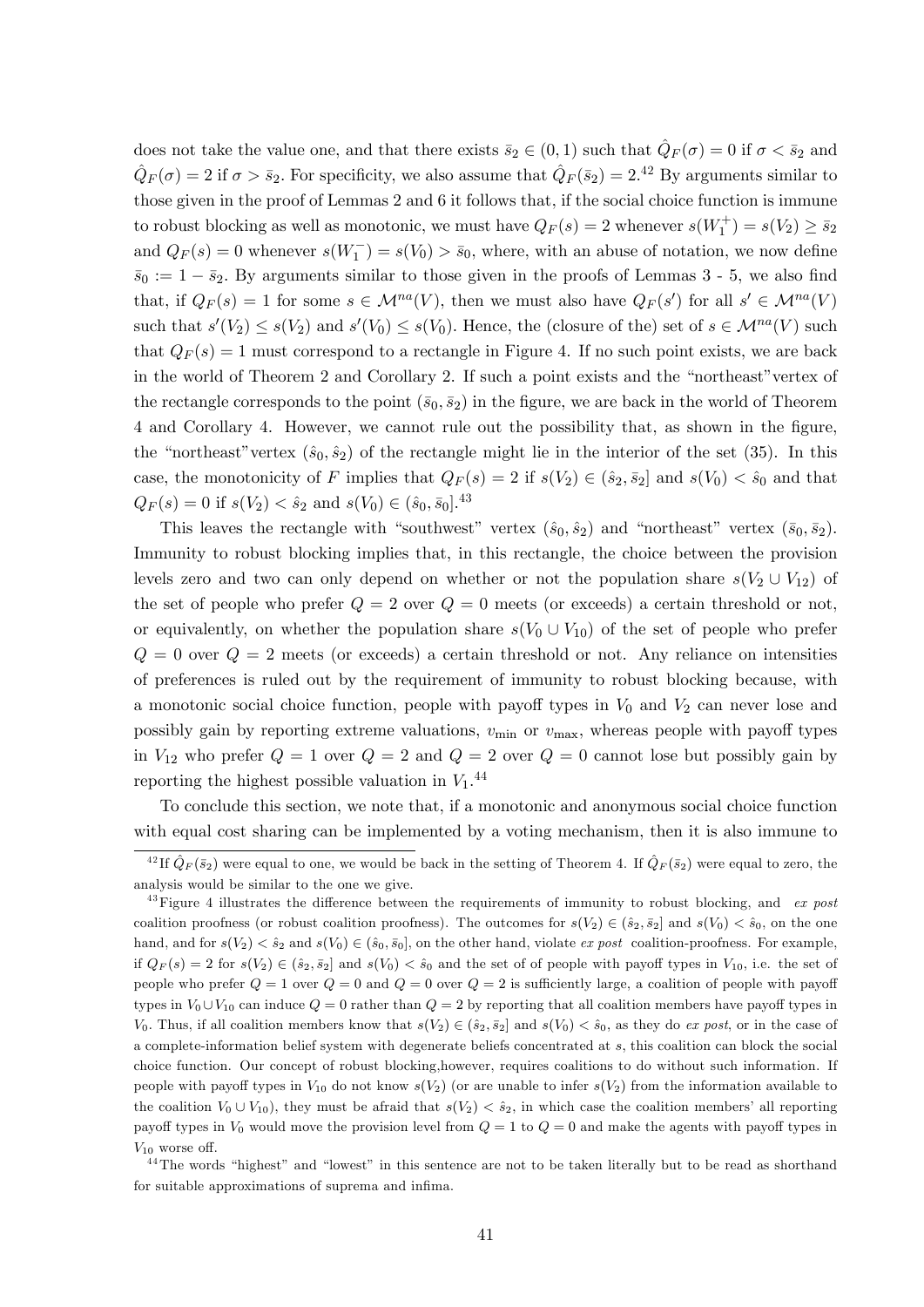Figure 4: Three provision levels:  $\hat{Q}_F(\sigma) \neq 1$ , for all  $\sigma$ .



robust blocking. The proof is similar to the proof of Theorem 3 and is left to the reader.

## 8 Concluding Remarks

Our paper has four messages. First, it is important to study public-good provision in large economies where any one individual in isolation is too insignificant to affect the level of publicgood provision. In societies with millions of participants, important public-good provision problems are best understood from a large-economy perspective. The large-economy paradigm provides for important simplifications. In particular, individuals do not ever see themselves as being pivotal, and therefore considerations of individual incentive compatibility are trivial. In a society with a million people, the view that individuals are never pivotal is not quite correct, but the probability of being pivotal is on the order of  $10^{-4}$ , an order of magnitude that is unlikely to make much of a difference to people's behaviors.<sup>45</sup>

In a large economy, most of the issues that have been studied in the context of finite economies are moot. Efficient provision of a public good is obtained by asking people how much the public good is worth to them, providing it if the aggregate benefits exceed the costs and sharing the costs equally among the participants. In the absence of participation constraints, this mechanism

<sup>&</sup>lt;sup>45</sup> As is well known, in a system with *n* participants, the probability of being pivotal is on the order of  $n^{-\frac{1}{2}}$ . See the discussion in Hellwig (2003) and the references given there.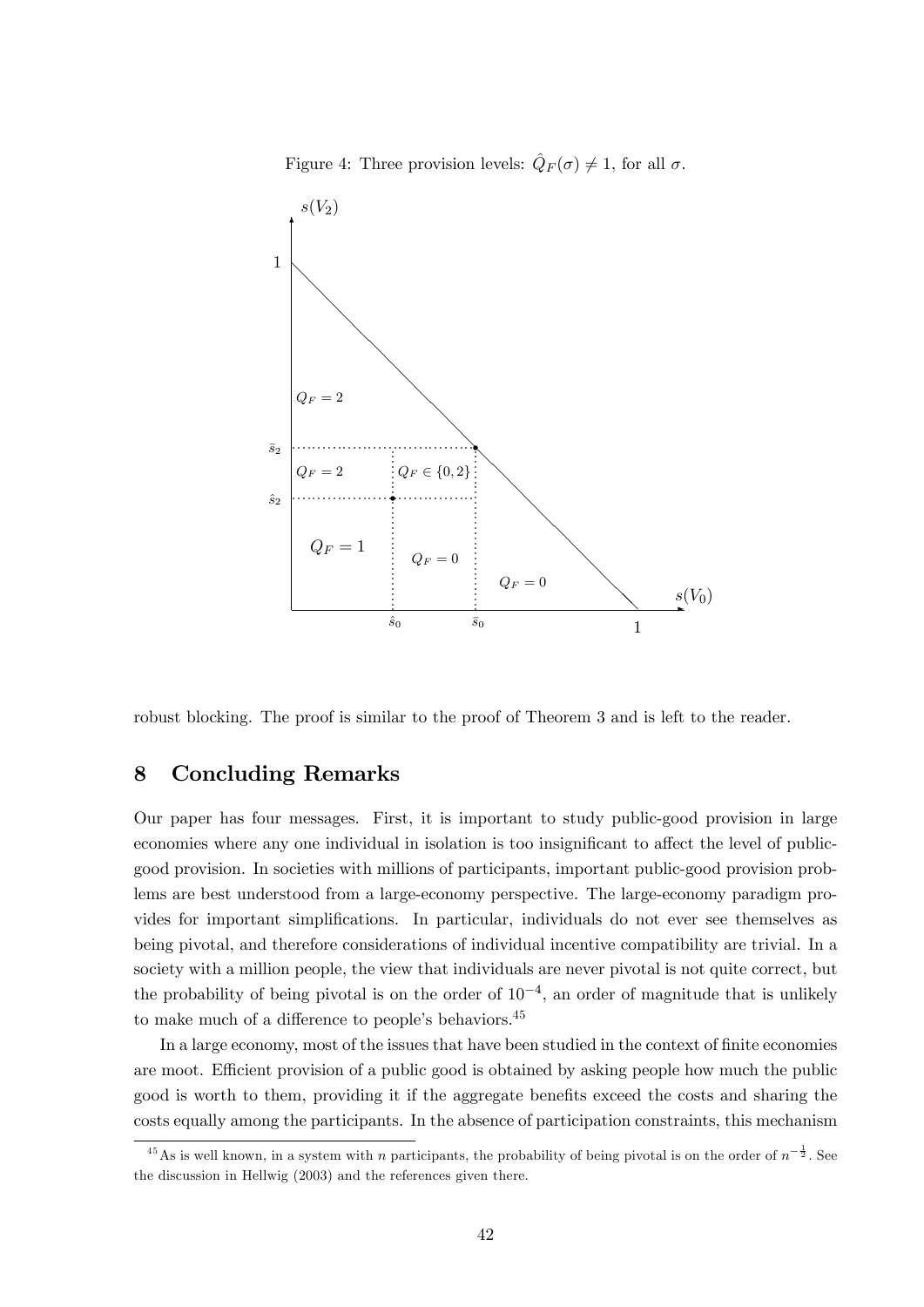implements first-best outcomes robustly. It also satisfies budget balance, i.e. the mechanism designer does not run a surplus or a deficit.

Second, whereas most of the theoretical literature on public-good provision has focused on individual incentives, we argue that coalition proofness should also be a major concern. The scheme that is used for first-best implementation may rely on information from people who are hurt by the use that is made of it. These people provide this information because, as individuals, they feel that their reports do not make a difference to the outcome. A requirement of coalition proofness takes account of their collective interest (without violating individual incentive compatibility).

Coalition proofness matters in large economies as well as small. In the literature, issues of coalition proofness in public-good provision have mainly been tied to the failure of budget balance in dominant-strategy or robust Bayesian implementation. In large economies, these concerns are moot, like the concerns about individual incentive compatibility and about budget balance. However, concerns about collective misrepresentations of preference intensities matter all along and impose significant constraints on mechanism design. In large economies, these concerns matter even if the coalitions themselves must satisfy a robustness condition, which prevents them from conditioning on people's beliefs about each other.

Third, it is desirable to impose a robustness reqirement on blocking coalitions as well as the social choioce functions. Organizers of deviating coalitions cannot be presumed to know the participantsís beliefs. Nor can they be presumed to know the characteristics of non-members of their coalitions. Requirements of robust coalition proofness or ex post coalition proofness are therefore too strong. We replace them with a requirement of immunity to robust blocking.

Fourth, if social choice functions are monotonic and if they must be immune to robust blocking, then mechanism design is confined to the use of voting mechanisms, i.e. public-good provision can only be conditioned on the population shares of people favouring the different alternatives. Economists tend to criticize the use of voting mechanisms because they fail to take account of the intensities of preferences. Our analysis shows that such neglect of preference intensities is unavoidable if coalitions of participants can collectively misrepresent their preferences. For example, a coalition of people for whom the benefits from the public good are smaller than the costs per person could prevent the implementation of first-best outcomes by having all coalition members report that the public good is worth nothing to them, perhaps even that they are harmed by it. Or a coalition of people for whom the benefits exceed the costs might coordinate on exaggerating the beneftis they report. Haven't we all heard or seen such cheap-talk exaggerations in media discussion? Given the scope for collective misrepresentations of preference, the only source of information about preferences that can be reliably used is in fact in the numbers of votes for and against the installation of the public good.

The focus on numbers of votes for the different alternatives entails a loss of information and a loss of efficiency. These losses are an unavoidable consequence of the fact that first-best implementation is vulnerable to collective misreporting. The challenge now is to obtain a better understanding of the tradeoffs involved in designing second-best mechanisms.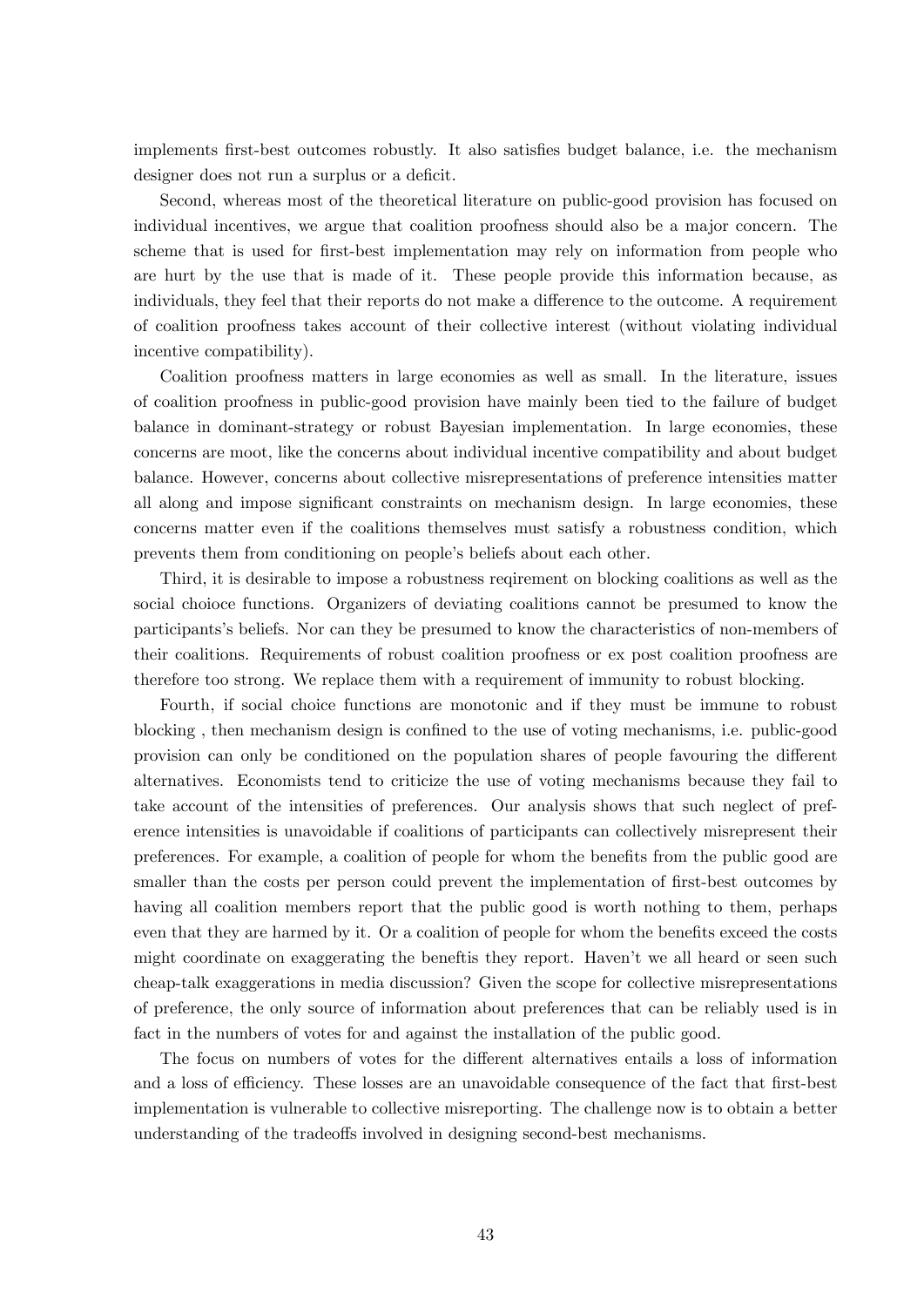### References

- Austen-Smith, D. and Banks, J. (1996). Information Aggregation, Rationality and the Condorcet Jury Theorem. American Political Science Review, 90:34-45.
- Bennett, E. and Conn, D. (2010). The Group Incentive Properties of Mechanisms for the Provision of Public Goods. Public Choice, 29: 95-102.
- Bergemann, D. and Morris, S. (2005). Robust Mechanism Design. *Econometrica*, 73:1771–1813.
- Bernheim, B., Peleg, B., and Whinston, M. (1986). Coalition-proof Nash equilibria I. Concepts. Journal of Economic Theory,  $42:1-12$ .
- Bierbrauer, F. (2009a). A note on Optimal Income Taxation, Public-Goods provision and Robust Mechanism Design. Journal of Public Economics, 93:667-670.
- Bierbrauer, F. (2009b). Optimal Income Taxation and Public-Good Provision with Endogenous Interest Groups. Journal of Public Economic Theory, 11:311-342.
- Bierbrauer, F. and Hellwig, M. (2010). Public-Good Provision in a Large Economy. Preprint 2010/02, Max Planck Institute for Research on Collective Goods.
- Bierbrauer, F. and Hellwig, M. (2011). Mechanism Design and Voting for Public-Good Provision. Preprint 2011/31, Max Planck Institute for Research on Collective Goods.
- Bierbrauer, F. and Hellwig, M. (2015). Public Goods, Mechanism Design and Voting. Working Paper, Max Planck Institute for Research on Collective Goods.
- Bierbrauer, F. and Hellwig, M. (in preparation). Mechanism Design and the Difference between Public and Private Goods. Max Planck Institute for Research on Collective Goods.
- Bierbrauer, F. and Sahm, M. (2010). Optimal Democratic Mechanisms for Income Taxation and Public-Goods Provision. Journal of Public Economics, 94:453-466.
- Bierbrauer, F. (2012). Distortionary Taxation and the Free-Rider Problem. International Tax and Public Finance,  $19:732-752$ .
- Bierbrauer, F. (2014). Optimal Tax and Expenditure Policy with Aggregate Uncertainty. American Economic Journal: Microeconomics, 6:205-257.
- Buchanan, J. and Tullock, G. (1962). The Calculus of Consent. Univerysity of Michigan Press, Ann Arbor.
- Boylan, R. (1998). Coalition-Proof Implementation. Journal of Economic Theory, 82:132–143.
- Börgers, T. and Smith, D. (2014). Robust Mechanism Design and Dominant Strategy Voting Rules. Theoretical Economics, 9: 339-360.
- Casella, A. (2005). Storable Votes. Games and Economic Behavior, 51: 391–419.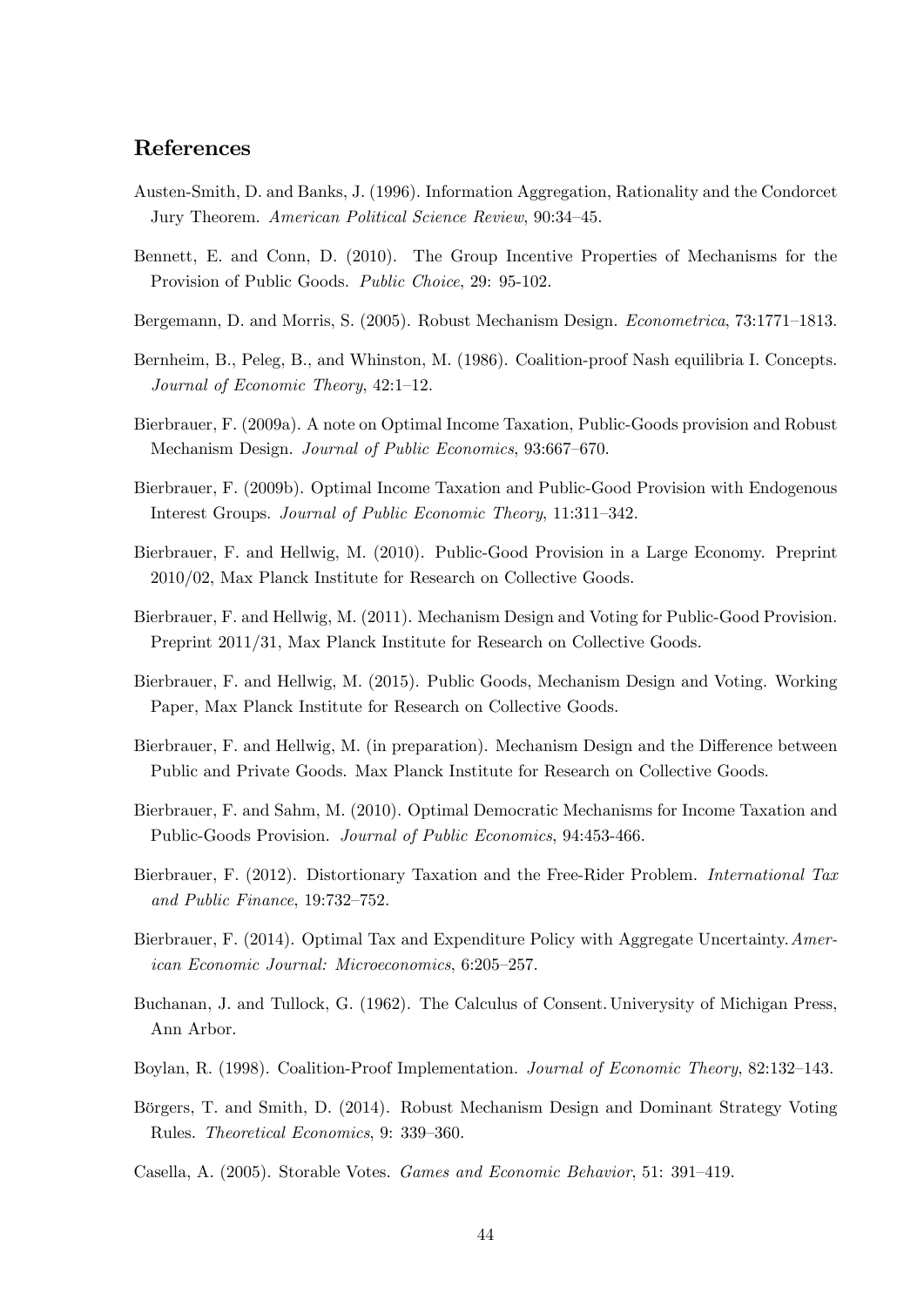- Che, Y. and Kim, J. (2006). Robustly Collusion-Proof Implementation. *Econometrica*, 74:1063– 1107.
- Clarke, E. (1971). Multipart Pricing of Public Goods. Public Choice, 11:17-33.
- Crémer, J. and McLean, R. (1985). Optimal Selling Strategies under Uncertainty for a Discriminating Monopolist when Demands are Interdependent. Econometrica, 53:345-361.
- Crémer, J. and McLean, R. (1988). Full Extraction of the Surplus in Bayesian and Dominant Strategy Auctions. Econometrica, 56:1247-1257.
- Crémer, J. (1996). Manipulation by Coalition Under Asymmetric Information: The Case of Groves Mechanisms. Games and Economic Behavior, 13:39–73.
- d'Aspremont, C. and Gérard-Varet, L. (1979). Incentives and Incomplete Information. Journal of Public Economics,  $11:25-45$ .
- Fudenberg, D., and Tirole, J. (1991). Game Theory. MIT Press, Cambridge, MA.
- Goeree, J. and Zhang, J. (1979). *Electoral Engineering: One Man, One Bid.* Discussion Paper, University of Zurich.
- Green, J. and Laffont, J.-J. (1979 a). *Incentives in Public Decision-Making*. North-Holland Publishing Company.
- Green, J. and Laffont, J.-J. (1979 b). On Coalition Incentive Compatibility. Review of Economic Studies, 46: 243-254.
- Groves, T.  $(1973)$ . Incentives in Teams. Econometrica,  $41:617-663$ .
- Guesnerie, R. (1995). A Contribution to the Pure Theory of Taxation. Cambridge University Press.
- Hammond, P. (1979). Straightforward Individual Incentive Compatibility in Large Economies. Review of Economic Studies, 46:263-282.
- Hammond, P. (1987). Markets as Constraints: Multilateral Incentive Compatibility in Continuum Economies. Review of Economic Studies, 54:399-412.
- Güth, W. and Hellwig, M. (1986). The Private Supply of a Public Good. Journal of Economics, Supplement  $5:121-159$ .
- Hellwig, M. (2003). Public-good Provision with Many Participants. Review of Economic Studies, 70:589-614.
- Hellwig, M. (2011). Incomplete-Information Models of Large Economies with Anonymity: Existence and Uniqueness of Common Priors. Preprint 2011/08, Max Planck Institute for Research on Collective Goods.